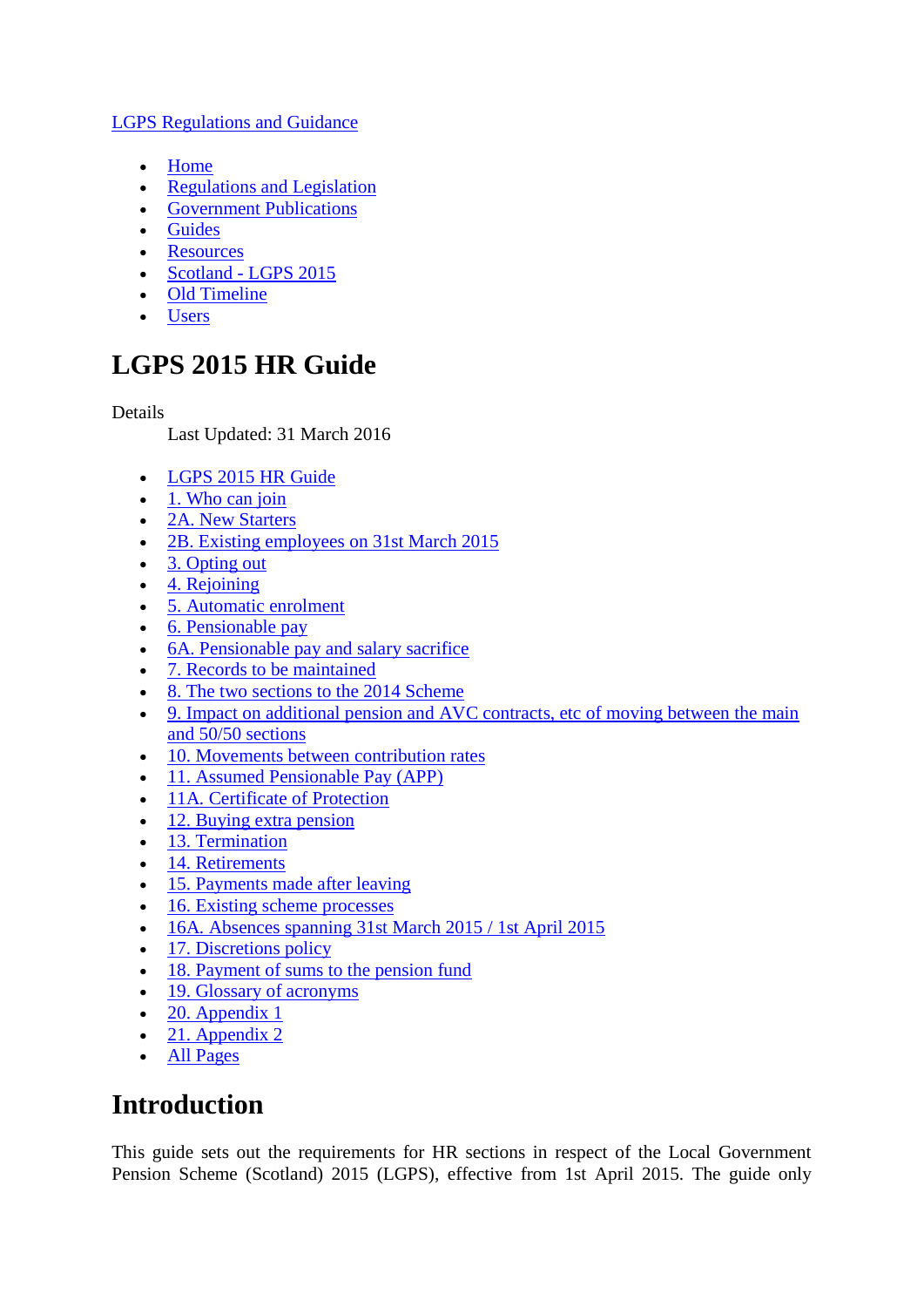applies to the LGPS relating to employees and councillors in Scotland. It does not cover employees or councillors in England or Wales.

Please note this guide is in addition to, and does not replace, any requirements agreed with the Pension Fund administering authority in respect of information to be provided to them to enable them to administer the 2009 Scheme. It is intended to inform employers of the minimum information needed to effectively manage the 2015 Scheme (and its interaction with the 2009 Scheme – see **[section 16](http://www.lgpsregs.org/index.php/scotland/scot-hr-payroll-guides/lgps2015-hr-guide?showall=&start=19)**). **Wherever possible, we ask that users contact their Pension Fund administering authority with any queries they have regarding the new Scheme before getting in touch with a member of the Scottish Public Pensions Agency.**

The examples provided in sections of this guide are for illustration only and do not override any regulatory or statutory requirements.

The information in this guide applies to equally to employees and councillors except where the LGPS Regulations require councillors to be treated differently for certain purposes. Where that is the case, the guide sets out what the different treatment for councillors is. References to "employee" in this guide include "councillors" unless stated otherwise.

It is intended that the guide will be updated to reflect any legislative changes as and when they occur.

PDFs of the most recent versions of the guide are below. Tracked changes within the PDFs detail how newer versions differ from their earlier incarnations. PDF copies of all previous versions of this guide are available on request from the LGA Pensions team.

| <b>Version</b>                         | Date of<br>version | <b>Amendments</b>                                                  |
|----------------------------------------|--------------------|--------------------------------------------------------------------|
| Version 1.7<br>[tracked]               | 3 May 2016         | Please see within PDF for tracked changes. Current web<br>version. |
| Version 1.7<br>[clean]                 |                    |                                                                    |
| Version 1.6<br>[tracked]               | 17 January 2016    | Please see within PDF for tracked changes.                         |
| Version 1.6<br>$\lceil$ clean $\rceil$ |                    |                                                                    |

### **PDF Versions**

# **1. Who can join**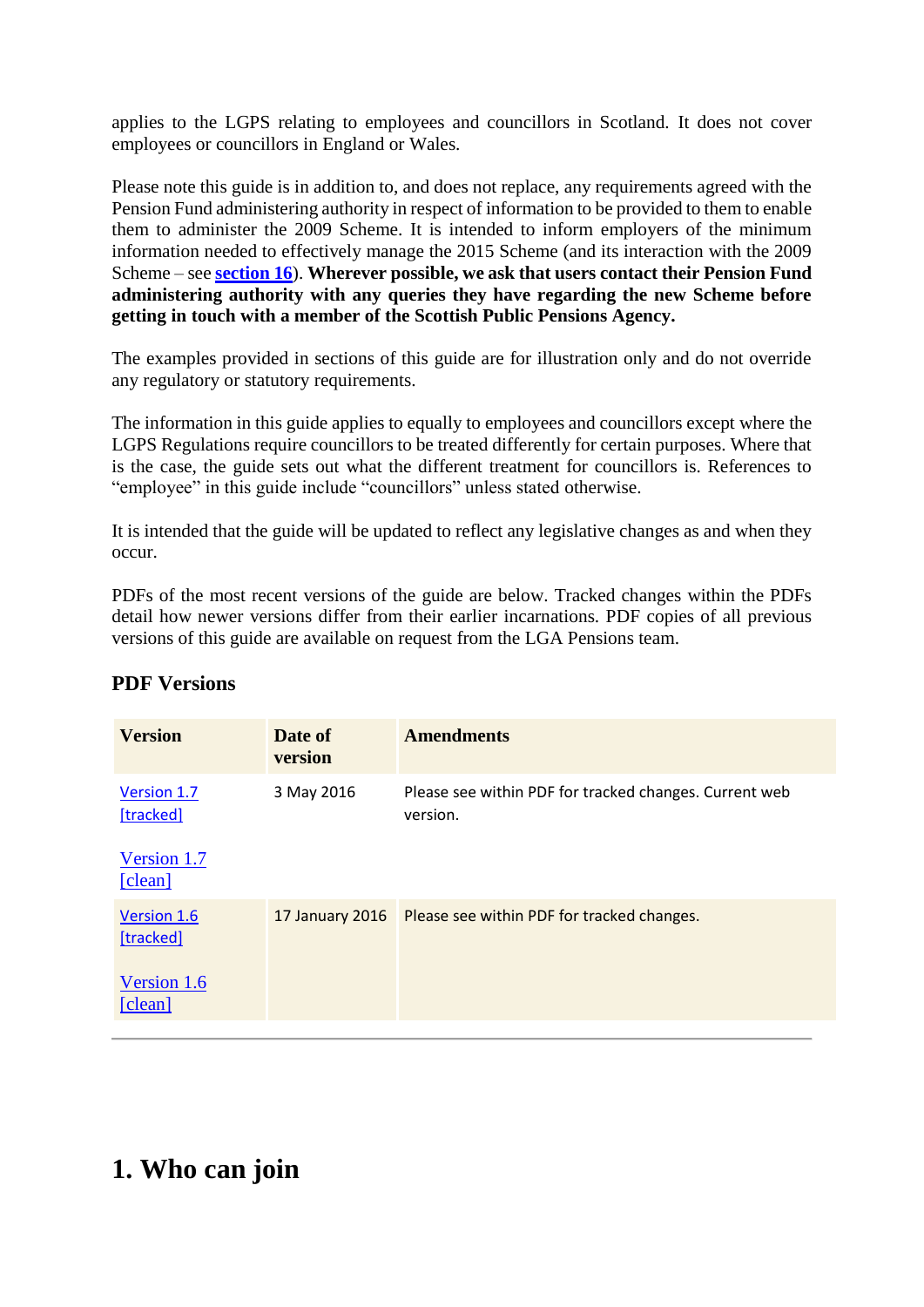There is no change to the range of employees (under age 75) who will have access to the LGPS. They are

- o Employees of Scheduled Bodies; and
- o Employees of Admission Bodies whose employer has designated them, or a class of employees to which they belong, as being eligible for membership of the Scheme under the terms of the Admission Agreement the employer has with the Pension Fund administering authority.

The only bars to membership relate to employees aged 75 or above, retained and voluntary firefighters who are or may be required to engage in firefighting, those employed by an Admission Body who are members of another occupational pension scheme in the employment, and employees eligible for membership of another public sector pension scheme (although there are some with dual eligibility for the LGPS and NHSPS and those eligible for membership of the Armed Forces Pension Scheme whilst on reserve forces service leave can elect to their Scheme employer to remain in the LGPS).

As in the 2009 Scheme, if a person is eligible for membership of the LGPS, that person is contractually enrolled into the LGPS from the first day of employment or the first date they become eligible, if later, providing they have a contract of employment for at least 3 months.

A person who is eligible for membership of the LGPS and who is employed under a contract of employment of less than 3 months is, under the terms of the LGPS, to be enrolled on their "automatic enrolment" date. This means that an "eligible jobholder" with a contract of less than 3 months would join the LGPS on the first day of employment unless the employer issues a "postponement notice" delaying the "automatic enrolment date". "Non-eligible jobholders" and "entitled workers" with a contract of less than 3 months would not be contractually enrolled on commencement but if they subsequently became an "eligible jobholder" under that contract and are eligible for membership of the LGPS they would be enrolled from the first day of the "pay reference period" in which they first became an "eligible jobholder" by reason of their earnings, or from age 22 if they first became an "eligible jobholder" on attaining that age, (although, once again, an employer could issue a "postponement notice" delaying the "automatic enrolment date").

By issuing a "postponement notice" employers can, if they wish, effectively exclude such employees from the LGPS, although any employee who is not in the Scheme but is eligible for membership of the LGPS has the right to opt into the LGPS at any time and, if the employee does so, would be brought into the Scheme on the first day of the payment period following the election to join.

If a person employed under a contract of less than 3 months has that contract extended to be for 3 months or more and they have not already joined the LGPS they should be brought into the Scheme on the first day of the payment period following the extension to the contract of employment.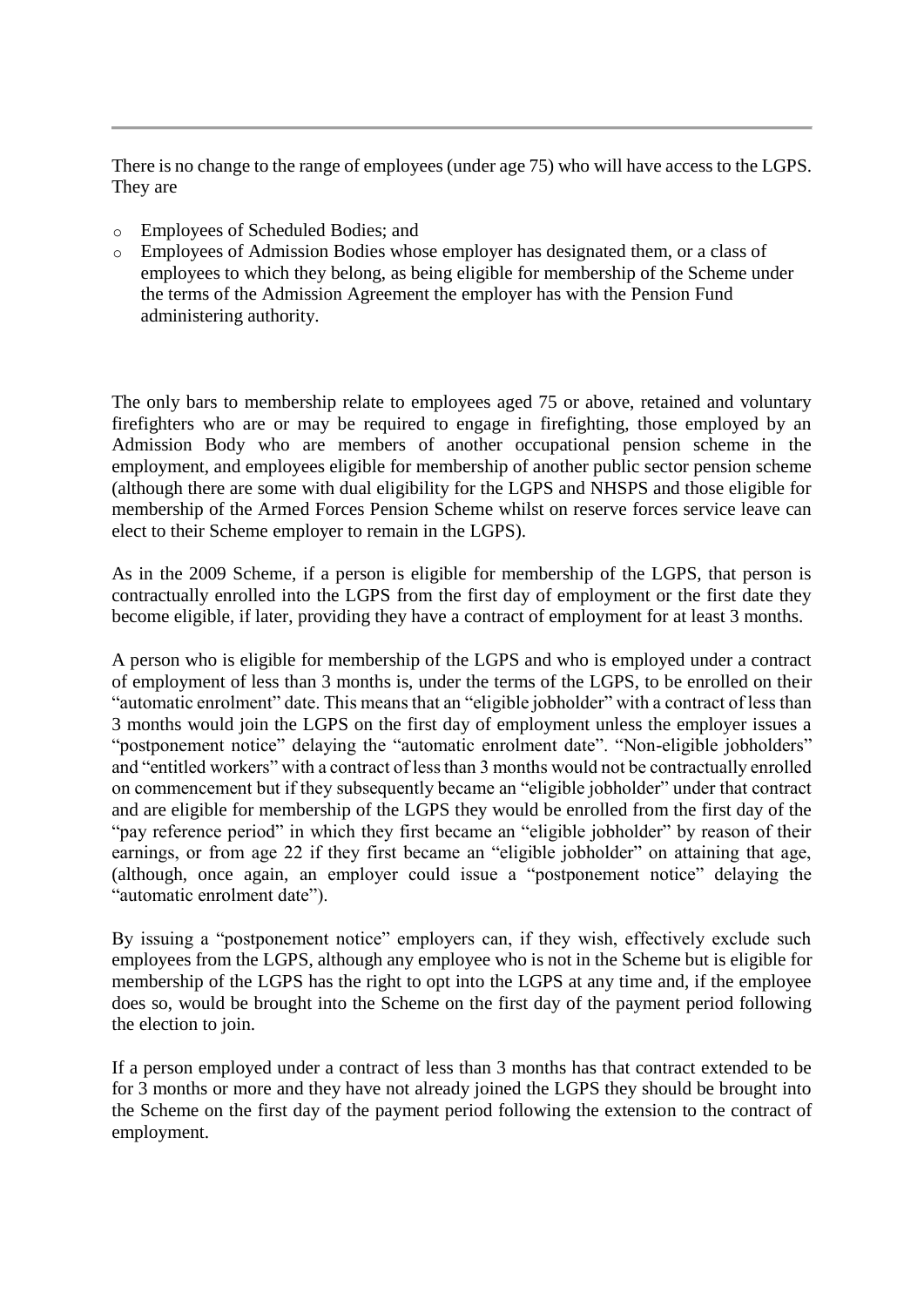NB: Those terms highlighted in quotations marks in the text above are to be construed in accordance with the Pensions Act 2008.

For more information on Automatic Enrolment and the LGPS please read the LGPC's **[Automatic Enrolment Guide](http://www.lgpsregs.org/index.php/scotland/admin-guides)**.

## **2A. New Starters**

On commencement of employment all new employees who are contractually eligible for membership of the Scheme and who have a contract of employment of 3 months or more should be made members of the main section of the 2015 Scheme.

The rules for those with a contract of employment of less than 3 months are set out in **[section](http://www.lgpsregs.org/index.php/scotland/scot-hr-payroll-guides/lgps2015-hr-guide?showall=&start=1)  [1](http://www.lgpsregs.org/index.php/scotland/scot-hr-payroll-guides/lgps2015-hr-guide?showall=&start=1)**.

A person cannot elect to join the 50/50 section of the Scheme prior to becoming a member of the main section of the 2015 Scheme. So, for example, a new starter with a contract of employment of 3 months or more could not opt for the 50/50 section before commencement of employment; but they could elect on or after starting and, if they do so before the first payroll is closed, can be brought into the 50/50 section from the first day of employment.

Notification of the new member should be sent to both the payroll administrator (together with the confirmation of the relevant section – main or  $50/50$  - and the appropriate employee contribution rate unless allocation to a rate has been automated on the payroll) and to the Pension Fund administering authority (together with a copy of the election to join the 50/50 section where relevant).

Under Disclosure of Information legislation, basic information about the Scheme has to be provided by the Pension Fund administering authority:

- a. automatically to prospective members (i.e. those people who are about to take up employment), if it is practicable to do so, and
- b. automatically to new members if not already provided under (a), and
- c. on request to existing members (if they have not already been given the information in the last 12 months).

For those falling within (a) or (b) the information has to be provided within 2 months of joining the LGPS and for those falling within (c) by no later than 2 months of the request being made. It should be noted that if a person has become a member as a result of overriding automatic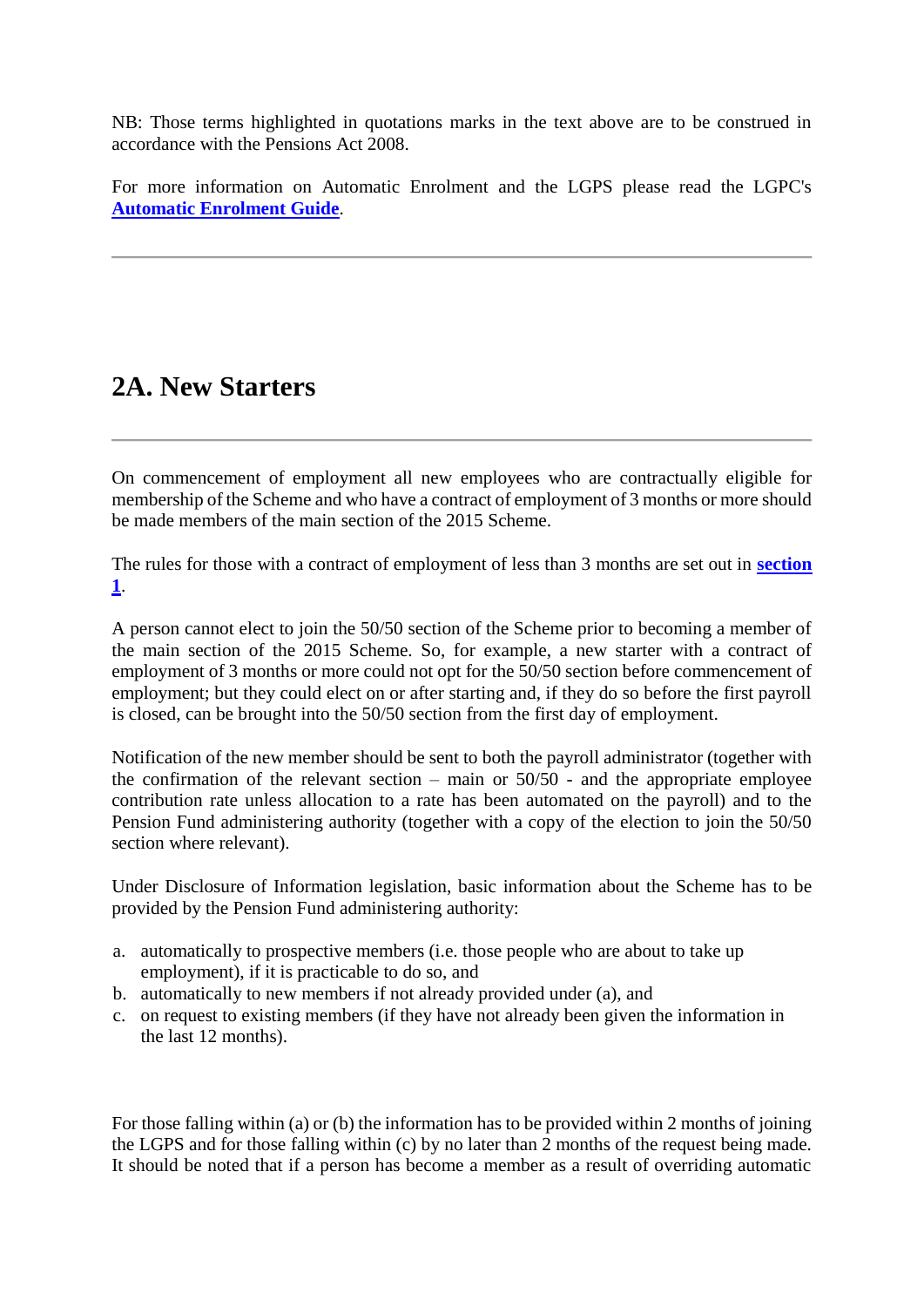enrolment provisions (under the Pensions Act 2008), this time limit is amended to 6 weeks from the date the Pension Fund administering authority receives the jobholder information from the employer. The employer has to provide the jobholder information to the Pension Fund administering authority within 6 weeks of a person becoming a member under the automatic enrolment provisions of the Pensions Act 2008. There are not insignificant fines for noncompliance.

The bands of contribution rates are as shown below for contributions taken in respect of pensionable pay received from 1st April 2015. The employee pays contributions at the appropriate average rate (derived from "Look up" Table 2 in Annex C of **[Appendix 1](http://www.lgpsregs.org/images/2015HRPayroll/Appendix1v1.3.pdf)**) on all pensionable pay received in respect of that job (or at half that rate if the employee is in the 50/50 section).

Note that if a person holds more than one employment and these are treated as separate jobs, each job (and the pensionable pay from that job) is assessed separately when determining the contribution rate for each job. Conversely, if the employer determines that a single employment relationship exists (see **[section 7](http://www.lgpsregs.org/index.php/scotland/scot-hr-payroll-guides/lgps2015-hr-guide?showall=&start=9)**) then the pay from each job should be combined to determine the contribution rate.

#### **2015/16**

| <b>Band Range for an employment</b> |                                                  | <b>Contribution rate for that</b><br>employment |
|-------------------------------------|--------------------------------------------------|-------------------------------------------------|
|                                     | On earnings up to and including $£20,500$        | 5.5%                                            |
| 2                                   | On earnings above $£20,500$ and up to<br>£25,000 | 7.25%                                           |
|                                     | On earnings above $£25,000$ and up to<br>£34,400 | 8.5%                                            |
| $\overline{4}$                      | On earnings above $£34,400$ and up to<br>£45,800 | 9.5%                                            |
|                                     | On earnings above £45,800                        | 12.0%                                           |

The figures in the second column (Range) of the table above are to be increased by any increase applied to pensions under the Pensions (Increase) Act 1971 – currently applied each April on the first Monday falling on or after 6th April – using a pensions increase date of 1st April 2014 and rounding the resulting figure down to the nearest £100. The next increase will be applied in **April 2016**.

The appropriate contribution rate is to be determined by the employer estimating the annual equivalent of the actual (NOT FTE) pay to be received in a full Scheme year (1st April to 31st March). This can be done in a number of ways for example:

- o The annual rate of contractual pay
- o The annual rate of contractual pay plus an estimation of the additional hours worked in excess of the contractual hours (up to a maximum of the hours of the standard full-time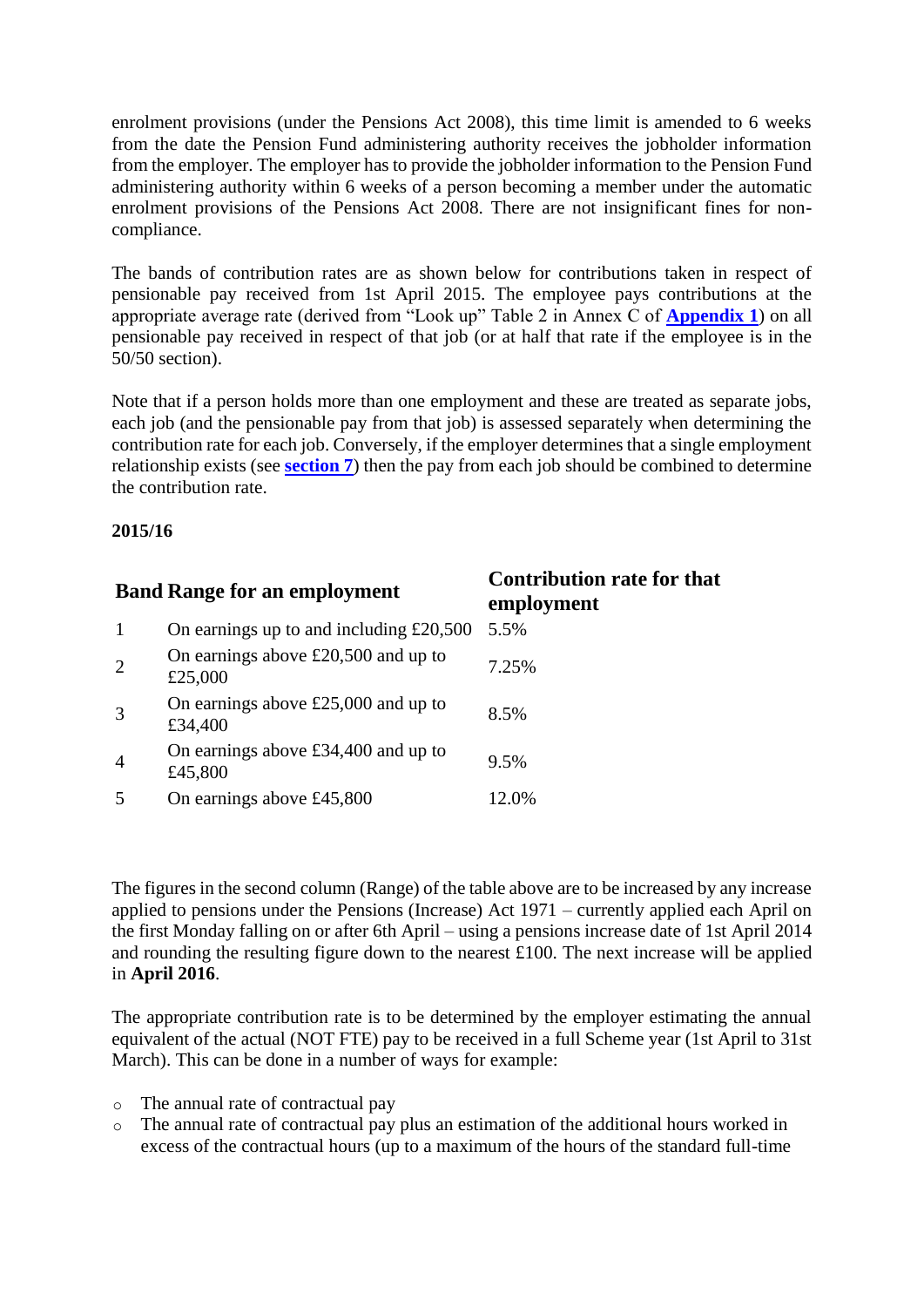working week for the employee in that employment) which might be worked in a full year

- o The hourly contractual rate multiplied by an estimate of the number of hours to be worked in a full year (excluding non-contractual overtime worked in excess of the standard full-time working week for the employee in that employment)
- o The weekly contractual rate multiplied by 52.14 (or whatever multiplier an employer deems appropriate)
- o The weekly contractual rate multiplied by 52.14 (or whatever multiplier an employer deems appropriate) plus an estimate of other pensionable payments to be made in a full year (excluding non-contractual overtime worked in excess of the standard full-time working week for the employee in that employment)

Each employer should make an assessment in a reasonable and consistent manner.

Allocating employees to an appropriate rate is relatively straight forward where the employee is not expected to undertake any additional hours in excess of the contractual hours (up to a maximum of the hours of the standard full-time working week for the employee in that employment). However, it is less straight forward where the number of hours an employee may work in a year is not known.

Where an employee with part-time contractual hours is likely to undertake a number of additional hours in excess of their contractual hours (up to a maximum of the hours of the standard full-time working week for the employee in that employment), the employer could:

- a. use one of the methods in the first and fourth bullet points above i.e. determine the appropriate rate by reference to their contractual hours only and subsequently review the rate allocation at an appropriate time (see **[section 10](http://www.lgpsregs.org/index.php/scotland/scot-hr-payroll-guides/lgps2015-hr-guide?showall=&start=12)**), or
- b. use one of the methods set out in the second, third or fifth bullet points above, perhaps taking account of the hours worked by the previous holder (if any) of the post, and subsequently review the rate allocation at an appropriate time (see **[section 10](http://www.lgpsregs.org/index.php/scotland/scot-hr-payroll-guides/lgps2015-hr-guide?showall=&start=12)**).

The advantage of option (a) is that it is less likely to lead to an appeal by the employee against the rate to which they have been allocated and the employer can, in any case, review the rate allocation at a later date and reallocate to a new rate, as appropriate (see **[section 10](http://www.lgpsregs.org/index.php/scotland/scot-hr-payroll-guides/lgps2015-hr-guide?showall=&start=12)**). The disadvantage of option (a) is that it can initially result in a lesser contribution being collected from an employee's pay for a period of time than the actual hours eventually worked might have warranted. The advantage of option (b) is that it results in a contribution rate that the employer deems reasonable based on the employer's expectation of the number of hours to be worked by the employee. It could result in a higher or lower contribution rate than the actual hours eventually worked might have warranted (depending on how many hours the employee actually works) and this could, respectively, result in an appeal by the employee against the rate to which they have been allocated or result in a 'loss' to the Pension Fund (which, in turn, would become a cost to the employer). The employer could reallocate to the correct rate following a successful appeal. Equally, the employer could undertake a review of the contribution rate at an appropriate time (see **[section 10](http://www.lgpsregs.org/index.php/scotland/scot-hr-payroll-guides/lgps2015-hr-guide?showall=&start=12)**) regardless of whether or not there had been an appeal.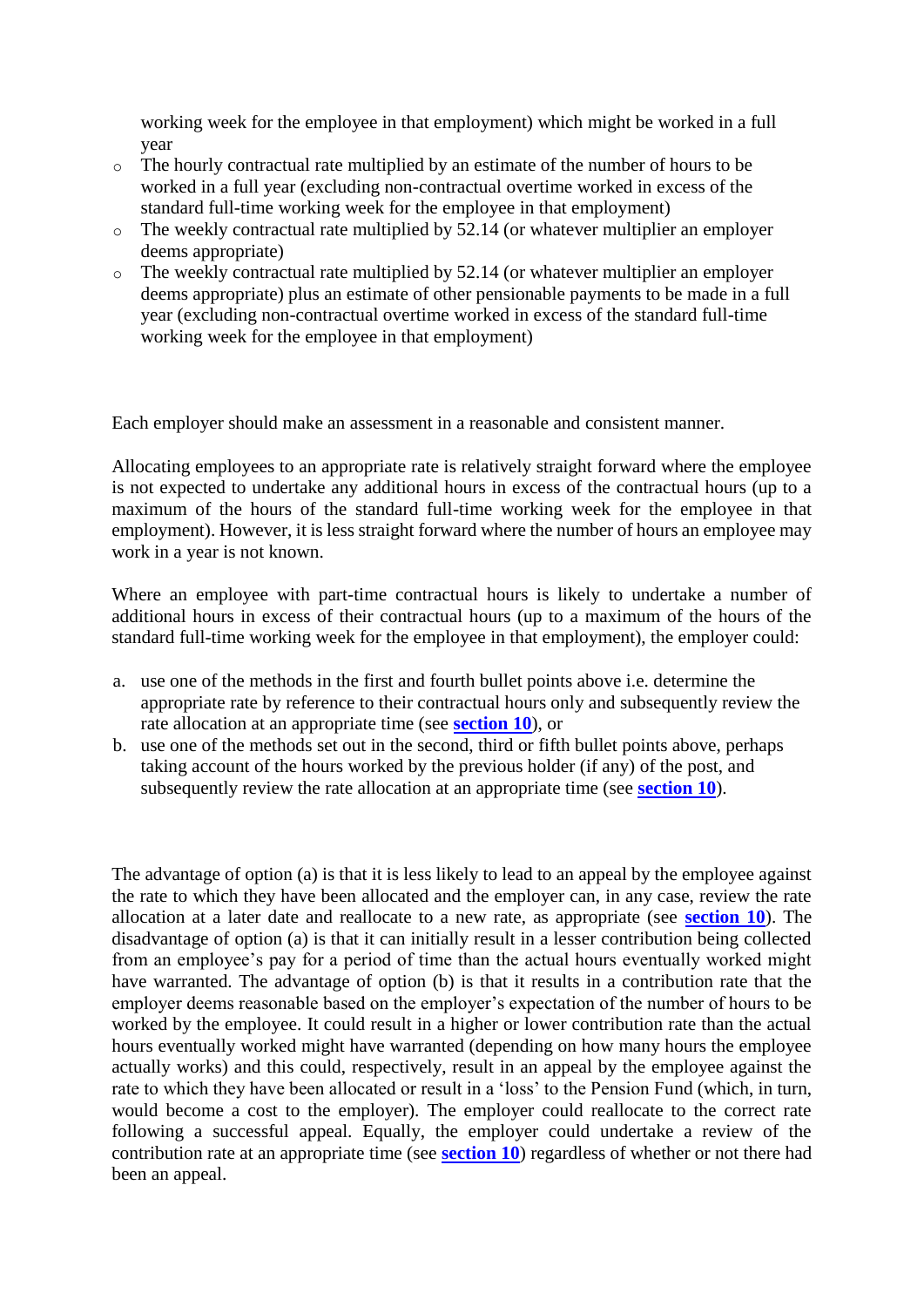Matters become more complicated with employees who have no contractual hours of employment e.g. casual employees, or employees on zero hours contracts. In these cases employers will need to either:

- a. make a reasonable initial assessment of the number of hours (up to a maximum of the hours of the standard full-time working week for the employee in that employment) which the person is likely to work on an annual basis, perhaps taking account of the hours worked by the previous holder (if any) of the post, and subsequently review the contribution rate at an appropriate time (see **[section 10](http://www.lgpsregs.org/index.php/scotland/scot-hr-payroll-guides/lgps2015-hr-guide?showall=&start=12)**), or
- b. allocate the employee to the lowest rate  $(5.5\%)$  and subsequently review the contribution rate at an appropriate time (see **[section 10](http://www.lgpsregs.org/index.php/scotland/scot-hr-payroll-guides/lgps2015-hr-guide?showall=&start=12)**), or
- c. allocate the employee a 6.3% rate (on the basis that this is the expected average contribution rate for Scheme members) and subsequently review the contribution rate at an appropriate time (see **[section 10](http://www.lgpsregs.org/index.php/scotland/scot-hr-payroll-guides/lgps2015-hr-guide?showall=&start=12)**).

The advantage of option (a) is that it results in a contribution rate that the employer deems reasonable based on the employer's expectation of the number of hours to be worked by the employee (up to a maximum of the hours of the standard full-time working week for the employee in that employment). It could result in a higher or lower contribution rate than the actual hours eventually worked might have warranted (depending on how many hours the employee actually works) and this could, respectively, result in an appeal by the employee against the rate to which they have been allocated or result in a 'loss' to the Pension Fund (which, in turn, would become a cost to the employer). The employer could reallocate to the correct rate following a successful appeal. Equally, the employer could undertake a review of the contribution rate at an appropriate time (see **[section 10](http://www.lgpsregs.org/index.php/scotland/scot-hr-payroll-guides/lgps2015-hr-guide?showall=&start=12)**) regardless of whether or not there had been an appeal.

The advantage of option (b) is that it is less likely to lead to an appeal by the employee against the rate to which they have been allocated and the employer can, in any case, review the rate allocation at a later date (e.g. at each April and if the employee moves from a casual post to one with contractual hours) and reallocate to a new rate, as appropriate (see **[section 10](http://www.lgpsregs.org/index.php/scotland/scot-hr-payroll-guides/lgps2015-hr-guide?showall=&start=12)**). The disadvantage of option (b) is that it can initially result in a lesser contribution being collected from an employee's pay for a period of time than the actual hours eventually worked might have warranted. The advantage of option (c) is that it delivers the expected average contribution rate for Scheme members (upon which the LGPS 2015 has been costed). The disadvantage is that it is perhaps more likely to lead to an appeal by the employee against the rate to which they have been allocated if the member believes their pay does not justify that rate. Conversely, allocating the member to the 6.3% rate could initially result in a lesser contribution being collected from an employee's pay for a period of time than the actual hours eventually worked might have warranted (if the employee's pay turns out to be higher than assumed). In any case (regardless of whether or not there has been an appeal from the Scheme member), the employer can undertake a review of the contribution rate at an appropriate time (see **[section 10](http://www.lgpsregs.org/index.php/scotland/scot-hr-payroll-guides/lgps2015-hr-guide?showall=&start=12)**).

In order to seek consistency of approach across employers participating in the scheme it is recommended (with the recommendation being supported by COSLA) that option (b) should be adopted.

Further guidance on the operation of contribution assessment is shown in **[Appendix 1](http://www.lgpsregs.org/images/2015HRPayroll/Appendix1v1.3.pdf)**.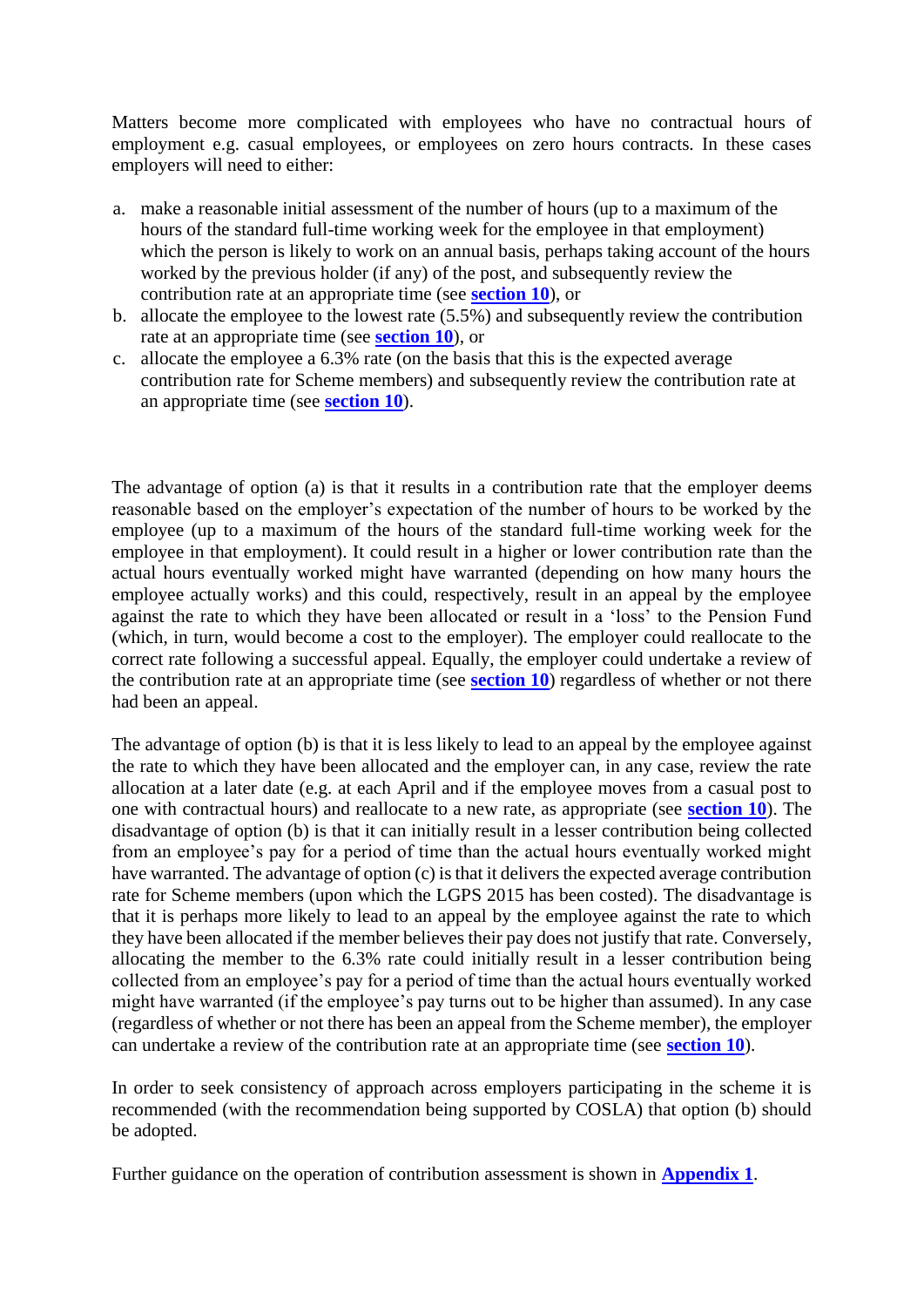Having determined an appropriate contribution rate (whether individually or by an automated process on payroll), the employer must (as soon as is reasonably practicable) notify the employee of the contribution rate to be deducted from the employee's pensionable pay and the date from which the rate is payable. It is for the employer to determine the method by which the notification is given to the employee but the notification must contain a conspicuous statement giving the address from which further information about the decision may be obtained; must notify the employee of the right to appeal to an adjudicator against the decision (which must be lodged within 6 months of being notified of the initial decision, or such longer period as the adjudicator may allow); must set out the job title and address of the adjudicator (i.e. the person who has been appointed to consider appeals); and must notify the employee that, if they are unhappy with the adjudicator's decision, they would have the right to ask the Scottish Ministers, within 6 months of the adjudicator's decision, to undertake a further review of the decision.

On commencement the employee should be asked to declare any previous pension rights. The process for this should be agreed with the Pension Fund administering authority. It is important that the employee provides the relevant information as failure to do so could jeopardise certain pension protections they may have under the Public Service Pensions Act 2013 and / or the rules of the LGPS.

## **2B. Existing employees on 31st March 2015**

In the lead up to the introduction of the 2015 Scheme employers should communicate the changes to the pension arrangements that will occur from 1st April 2015. Centrally produced topic based communication leaflets, videos and Powerpoint presentations are available but employers should liaise with their Pension Fund administering authority to determine the communication materials to be used for scheme members in that Fund. In addition a centrally maintained website for scheme members detailing the scheme changes is available at http://www.scotlgps2015.org.

Those employees who are employed on 31st March 2015 and who are active members of the Scheme will, on 1st April 2015, automatically become active members of the main section of the 2015 Scheme – see **[section 8](http://www.lgpsregs.org/index.php/scotland/scot-hr-payroll-guides/lgps2015-hr-guide?showall=&start=10)** – unless they choose to opt out, or opt to join the 50/50 section, or they happen to cease to be eligible for membership on that date (for example, they attain age 75 on that date).

Unless the process for allocating the appropriate contribution rate has been automated on the payroll system, the employer must determine the appropriate employee contribution rate for each employee moving into the 2015 Scheme on 1st April 2015 and notify this to payroll. Any reductions in pensionable pay at that time due to sickness, child related leave, reserve forces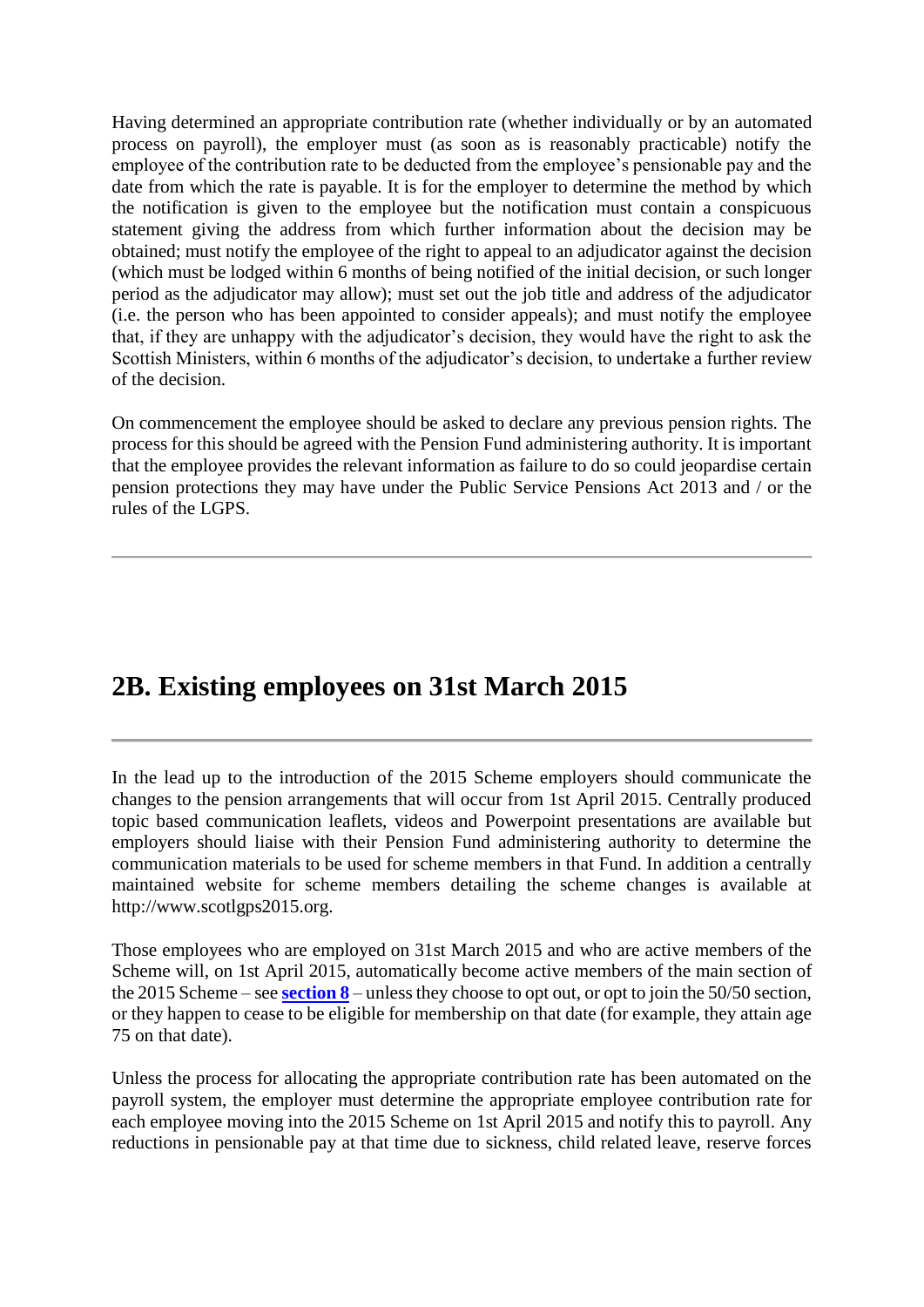service leave or other absence from work are to be disregarded when determining the appropriate contribution rate.

In many cases the contribution rate from 1st April 2015 will be different to the rate that applied prior to that date because, from 1st April 2015, the rate will be determined by reference to the actual pensionable pay received (not the full-time equivalent rate of pay) and pensionable pay will, from 1st April 2015, include additional hours worked in excess of the contractual hours (up to a maximum of the hours of the standard full-time working week for the employee in that employment). Having determined the appropriate contribution rate (whether individually or by an automated process on payroll), the employer must (as soon as is reasonably practicable, but preferably before 1st April 2015 to avoid complaints from those whose contribution rate increases, leading to a reduction in net pay and, potentially, difficulties for some members in meeting direct debit / standing order payments or leading to bank charges) notify the employee of the contribution rate to be deducted from the employee's pensionable pay and the date from which the rate is payable (i.e. 1st April 2015). It is for the employer to determine the method by which the notification is given to the employee but the notification must contain a conspicuous statement giving the address from which further information about the decision may be obtained; must notify the employee of the right to appeal to an adjudicator against the decision (which must be lodged within 6 months of being notified of the initial decision, or such longer period as the adjudicator may allow); must set out the job title and address of the adjudicator (i.e. the person who has been appointed to consider appeals); and must notify the employee that, if they are unhappy with the adjudicator's decision, they would have the right to ask the Scottish Ministers, within 6 months of the adjudicator's decision, to undertake a further review of the decision.

# **3. Opting out**

A person ceases to be an active member in an employment from the date they specify in a written notice given to their employer that they wish to leave the Scheme (using an opt-out form). If they specify no date, or a date earlier than the date the notice is given, they cease to be an active member in that employment at the end of the payment period during which the notice is given (i.e. at the end of the week, end of the month and so on).

If they opt out within 3 months of joining, that person will be treated as not having been a member of the LGPS on that occasion and will be entitled to a refund via the payroll.

If they opt out having been in the scheme for 3 months or more they should be treated as a normal 'leaver'. If they opt out after 3 months but before 2 years, they would be entitled to claim a refund via the Pension Fund administering authority unless they are disqualified from receiving a refund e.g. they already have, in an LGPS Fund in Scotland, a deferred pension or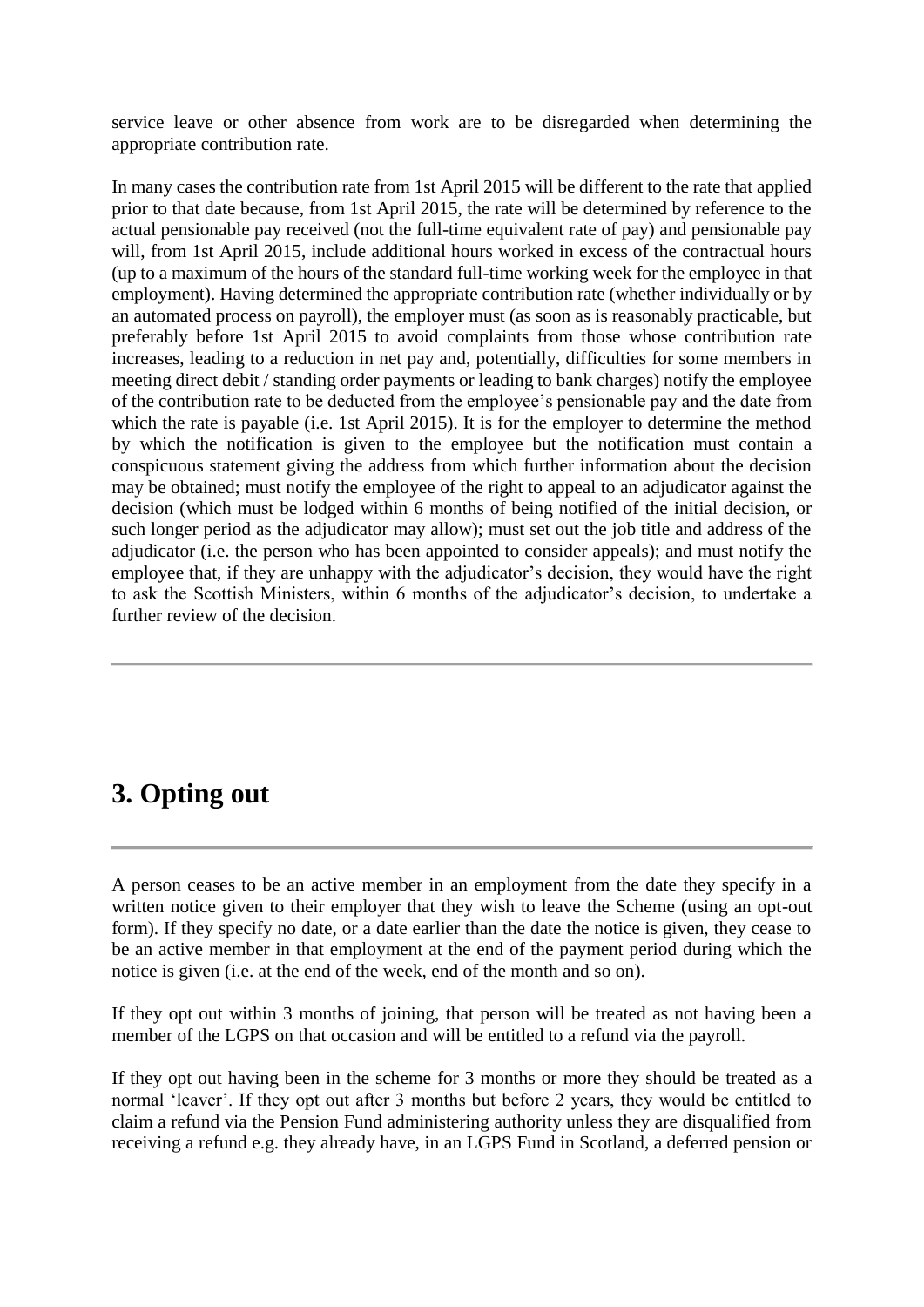a pension in payment (in which case they would be entitled to a deferred benefit); or they could opt for a cash equivalent transfer value.

If the opt-out was after 2 years, they would be entitled to a deferred benefit (i.e. they would be a deferred member).

Once an employer has reached its staging date (for the purposes of the Pensions Act 2008) it should not issue an opt-out form to its employees. Instead, the opt out form must be obtained by the employee direct from the Pension Fund administering authority. Indeed, many administering authorities have changed their procedures already so that opting out forms can only be obtained directly from them, irrespective of whether the employer's staging date has been reached or not.

A person cannot complete an opting out form before commencing employment.

Employers should agree with their Pension Fund administering authority the information to be sent to the administering authority in respect of an optant out and the process for retention of the opt out notice completed by the employee.

## **4. Rejoining**

A person who is eligible for membership, but who is not an active member in that employment, can apply at any time to their employer to join the Scheme. If they do, they become an active member in that employment in the main section of the Scheme on the first day of the payment period following the application. A person is free to opt out of the Scheme and rejoin.

A person cannot elect to join the 50/50 section of the Scheme prior to becoming a member of the main section of the 2015 Scheme. So, an employee opting to join the Scheme would have to initially join the main section but they could elect, on or after joining the main section, to join the 50/50 section. If they do so before the first payroll is closed (after they opt into the Scheme), they can, in effect, be brought into the 50/50 section from the first day of joining the Scheme. Notification of the new member should be sent to both the payroll administrator (together with the confirmation of the relevant section – main or 50/50 - and the appropriate contribution rate unless allocation to a rate has been automated on the payroll) and to the Pension Fund administering authority (together with a copy of the election to join the Scheme and, if relevant, the election to join the 50/50 section). Note that any reductions in pensionable pay due to sickness, child related leave, reserve forces service leave or other absence from work at the point when the person opts into the 2015 Scheme are to be disregarded when determining the appropriate contribution rate.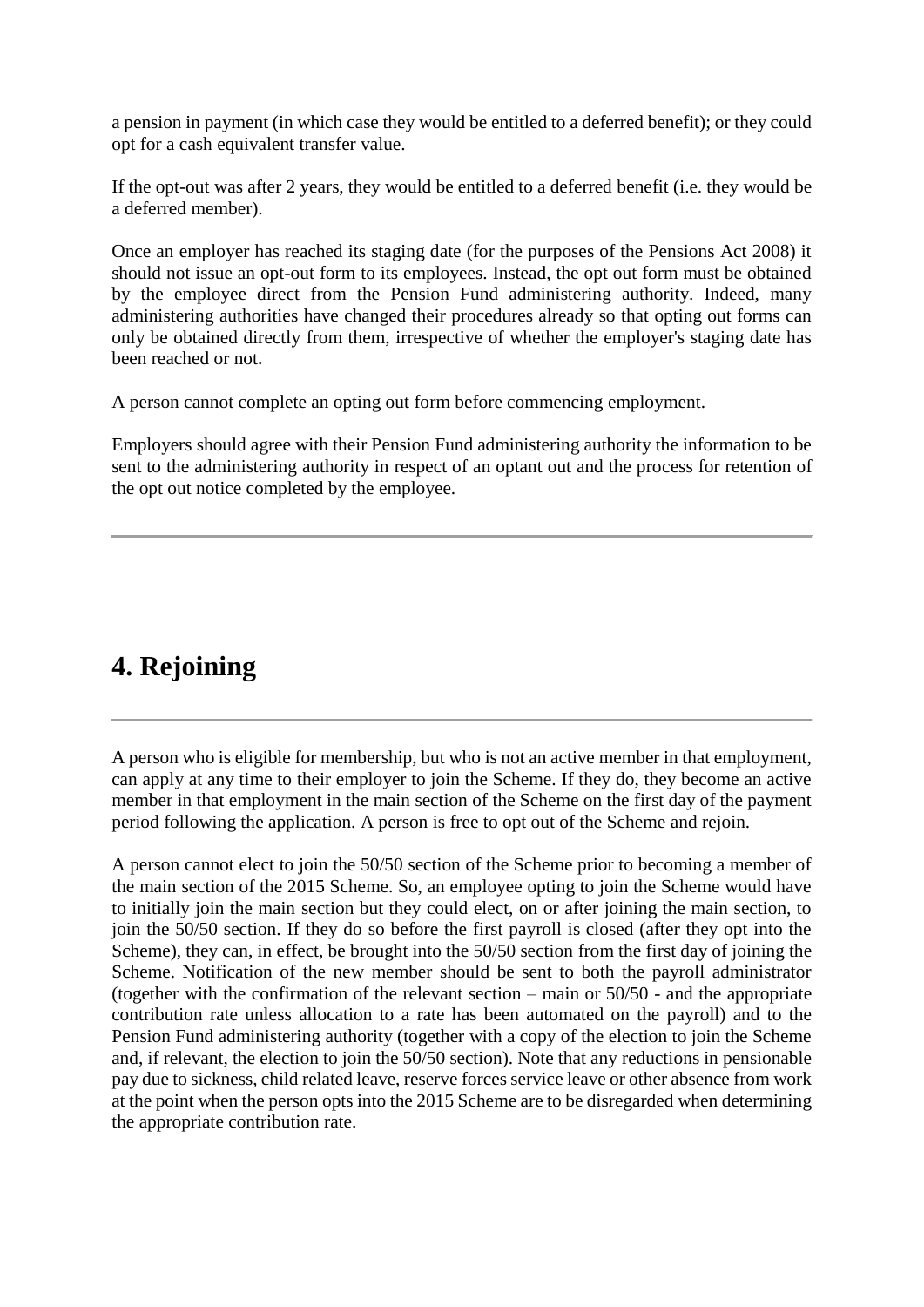Having determined the appropriate contribution rate (whether individually or by an automated process on payroll), the employer must (as soon as is reasonably practicable) notify the employee of the contribution rate to be deducted from the employee's pensionable pay and the date from which the rate is payable. It is for the employer to determine the method by which the notification is given to the employee but the notification must contain a conspicuous statement giving the address from which further information about the decision may be obtained; must notify the employee of the right to appeal to an adjudicator against the decision (which must be lodged within 6 months of being notified of the initial decision, or such longer period as the adjudicator may allow); must set out the job title and address of the adjudicator (i.e. the person who has been appointed to consider appeals); and must notify the employee that, if they are unhappy with the adjudicator's decision, they would have the right to ask the Scottish Ministers, within 6 months of the adjudicator's decision, to undertake a further review of the decision.

### **5. Automatic enrolment**

An "eligible jobholder" who is eligible for membership of the Scheme, but who is not an active member in that employment and who doesn't apply to their employer to join the Scheme, nevertheless becomes an active member of the main section on the "automatic enrolment date" or "automatic re-enrolment date" relating to that employment (but an employer can delay automatic enrolment for up to 3 months by issuing a postponement notice or can, at the employer's "staging date", delay automatic enrolment until 1 October 2017 for those who are "eligible jobholders" on the employer's "staging date" and who are not members of the LGPS on the "staging date").

Although employees who are "automatically enrolled" or "automatically re-enrolled" would initially be brought into the main section they could elect, on or after joining the main section, to join the 50/50 section. If they do so before the first payroll is closed (after they are enrolled into the Scheme), they can, in effect, be brought into the 50/50 section from the first day of joining the Scheme.

Notification of the new member should be sent to both the payroll administrator (together with the confirmation of the relevant section – main or 50/50 - and the appropriate contribution rate unless allocation to a rate has been automated on the payroll) and to the Pension Fund administering authority (together with, if relevant, a copy of the election to join the 50/50 section). Note that any reductions in pensionable pay due to sickness, child related leave, reserve forces service leave or other absence from work at the point when the person is enrolled into the 2015 Scheme are to be disregarded when determining the appropriate contribution rate.

Having determined the appropriate contribution rate (whether individually or by an automated process on payroll), the employer must (as soon as is reasonably practicable) notify the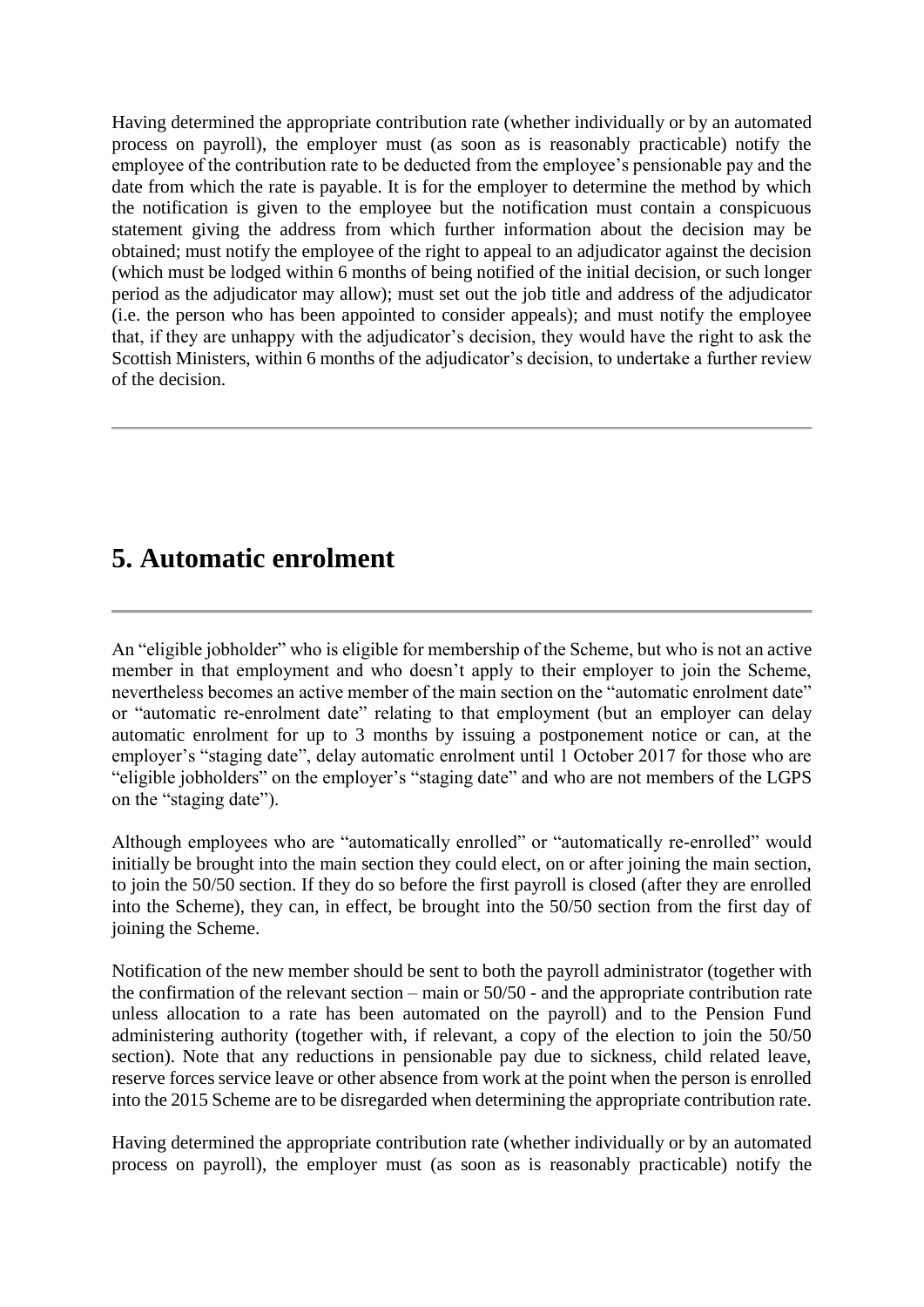employee of the contribution rate to be deducted from the employee's pensionable pay and the date from which the rate is payable. It is for the employer to determine the method by which the notification is given to the employee but the notification must contain a conspicuous statement giving the address from which further information about the decision may be obtained; must notify the employee of the right to appeal to an adjudicator against the decision (which must be lodged within 6 months of being notified of the initial decision, or such longer period as the adjudicator may allow); must set out the job title and address of the adjudicator (i.e. the person who has been appointed to consider appeals); and must notify the employee that, if they are unhappy with the adjudicator's decision, they would have the right to ask the Scottish Ministers, within 6 months of the adjudicator's decision, to undertake a further review of the decision.

It should be noted that where an employer has an "eligible jobholder" who, although eligible for membership of the LGPS, has opted out of the Scheme and the employer has enrolled them into another qualifying scheme before what would have been the "eligible jobholder's" "automatic enrolment date" or "automatic re-enrolment date", that person will not have an "automatic enrolment date" or "automatic re-enrolment date" because they are already in a qualifying scheme. Consequently, they would not be automatically enrolled into the LGPS. That person, and any "non-eligible jobholder" or "entitled worker" who is eligible for membership of the LGPS but who has opted out of membership and who the employer has enrolled into another qualifying scheme (for example NEST) will, however, retain the right to join the LGPS at any time up to age 75.

Please note that both the main section and the 50/50 section of the LGPS are a "qualifying scheme" for automatic enrolment purposes from April 2015.

NB: Those terms highlighted in quotations marks in the text above are to be construed in accordance with the Pensions Act 2008.

For more information on Automatic Enrolment and the LGPS please read the LGPC's **[Automatic Enrolment Guide](http://www.lgpsregs.org/index.php/scotland/admin-guides)**.

## **6. Pensionable Pay**

The definition of Pensionable Pay in the 2014 Scheme is, basically, the same as in the 2009 Scheme  $-$  i.e. all payments in respect of the job, apart from those listed in regulations as exclusions, but there are four main differences.

The first significant change is that hours worked in excess of contracted hours will, from 1st April 2015, be pensionable up to the hours of the standard full-time working week for the employee in that employment. This can have major financial implications for employers and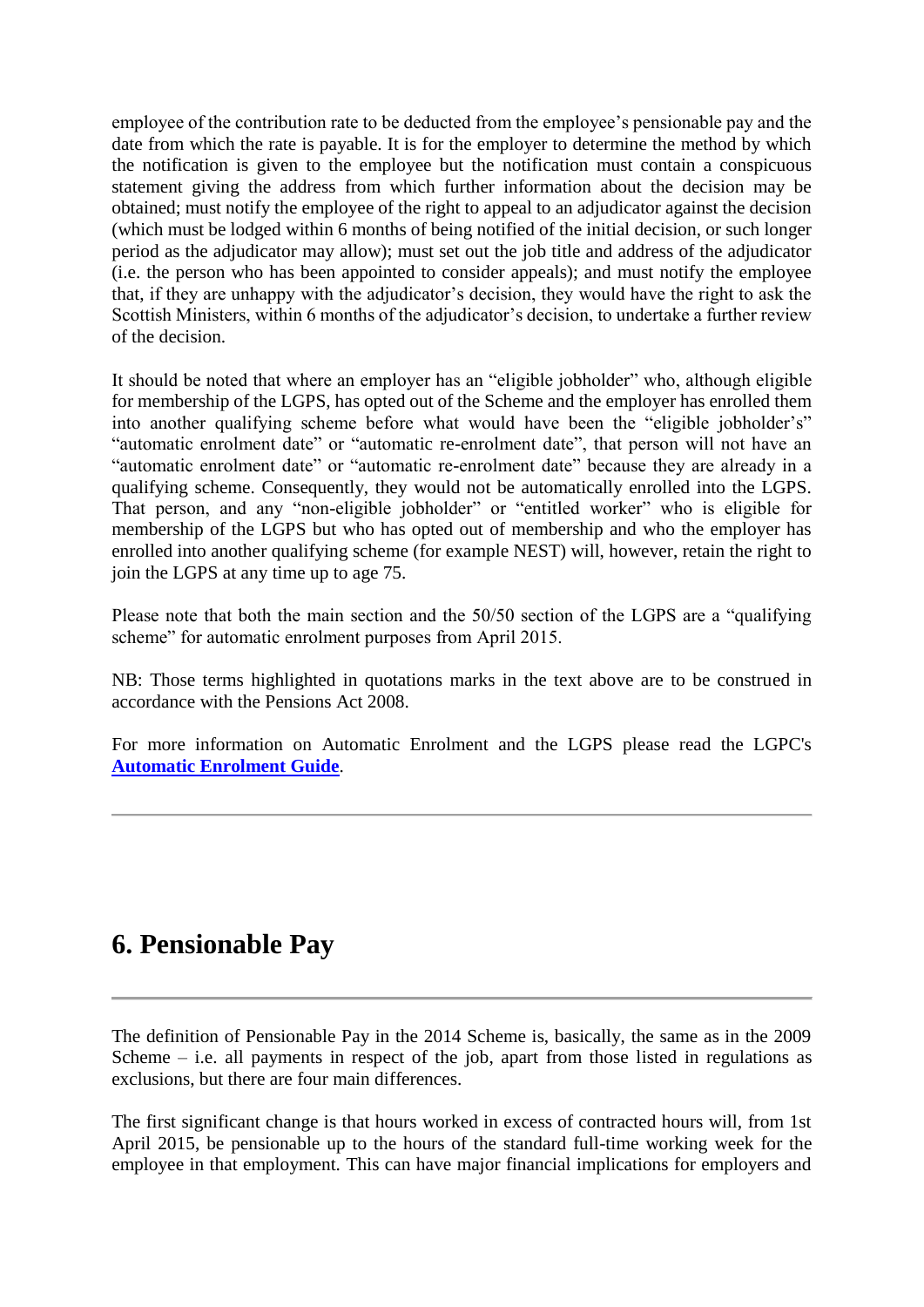budget holders will need to factor this additional cost into budgets. Hours worked in excess of the hours for the standard full-time working week for the employee in that employment will, apart from contractual overtime, be non-pensionable.

The second change is that a payment in consideration of loss of future pensionable payments or benefits is, from 1st April 2015, not pensionable. So, for example, where an employer changes an employee's contract to remove contractual overtime and gives a lump sum payment in consideration for the loss of future pensionable payments (because the number of voluntary hours of overtime are expected to be less than the former number of contractual hours of overtime), that lump sum would be non-pensionable. Similarly, where an employer reduces the pay of an employee but offers a 'marked time' payment (e.g. to bring the employee's pay up to the former rate of pay for a limited period of time) the employer should define that 'top-up' sum in the 'marked-time' agreement as a sum to be paid each pay period for a period of X months in consideration of the loss of future pensionable payments. The 'top-up' payment would then be non-pensionable. A Certificate of Protection would be issued because the base pensionable pay rate had been reduced. This has the advantage of clearly defining the point at which the rate of pensionable pay is reduced, and the date from which the 10 year protection under the Certificate of Protection commences. If the marked-time payment is made pensionable it leaves open the debate about when a certificate should first be issued i.e. where there is a pensionable marked time payment the first actual reduction in the rate of pay will not occur until, say, the following April when an increment and / or pay award is due – meaning that it can be argued the 10 year protection starts then, rather than from the date the marked time payment commenced. Furthermore, at each subsequent April during the marked time period it could be argued that there had been a further reduction / restriction in the rate of pay and so a further Certificate of Protection should be issued at each April within the marked time period, resulting in multiple Certificates of Protection. Making the marked time payments nonpensionable avoids these issues.

The third change is that, from 1st April 2015, any actual pay paid by the Scheme employer to a reservist during reserve forces service leave is not pensionable. Note that whilst on reserve forces service leave the employee and the Ministry of Defence pay contributions on the amount of Assumed Pensionable Pay (see **[section 11](http://www.lgpsregs.org/index.php/scotland/scot-hr-payroll-guides/lgps2015-hr-guide?showall=&start=13)**).

The fourth change is that the regulations now confirm that any award of compensation (excluding any sum representing arrears of pay) for the purpose of achieving equal pay in relation to other employees is non-pensionable.

The full list of exclusions from Pensionable Pay is shown below:

- (a) any sum which has not had income tax liability determined on it;
- (b) any travelling, subsistence or other allowance paid in respect of expenses incurred in relation to the employment;
- (c) any payment in consideration of loss of holidays;
- (d) any payment in lieu of notice to terminate a contract of employment;
- (e) any payment as an inducement not to terminate employment before the payment is made;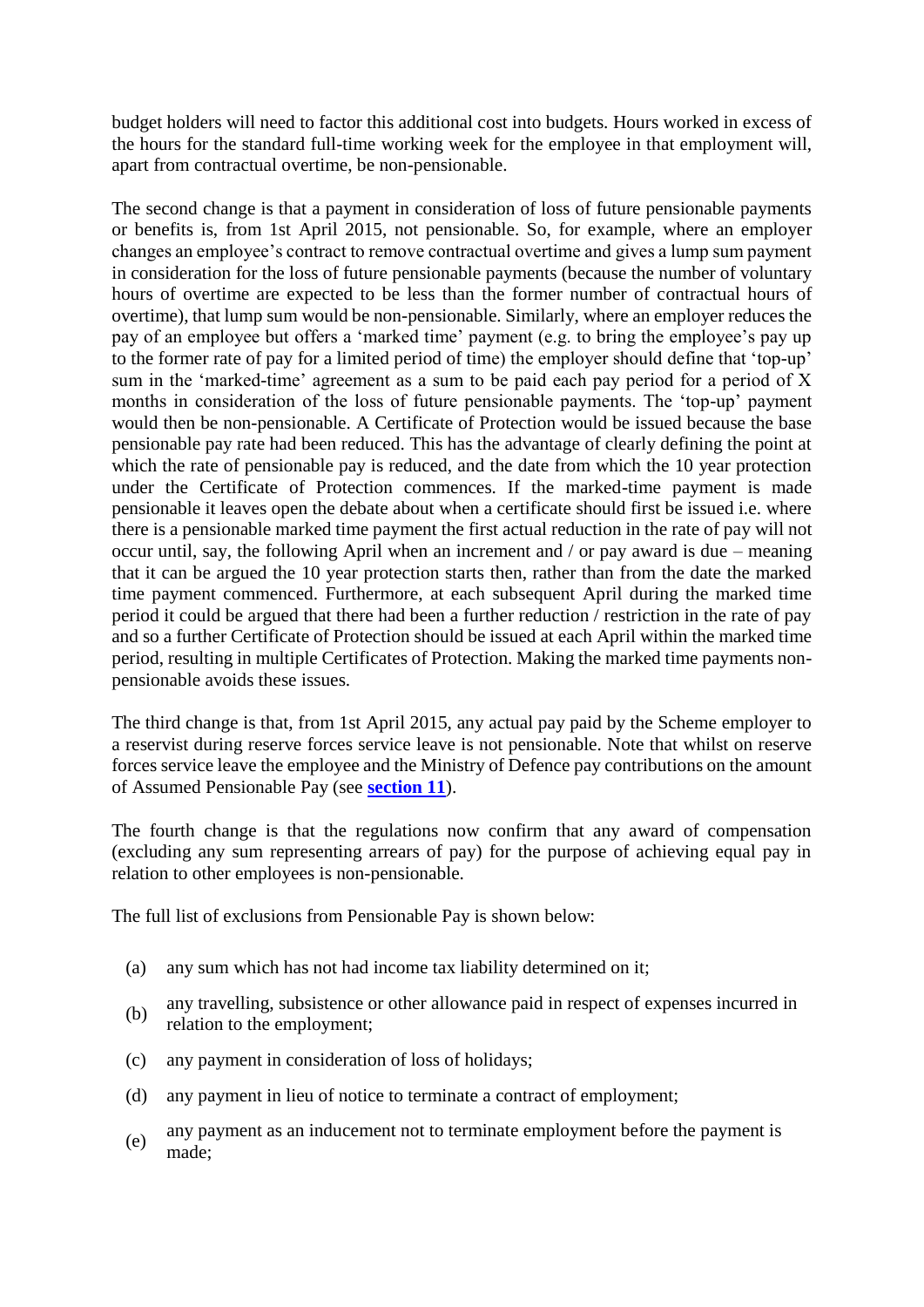- (f) any amount treated as the money value to the employee of the provision of a motor vehicle or any amount paid in lieu of such provision;
- (g) any payment in consideration of loss of future pensionable payments or benefits;
- (h) any award of compensation (excluding any sum representing arrears of pay) for the purpose of achieving equal pay in relation to other employees;
- (i) any payment made by the Scheme employer to a member on reserve forces service leave;
- $(i)*$  payments for non-contractual overtime;

the amount of any supplement paid to an employee whose employment was transferred on 1st April 2010, under a staff transfer scheme, from the Scottish

(k) Administration to Learning and Teaching Scotland, in recognition of the difference in contribution rates between members of the principal civil service pension scheme and the Scheme;

the amount of any supplement paid to an employee whose entitlement to a pension was transferred on 1st May 2010 from the SDS Scheme to the Scheme, in

(l) recognition of the difference in contribution rates between members of the SDS Scheme and the Scheme;

the amount of any supplement paid to an employee whose employment was transferred on 1st October 2008, under a staff transfer scheme, from the Scottish

(m) Legal Services Ombudsman to the Scottish Legal Complaints Commission in recognition of the difference in contribution rates between members of the principal civil service pension scheme and the Scheme;

the amount of any supplement paid to an employee whose employment was transferred on 1st April 2011, under a staff transfer scheme, from the Scottish

- (n) Administration to Social Care and Social Work Improvement Scotland, in recognition of the difference in contribution rates between members of the principal civil service pension scheme and the Scheme;
- (o) returning officer, or acting returning officer fees other than fees paid in respect of—
	- (i) local government elections,
	- (ii) elections for the Scottish Parliament,
	- (ii) Parliamentary elections, or
	- (iv) European Parliamentary elections.

The LGPS (Transitional Provisions and Savings) (Scotland) Regulations 2014 provide that to the above list should be added "any supplement paid [to an employee] in recognition of the difference in contribution rates between the principal civil service pension scheme and the 2009 or 2015 LGPS Schemes." This would, for example, cover such a supplement paid to a scheme member who is employed by the Scottish Environment Protection Agency as a result of a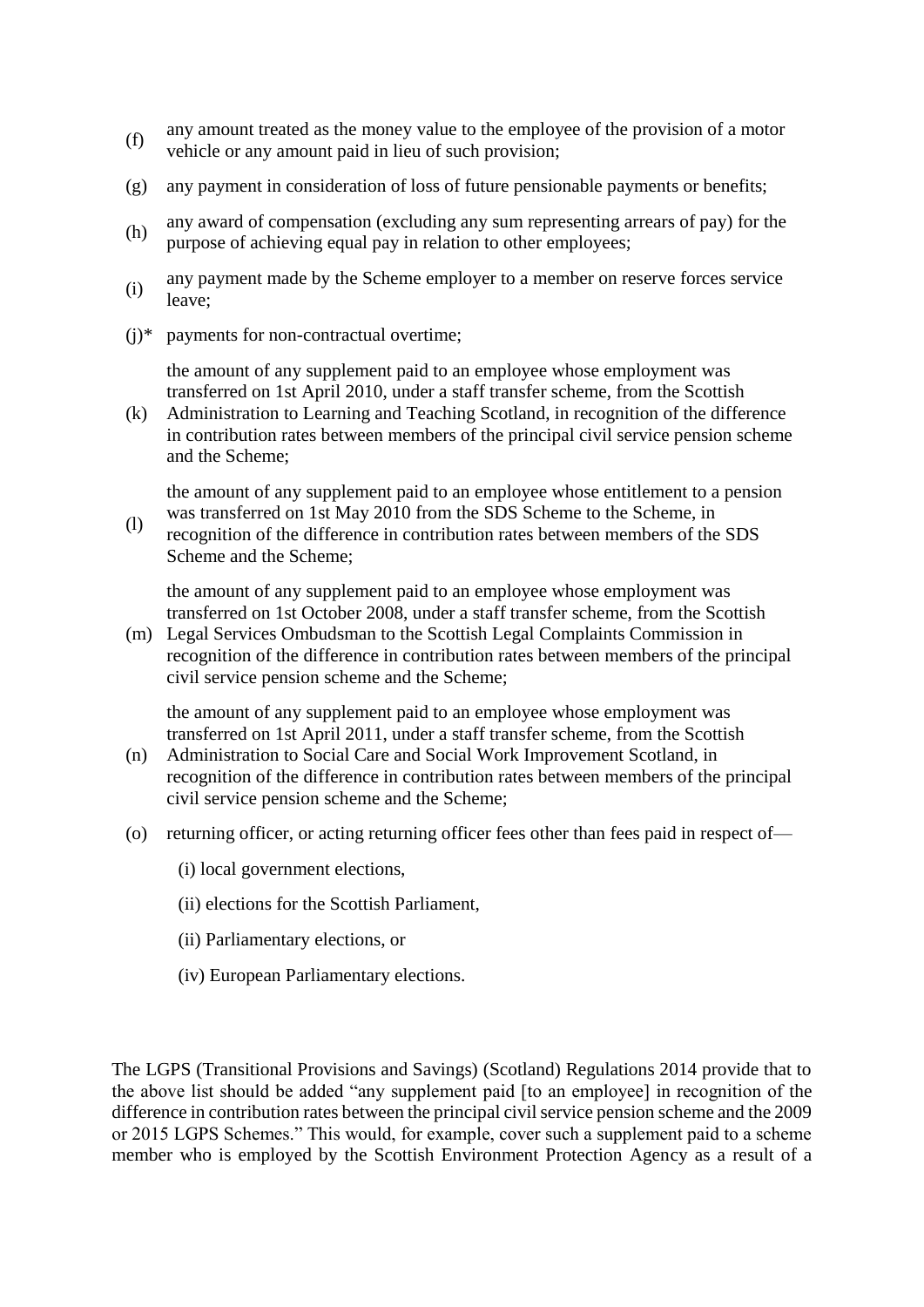relevant statutory transfer and who, immediately, before the transfer, was a pensionable civil servant.

The LGPS (Transitional Provisions and Savings) (Scotland) Regulations 2014 also provide that, despite the entry at (f) above, if an employee's pensionable pay at both 31st December 1992 and 31st March 1998 included an amount treated as the money value to the employee of the provision of a motor vehicle it, or any amount paid in lieu of such provision, remains pensionable until such time as the member leaves employment with the employer who was employing him / her on 31st December 1992 (otherwise than as a result of a transfer to another Scheme employer which is beyond the employee's control) or ceases to be provided with a motor vehicle or an amount representing the money value to him / her of the provision of such a vehicle.

For a councillor, pensionable pay is the total of any payments of remuneration to the councillor by the local authority under the Local Government (Scotland) Act 2004 (Remuneration) Regulations 2007, including any payments made in respect of a councillor's functions as a convenor or vice-convenor of a joint board.

\* The reference in entry (j) in the table above to "payments for non-contractual overtime" relates to non-contractual hours worked in excess of the standard full-time working week for the employee in that employment. Such hours will be non-pensionable. However, hours worked in excess of contracted hours up to the hours of the standard full-time working week for the employee in that employment will be pensionable, as will contractual overtime worked in excess of the standard full-time working week for the employee in that employment.

## **6A. Pensionable pay and salary sacrifice**

HMRC approved salary sacrifice arrangements where an employee has their contractual pay reduced by an agreed amount (supported by a variation to their contract) in return for a tax assessable benefit in kind from which income tax liability is then removed will remain pensionable under the 2015 Scheme (where the benefit in kind is specified in the employee's contract of employment as being a pensionable emolument). Thus, the position remains the same as in the 2009 Scheme – see LGPC Circular 244 for more information.

Where holiday entitlement is sold in return for additional remuneration, the extra pay will (as in the 2009 Scheme) be non-pensionable, because it is a "payment in consideration of loss of holidays".

Where an employee forgoes remuneration in return for additional days of holiday this is, in effect, authorised unpaid leave of absence. Many employers have introduced such cost saving arrangements as a mechanism to help deal with budget constraints. If such authorised unpaid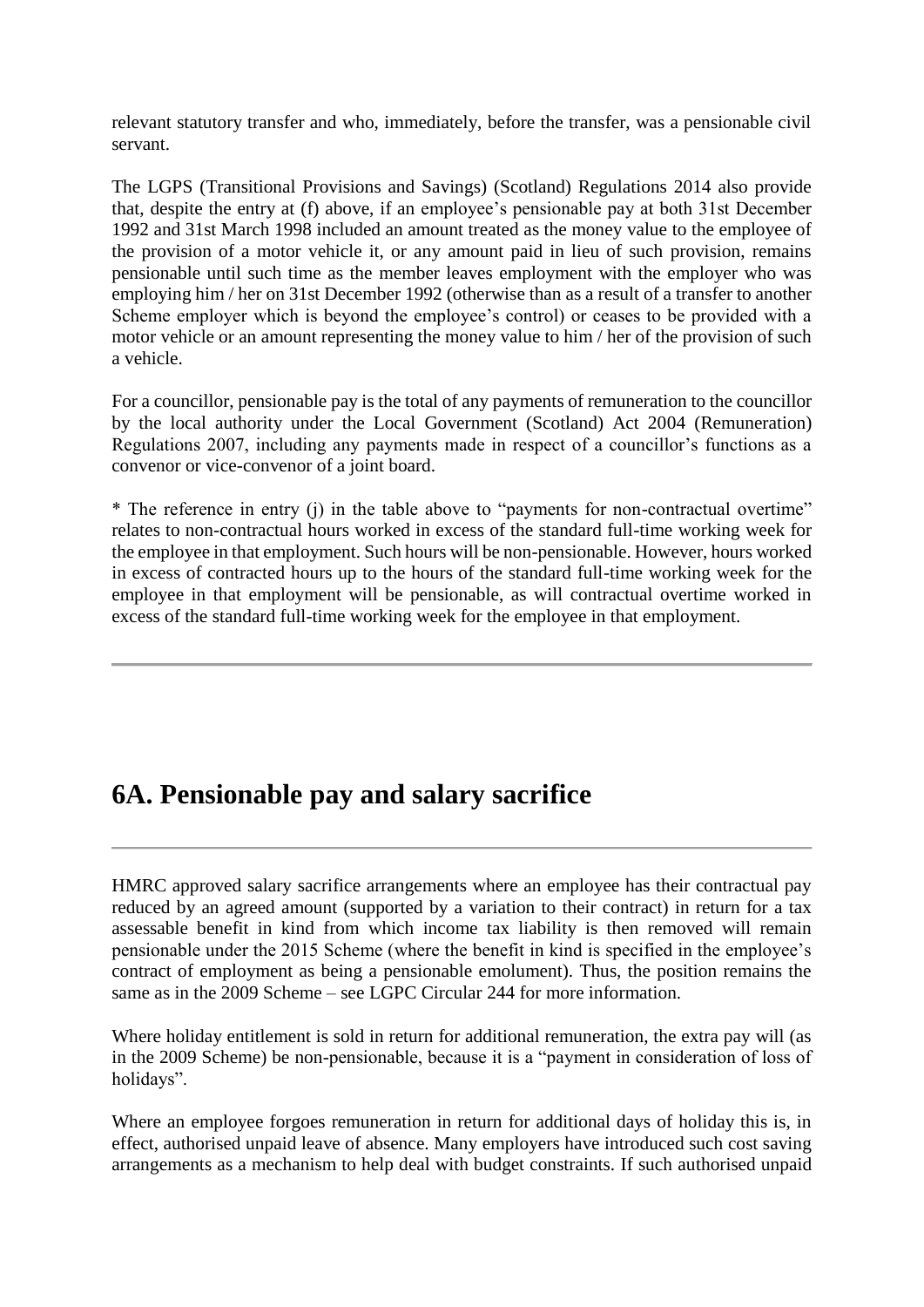leave of absence reduces a person's income prior to tax and NIC deductions, the value of this cannot be added back in to a member's pensionable pay as a pensionable emolument because there has been no income tax liability determined on that amount. However, if instead a net deduction is made in respect of the value of the additional leave and income tax and NICs are deducted from the member's full pay, the member's pensionable pay would also be the full amount. This is set out in more detail in the third option described below.

Even if an annual leave purchase scheme is an HMRC approved salary sacrifice scheme, the purchased annual leave is only pensionable where income tax liability has been determined on the value of that annual leave.

In the 2009 Scheme the employer and employee were required to pay their respective contributions on the first 30 days of authorised unpaid leave of absence, with the contributions being based on the amount of remuneration the employee would have received but for the absence. However, in the 2015 Scheme, there is no requirement for contributions to be paid for the first 30 days of authorised unpaid leave of absence. Instead, it is the employee's choice as to whether or not to cover the period of absence for pension purposes. If the employee choses to do so this will be by paying an age-related Additional Pension Contribution (APC) to cover the amount of pension 'lost' during the period of authorised unpaid leave of absence – see **[section 12](http://www.lgpsregs.org/index.php/scotland/scot-hr-payroll-guides/lgps2015-hr-guide?showall=&start=15)** for further details.

An employer might take a different approach to that set out above. Instead of introducing a system whereby an employee forgoes remuneration in return for additional days of holiday, the employer might make a change to the employee's contract of employment whereby the employee is only required to work for, say 360 days a year (in the same way that a term-time employee may contractually only be required to work term-time). In the first approach, if the member is on, say, £20,001 a year and takes 5 days authorised unpaid leave of absence (for which a deduction will be made from pay) the employee contribution rate would be determined on a salary of £20,001 and the employee could purchase the pension 'lost' during those 5 days leave of absence by electing to pay an APC. If the member makes the APC election within 30 days of returning from the absence (or such longer period as the employer allows), it would be a shared cost APC i.e. the employer would compulsorily have to contribute 2/3rds of the cost of that APC – see **[section 12](http://www.lgpsregs.org/index.php/scotland/scot-hr-payroll-guides/lgps2015-hr-guide?showall=&start=15)** for further details. However, under the second approach, the member's salary would be £19,727 and if the member wanted to purchase the equivalent of the pension that would have been earned for another 5 days works they could do so via an APC. However, this would be at whole cost to the member (unless the employer voluntarily agreed to contribute towards the cost of that APC) – see **[section 12](http://www.lgpsregs.org/index.php/scotland/scot-hr-payroll-guides/lgps2015-hr-guide?showall=&start=15)** for further details. A third approach is where the employer continues to pay the employees in full (so each month's pay would attract full tax, National Insurance and pension contributions) but has the agreement of the employee to deduct a net sum on the deductions side of the payslip (i.e. the net sum the employee would have received for the day's leave after deduction of tax, NI and pension contributions). This overcomes the problem of having, in the first approach, to treat the leave as unpaid leave of absence and means there would be no effect on the employee's pension and no need for them to elect to purchase the period via an APC; and it overcomes the problem in the second approach of reducing the employee's pensionable pay.

A net reduction can be made provided it is:

o authorised by the employee's contract - provided the employee has been given a written copy of the relevant terms or a written explanation of them before it is made, or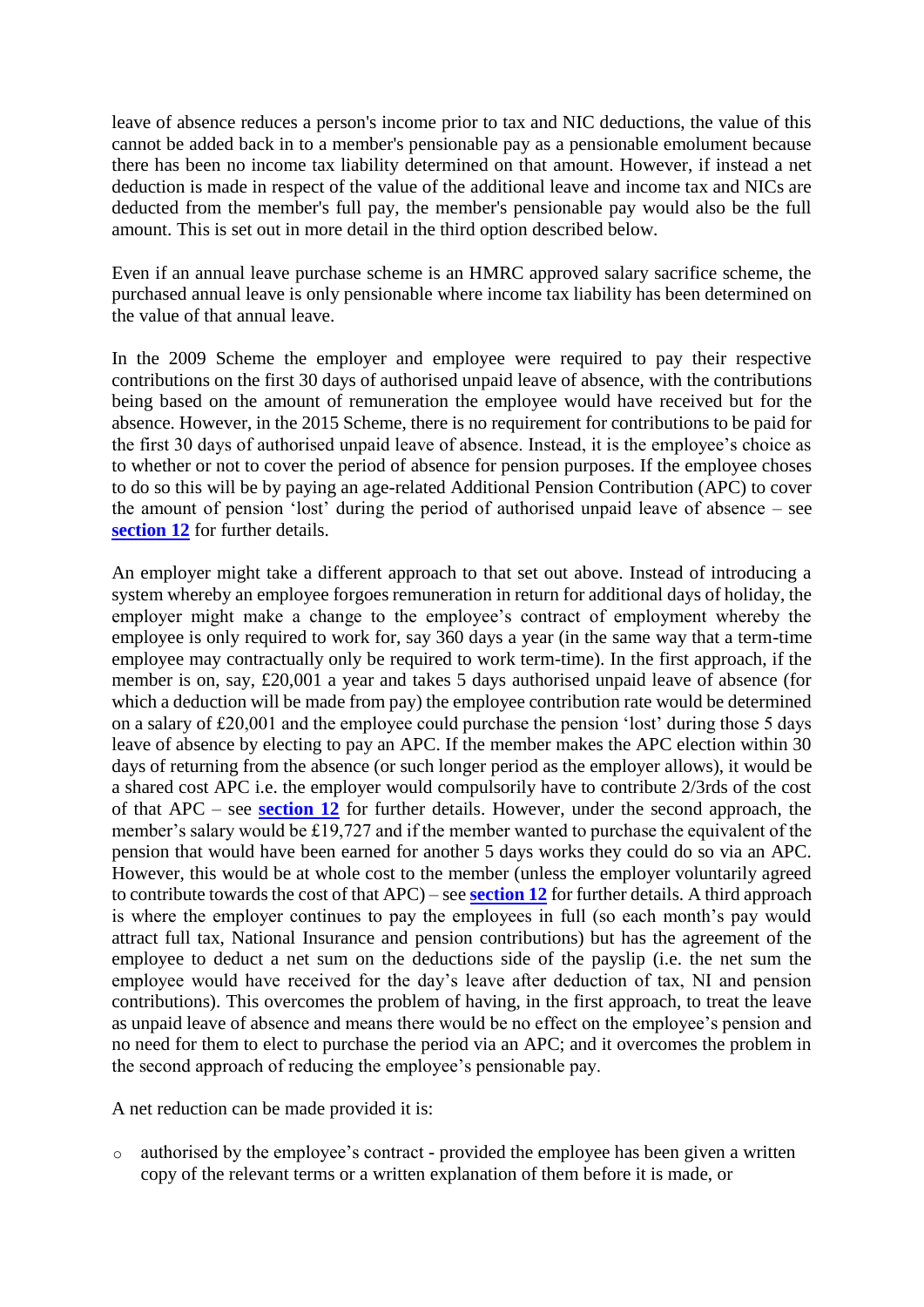o consented to by the employee in writing before it is made.

Local authority employers are recommended (with the recommendation being supported by COSLA) to adopt the first approach set out above whenever possible to ensure consistent application.

## **7. Records to be maintained**

A separate record must be maintained for each job the employee holds unless the employer determines that a single employment relationship exists. This is the same requirement as under automatic enrolment legislation and although not a change from current requirements the need to calculate pensions on a year by year basis means that separate records are vital to the task and therefore worth re-emphasising.

Examples of where the employer may determine a single employment relationship exists are:

- $\circ$  Two concurrent employments where, if one is terminated, the other must be terminated at the same time
- o Sequential employments without a break (e.g. a promotion).

Where a single relationship does not exist, separate records will be required for each job in order to calculate and hold the data needed to correctly determine the amount of pension accrued in each year for each job.

### **Example**

An employee commences a new job and already holds a job with the same employer which the employee continues to hold. Unless a single employment relationship exists the employee is to be treated as a new starter for pension purposes in the new job with the payroll instructed to hold a separate record and the Pension Fund administering authority notified of a new member.

Where separate employment relationships exist and where the person is being paid on timesheet claim, it is imperative that timesheet design (and instructions for completion from HR) includes information that identifies which hours are in relation to which job.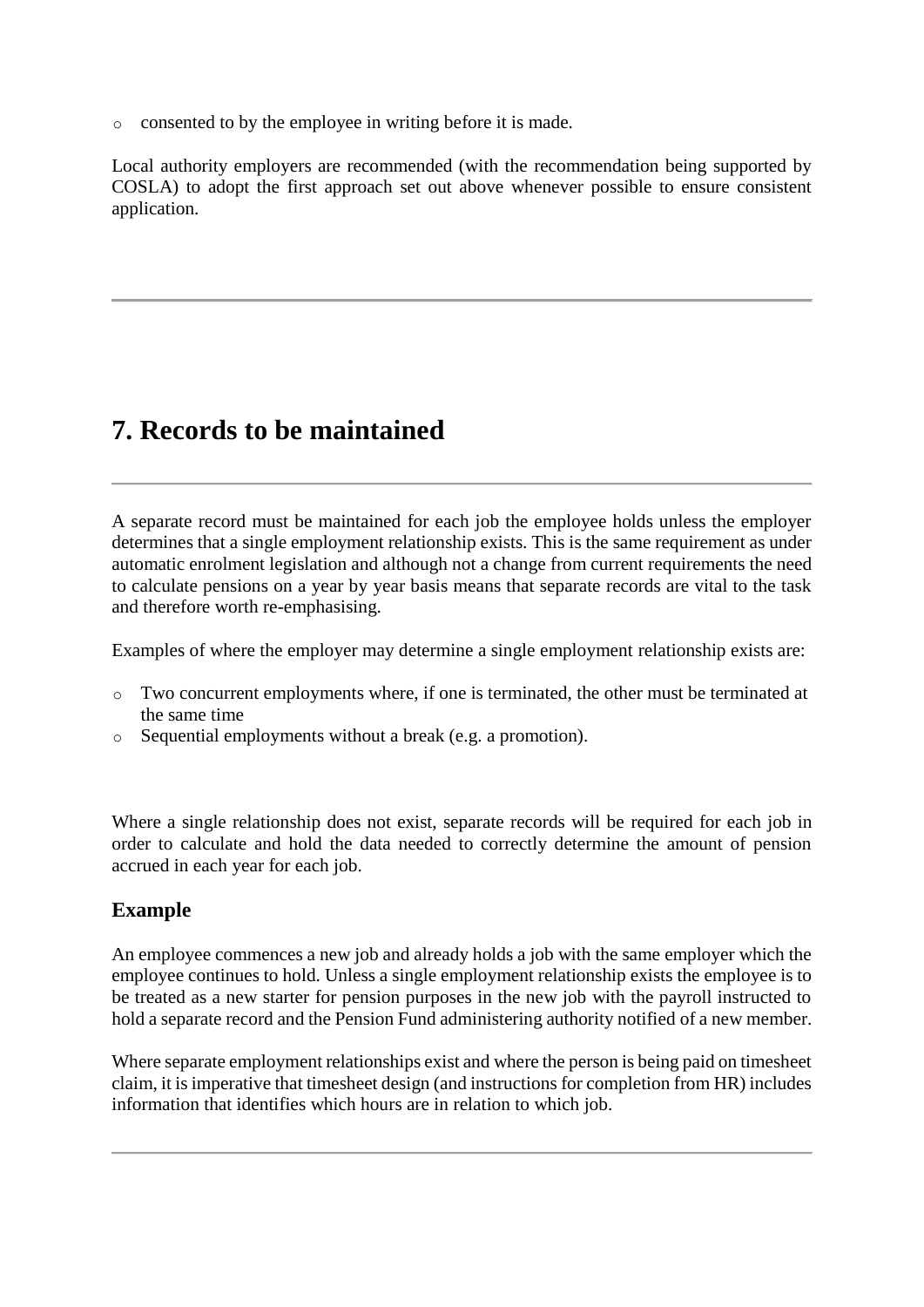### **8. The two sections to the 2014 Scheme**

The LGPS 2015 contains two sections – the main or 100/100 section and the 50/50 section. Apart from the potential impact on additional pension, etc of moving between the main and 50/50 sections (see section 9) the only difference between the two sections is that in the 50/50 section the amount of contributions to be deducted from the employee is half that due under the main section (and, therefore, the member accrues half the normal pension whilst in the 50/50 section). However, if the member dies in service or retires with a Tier 1 or Tier 2 ill health pension whilst in the 50/50 section, the lump sum death grant (in the case of death in service) and the amount of ill health enhancement granted (in the case of ill health retirement) will be calculated as if the member was in the main section of the Scheme. Any survivor benefits payable following the member's death are also not affected by the member being in the 50/50 section. Note that whilst an employee is in the 50/50 section the employer contribution is still the normal full contribution rate (not half).

The employee may elect to move between the main and 50/50 sections of the Scheme any number of times but each election only takes effect from the next available pay period. Note that for concurrent employments the employee may elect to move between sections for any or all of the jobs they hold.

An employer must give an employee who elects for the 50/50 section information on the effect on that person's likely benefits from the 2015 Scheme.

Although scheme regulations do not require a form to be completed to move between sections one may be advisable as the employer will be required to notify both the payroll administrator and the Pension Fund administering authority of the date of the move to a different section and to maintain a record of elections. A sample 50/50 election form (which includes the information an employer must give an employee who elects for the 50/50 section about the effect on that person's likely benefits from the 2015 Scheme) and notes for employers are available at **<http://www.lgpsregs.org/index.php/scotland/forms>**. However, employers should check with their Pension Fund administering authority whether they can use the sample form or whether the administering authority has its own form it would wish employers in its Fund to use. At year end (or date of leaving if earlier), employers should confirm to the administering authority which section the member was in at that time.

Each employer will need to determine the most effective method of holding the above information which may or may not involve the payroll system holding the relevant data. As stated in **[section 2A](http://www.lgpsregs.org/index.php/scotland/scot-hr-payroll-guides/lgps2015-hr-guide?showall=&start=2)** employees should always be put into the main section on being brought into, or upon electing to join, the Scheme in an employment after which the following circumstances may lead to a change of section during the Scheme year: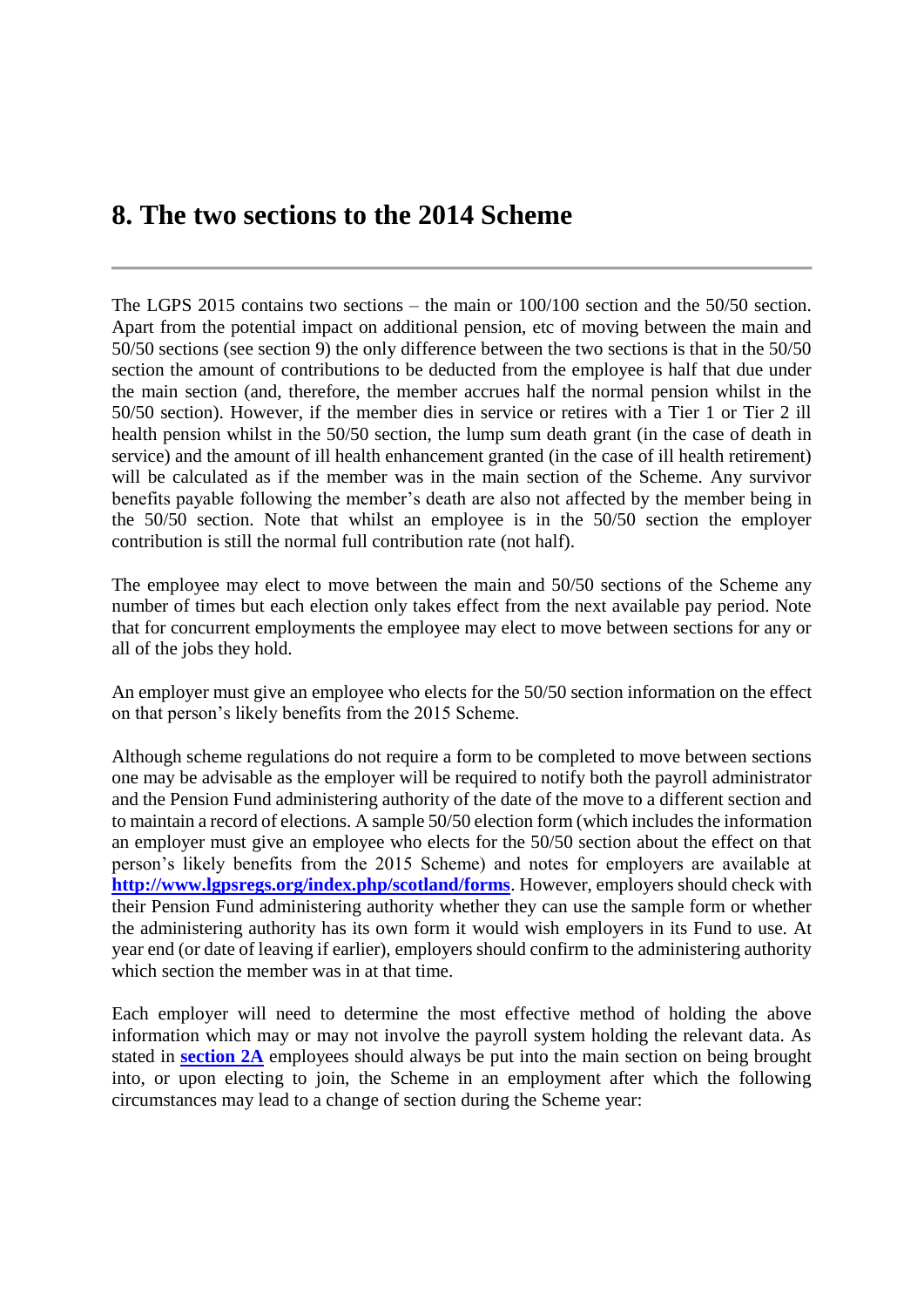- o Notification that the employee has elected to move from the main section to the 50/50 section (or vice versa) from the beginning of the next available pay period following the election.
- o If the employee is in the 50/50 section and goes on to no pay due to long-term sickness or injury, the employee must be moved back into the main section from the beginning of the next pay period if they are still on nil pay at that time. The person will, of course, have the right to make a further 50/50 election upon returning to work.
- o If the employee is in the 50/50 section and goes onto no pay during ordinary maternity, ordinary adoption leave or paternity leave, the employee must be moved back into the main section from the beginning of the next pay period.
- o If the employee is in the 50/50 section they must be moved back to the main section from the beginning of the pay period following the employers' "automatic re-enrolment date". This would happen irrespective of what category of worker they are for the purposes of the Pensions Act 2008. Note that the initial "staging date" for those employers who meet their "staging date" after 31st March 2015 has no implication on existing 50/50 elections. The person will, of course, have the right to make a further 50/50 election which, if made before the payroll is closed, would mean the member would have continuous 50/50 membership.

Please note that the both the main section and the 50/50 section of the LGPS are a "qualifying scheme" for automatic enrolment purposes from April 2015.

NB: Those terms highlighted in quotations marks in the text above are to be construed in accordance with the Pensions Act 2008.

For more information on Automatic Enrolment and the LGPS please read the LGPC's **[Automatic Enrolment Guide](http://www.lgpsregs.org/index.php/scotland/admin-guides)**.

## **9. Impact on additional pension and AVC contracts, etc of moving between the main and 50/50 sections**

If a member elects to move to the 50/50 section:

o any existing additional pension contribution (APC) contract which is at whole cost to employee must cease (unless it is to purchase an amount of pension "lost" due to a trade dispute or due to a period of authorised leave of absence or period of unpaid additional maternity, paternity or adoption leave or unpaid shared parental leave where the member is paying the full cost of the APC\*, in which case it continues, unless the member elects to terminate the contract);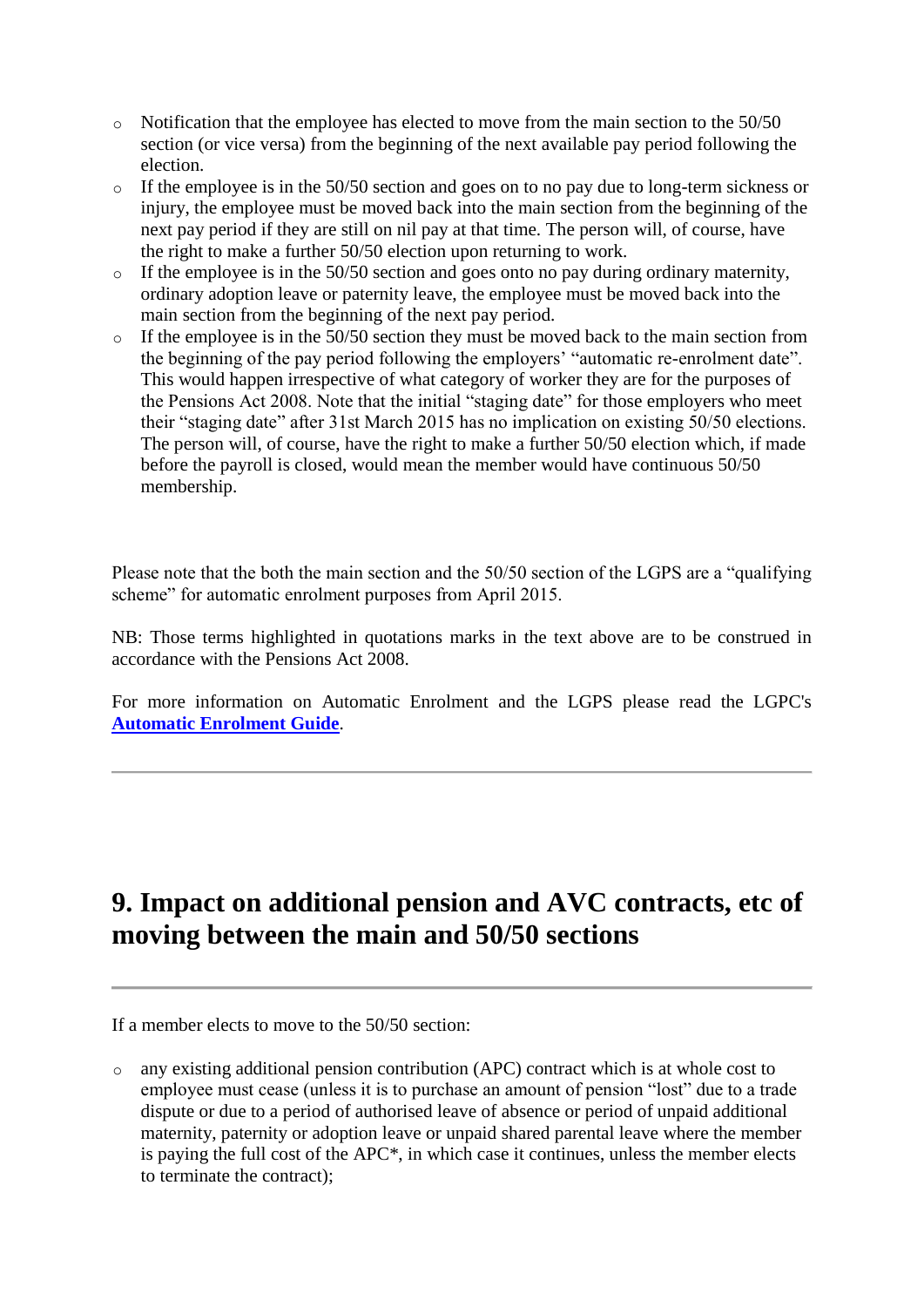- o any shared cost additional pension contribution (SCAPC) contract must cease (unless it is to purchase an amount of pension "lost" during a period of authorised unpaid leave of absence or during a period of unpaid additional maternity, paternity or adoption leave or unpaid shared parental leave in which case it continues, unless the member elects to terminate the contract); and
- o any AVC or Shared Cost AVC contract continues, unless the member elects to terminate the contract.

[\*i.e. the member made an APC election more than 30 days (or such longer period as the employer may allow) after returning from a period of leave of absence or period of unpaid additional maternity, paternity or adoption leave or unpaid shared parental leave, thereby missing the deadline for the employer to compulsorily contribute to a shared cost APC, and the APC is not to cover a period of absence beyond 36 months.]

It should be noted that on movement to the 50/50 section any existing contributions to:

- o an AVC/SCAVC:
- o an APC to purchase an amount of pension "lost" due to a trade dispute or due to a period of authorised leave of absence or period of unpaid additional maternity, paternity or adoption leave or unpaid shared parental leave where the member is paying the full cost of the APC;
- o a SCAPC to purchase an amount of pension "lost" during a period of authorised unpaid leave of absence or during a period of unpaid additional maternity, paternity or adoption leave or unpaid shared parental leave; or
- o an additional regular contribution (ARC), added years, Preston part-time buy-back, or additional survivor benefit contribution (ASBC) contract / arrangement in force prior to 1st April 2015 – see **[section 16](http://www.lgpsregs.org/index.php/scotland/scot-hr-payroll-guides/lgps2015-hr-guide?showall=&start=19)**

are not reduced to half rate. The contributions under such contracts / arrangements continue to be paid in full i.e. the full percentage rate or flat rate sum due under the relevant contract / arrangement.

A member in the 50/50 section cannot commence payment of an APC contract which is at whole cost to the employee (unless it is to purchase an amount of pension "lost" due to a trade dispute or due to a period of authorised leave of absence or period of unpaid additional maternity, paternity or adoption leave or unpaid shared parental leave where the member is paying the full cost of the APC).

A member in the 50/50 section can commence payment of a SCAPC contract only if such a contribution is to purchase an amount of pension "lost" during a period of authorised unpaid leave of absence or during a period of unpaid additional maternity, paternity or adoption leave or unpaid shared parental leave, and can commence payment of an AVC or Shared Cost AVC contract.

A member in the 50/50 section can commence payment of Preston part-time buy-back contributions.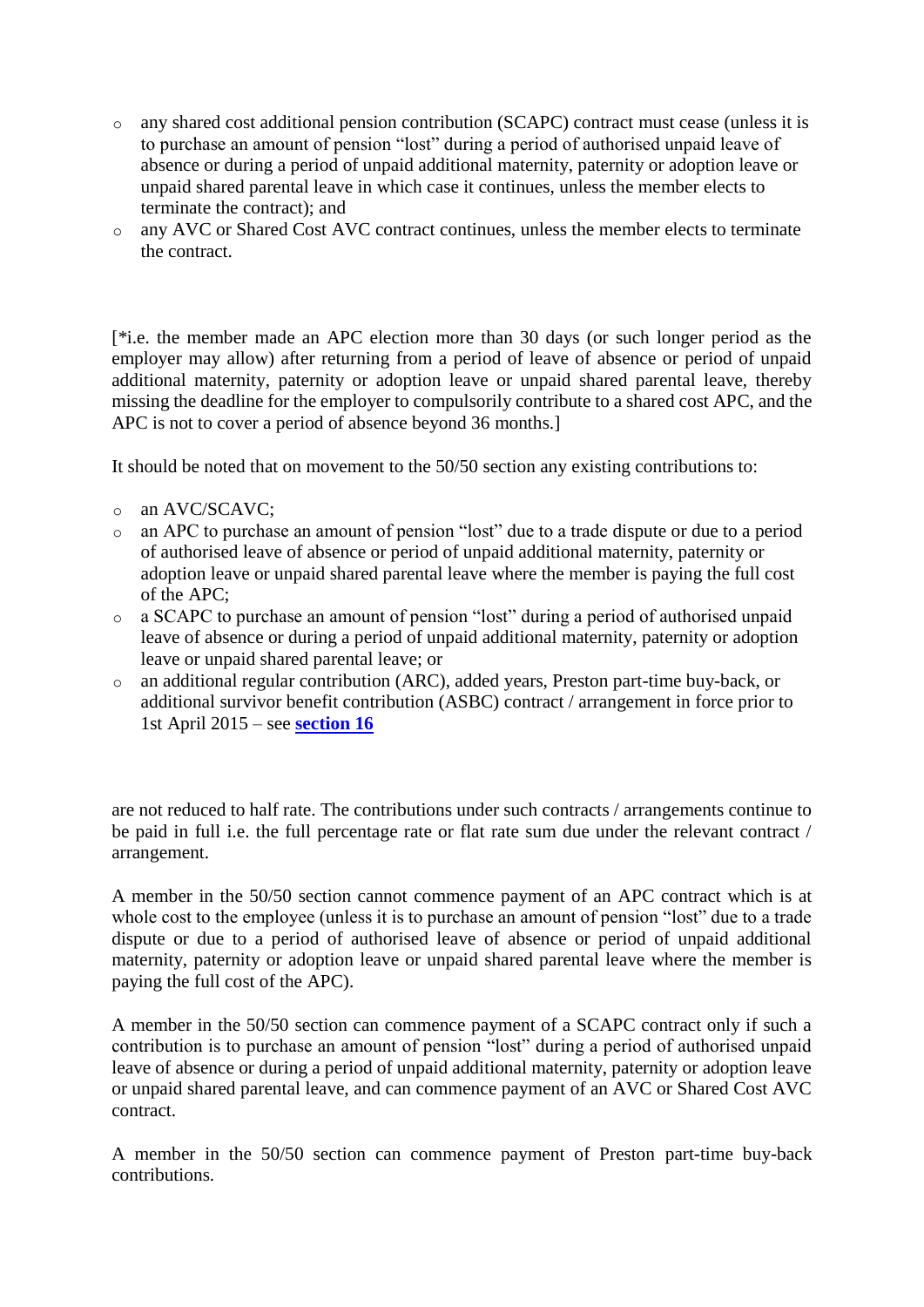It should be noted that if a member moves to the main section any existing APC, SCAPC, additional regular contribution (ARC), added years, additional survivor benefit contribution (ASBC), AVC or Shared Cost AVC contract /arrangement must continue, unless the member elects to terminate the contract / arrangement. Any Preston part-time buy-back contributions must continue.

A member in the main section can commence payment of an APC contract which is at whole cost to the employee, commence payment of a SCAPC contract, and commence payment of an AVC or Shared Cost AVC contract.

A member in the main section can commence payment of Preston part-time buy-back contributions.

### **10. Movements between contribution rates**

Once the initial contribution rate has been determined for an employee (see sections **[2A](http://www.lgpsregs.org/index.php/scotland/scot-hr-payroll-guides/lgps2015-hr-guide?showall=&start=2)**, **[2B](http://www.lgpsregs.org/index.php/scotland/scot-hr-payroll-guides/lgps2015-hr-guide?showall=&start=3)**, **[4](http://www.lgpsregs.org/index.php/scotland/scot-hr-payroll-guides/lgps2015-hr-guide?showall=&start=5)** and **[5](http://www.lgpsregs.org/index.php/scotland/scot-hr-payroll-guides/lgps2015-hr-guide?showall=&start=6)**) the employer must reassess the appropriate average rate each April (taking account of any increase in the figures in the "Look up" Table 2 in Annex C of **[Appendix 1](http://www.lgpsregs.org/images/2015HRPayroll/Appendix1v1.3.pdf)**) and is required by the regulations to review the appropriate average rate *'when there has been a permanent material change to the terms and conditions of a member's employment which affect the member's pensionable pay in the course of a financial year'*. This would, for example, be where there is a variation to a member's contractual hours, or a promotion / demotion, or regrading, or a change of job, or a move from a casual post to one with contractual hours. This can result in a retrospective reallocation to a different contribution rate with a consequential adjustment to the employee contributions due (e.g. where there is a retrospective pay award or retrospective re-grading) but the employer can decide to only apply the new rate from the date the pay award or re-grading is actioned on the payroll. Where a change to a member's contractual hours is not considered permanent by the employer (e.g. where there are frequent changes) or where a change is not considered material (i.e. where the change is not viewed in the context of the member's pay as significant), an employer may decide to ignore the changes and assess at the next 1st April. A change in the number of non-contractual excess hours being worked by a member would not constitute a change to the terms and conditions of the member's employment and, therefore, would not result in a rate reassessment part way through a Scheme year, but should be taken into account when assessing the rate at the next 1st April. Similarly, an increment or pay rise made part way through a scheme year is not a permanent material change to a member's terms and conditions of employment (but, rather, the fulfilment of an existing term or condition) and so would not, in itself, warrant a reassessment of the contribution rate part way through a Scheme year but should be taken into account when assessing the rate at the next 1st April.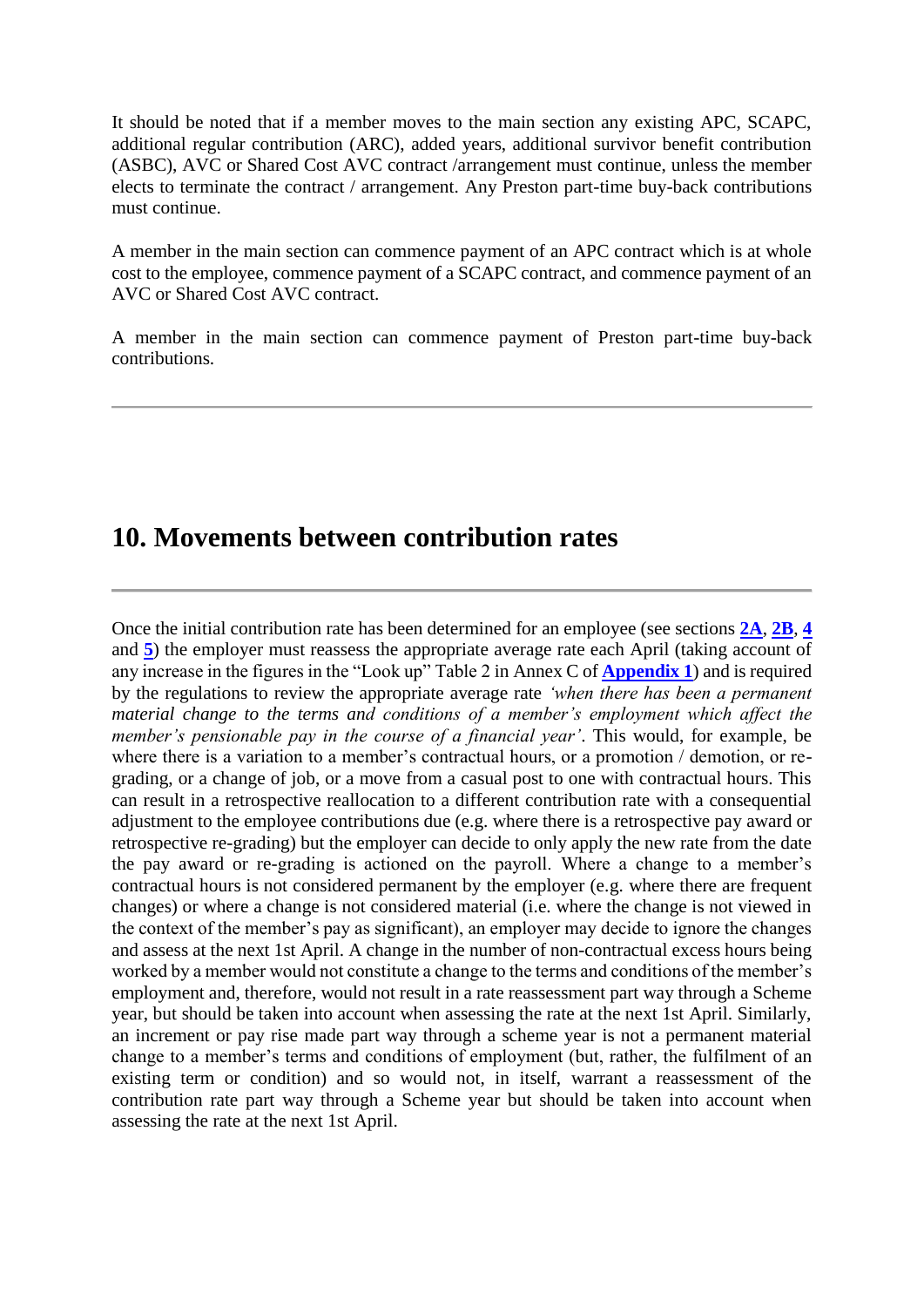Any reductions in pensionable pay due to sickness, child related leave, reserve forces service leave or other absence from work are to be disregarded when assessing / reviewing the appropriate contribution rate.

Further guidance on the operation of contribution assessment is shown in **[Appendix 1](http://www.lgpsregs.org/images/2015HRPayroll/Appendix1v1.3.pdf)**.

### **Example**

The rate set on commencement was based on contractual annual pay. However, when the rate is reviewed at the end of the year, it is clear that the employee worked a significant amount of additional hours in excess of their contracted hours (up to the hours of the standard full-time working week for the employee in that employment) which would have placed them on a higher rate. The employer may choose to apply the new rate applicable for the following year taking into account the level of the additional hours worked during the period to 31st March.

Employers should ensure that whatever process they adopt is reasonable and consistent in its application.

Whenever an employer decides to change the rate to which the employee is allocated, the employer must, as soon as is reasonably practicable (but preferably before the new rate is implemented in order to avoid complaints from those whose contribution rate increases), notify the employee of the new contribution rate that is payable and the date from which it is to be applied. It is for the employer to determine the method by which the notification is given to the employee but the notification must contain a conspicuous statement giving the address from which further information about the decision may be obtained; must notify the employee of the right to appeal to an adjudicator against the decision (which must be lodged within 6 months of being notified of the initial decision, or such longer period as the adjudicator may allow); must set out the job title and address of the adjudicator (i.e. the person who has been appointed to consider appeals); and must notify the employee that, if they are unhappy with the adjudicator's decision, they would have the right to ask the Scottish Ministers, within 6 months of the adjudicator's decision, to undertake a further review of the decision.

## **11. Assumed Pensionable Pay (APP)**

If an employee moves to a period of reduced contractual pay or nil pay as a result of sickness or injury or commences relevant child related leave (i.e. ordinary maternity, paternity or adoption leave or paid shared parental leave and any paid additional maternity or adoption leave) payroll should be notified of the date of the reduction (for sickness or injury), or the date the relevant child related leave began, and the requirement to apply Assumed Pensionable Pay (APP) for pension purposes (other than during any part of relevant child related leave where the pensionable pay received is greater than the Assumed Pensionable Pay for that part of the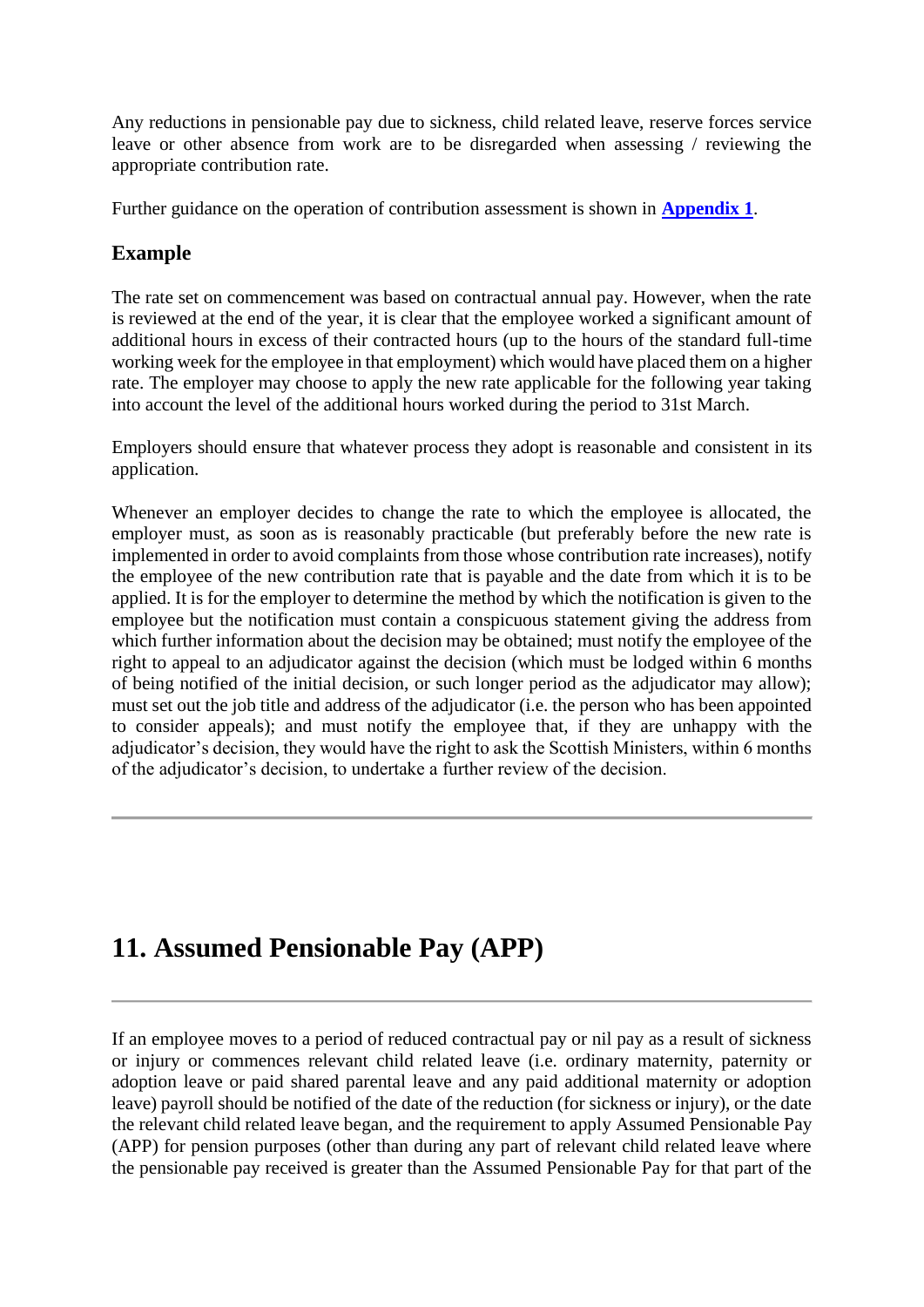leave period). The employee will, as in the 2009 Scheme, pay contributions on any pensionable pay received during such periods of absence but, unlike in the 2009 Scheme, the employer will (other than during any part of relevant child related leave where the pensionable pay received is greater than the APP for that part of the leave period) pay contributions on the amount of APP. This is a significant change that employers need to take into account.

Please note that APP does not apply to councillor members. It is understood that this is because councillors will continue to receive full councillor allowances whilst sick or on relevant child related leave.

### **General**

APP does NOT apply during any part of relevant child related leave (i.e. ordinary maternity, paternity or adoption leave or paid shared parental leave and any paid additional maternity or adoption leave) during which the pensionable pay received is greater than the assumed pensionable pay for that part of the leave period. On those days, the employee and employer pay contributions on the actual pensionable pay received.

APP also does NOT apply during any period of unpaid additional maternity, paternity or adoption leave or unpaid shared parental leave available at the end of relevant child related leave; this is to be treated as unpaid leave of absence. If the member was in the 50/50 section prior to dropping to nil contractual pay because of long-term sickness, or prior to going on to no pay during ordinary maternity, paternity or adoption leave, they should be returned to the main section from the beginning of the next pay period (provided, if they went onto no pay because of long-term sickness, they are still on no pay at that time). If the employee has a period of authorised unpaid leave of absence or is absent due to industrial action, APP should not be added to the pensionable pay cumulative for that period of absence.

### **APP and Separate Employments**

The calculation of APP uses the 3 complete months or 12 complete weeks pensionable pay the member receives relating to **that employment** before the period of reduced contractual pay or nil pay due to sickness or injury, or relevant child related leave commenced or the date the member commenced reserve forces leave.

If during the period of 3 months or 12 weeks pensionable pay used to calculate the APP the member ceases one employment and is reemployed on a new contract of employment the calculation of the value of the APP is based on the pensionable pay received in the new employment only using the number of complete weeks or complete months available in that employment to calculate the APP.

### **Reserve Forces Service leave**

If an employee is on Reserve Forces Service Leave (and, if eligible to be in the Armed Forces Pension Scheme during that period, has elected to remain a member of the LGPS) the employer will calculate Assumed Pensionable Pay (APP) whilst the reservist is on leave and drop that into the person's pensionable pay cumulative on the payroll (i.e. into the main or 50/50 section) so the person continues to build up a pension as if they were still at work.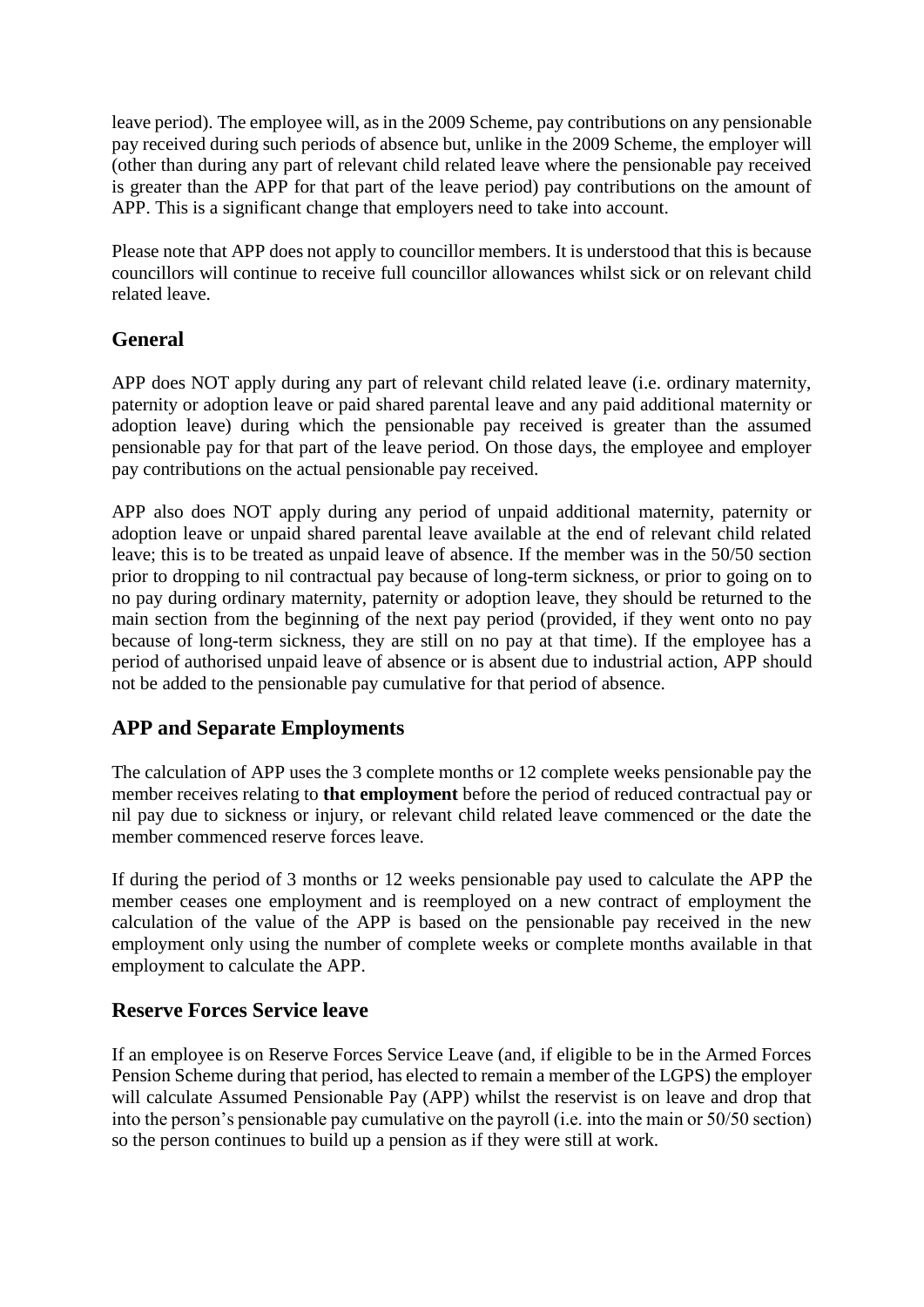The employer would pay no employer contribution to the Fund on that Assumed Pensionable Pay. The employer would notify the reservist and, via the reservist, the Ministry of Defence (MoD) of both the Assumed Pensionable Pay figure and the employee and employer contribution rate due on that amount, and the amount of any additional contributions being paid by the member (except where the MoD pay is less than the member's pensionable pay as defined in the 2009 Scheme, and the additional contributions are Additional Regular Contributions (ARCs), contributions to purchase added years, or Additional Survivor Benefit Contributions (ASBCs)). The MoD would deduct the employee contribution and the additional employee contributions (if any) from the reservist and pay those contributions, together with the employer contribution, directly over to the Pension Fund administering authority or to the AVC provider, as appropriate. Note that any employer contributions to a SCAPC or SCAVC remain payable by the employer. If the employer continues to pay the reservist some pay whilst they are on reserve forces service leave, neither employee or employer contributions are payable on that pay (because that pay is non-pensionable and contributions are payable on the Assumed Pensionable Pay figure) and the pay paid by the employer is not added into the person's cumulative pensionable pay figure (i.e. into the main or 50/50 section pensionable pay cumulative) because the Assumed Pensionable Pay has been added into the pensionable pay cumulative.

### **Cessation of APP accrual**

APP ceases to accrue when a member ceases to be absent on reduced contractual pay or nil pay following sickness or injury; or on ceasing relevant child related leave (i.e. ordinary maternity, paternity or adoption leave or paid shared parental leave and any paid additional maternity or adoption leave); or on ceasing reserve forces service leave.

### **Tier 1 and Tier 2 ill health pensions or death in service**

APP will need to be calculated (by the employer - not held on payroll) when an employer terminates an active member's employment on the grounds of permanent ill-health with a Tier 1 or Tier 2 ill health pension or when an active member dies in service. Except in the case of returning officers and acting returning officers (see below), the APP figure is calculated in the normal way (see **[section 4.2 of the Payroll Guide](http://www.lgpsregs.org/index.php/scotland/scot-hr-payroll-guides/lgps2015-payroll-guide?showall=&start=6)**) but using the average of the pensionable pay for the 12 (weekly) or 3 (monthly) complete pay periods prior to the date of termination / death (including any APP credited in and relating to those pay periods), to which any regular lump sums paid in the 12 months prior to the date or retirement / death which the employer determines there is a 'reasonable expectation' would again have been paid to the member are added back into the annual rate of APP. This APP figure is needed to calculate the amount of the enhancement to the benefits due under the LGPS.

Where a scheme member holds the post of returning officer at local government elections or Parliamentary elections (including Scottish Parliamentary elections) or as an acting returning offidcer (including as a regional or local returning officer at European Parliamentary elections), the APP figure is calculated as the annual average pensionable pay the member received relating to that employment in the three years preceding the commencement of the pay period in which the ill-health retirement or death occurred (or received in the period of membership in that employment if less than three years).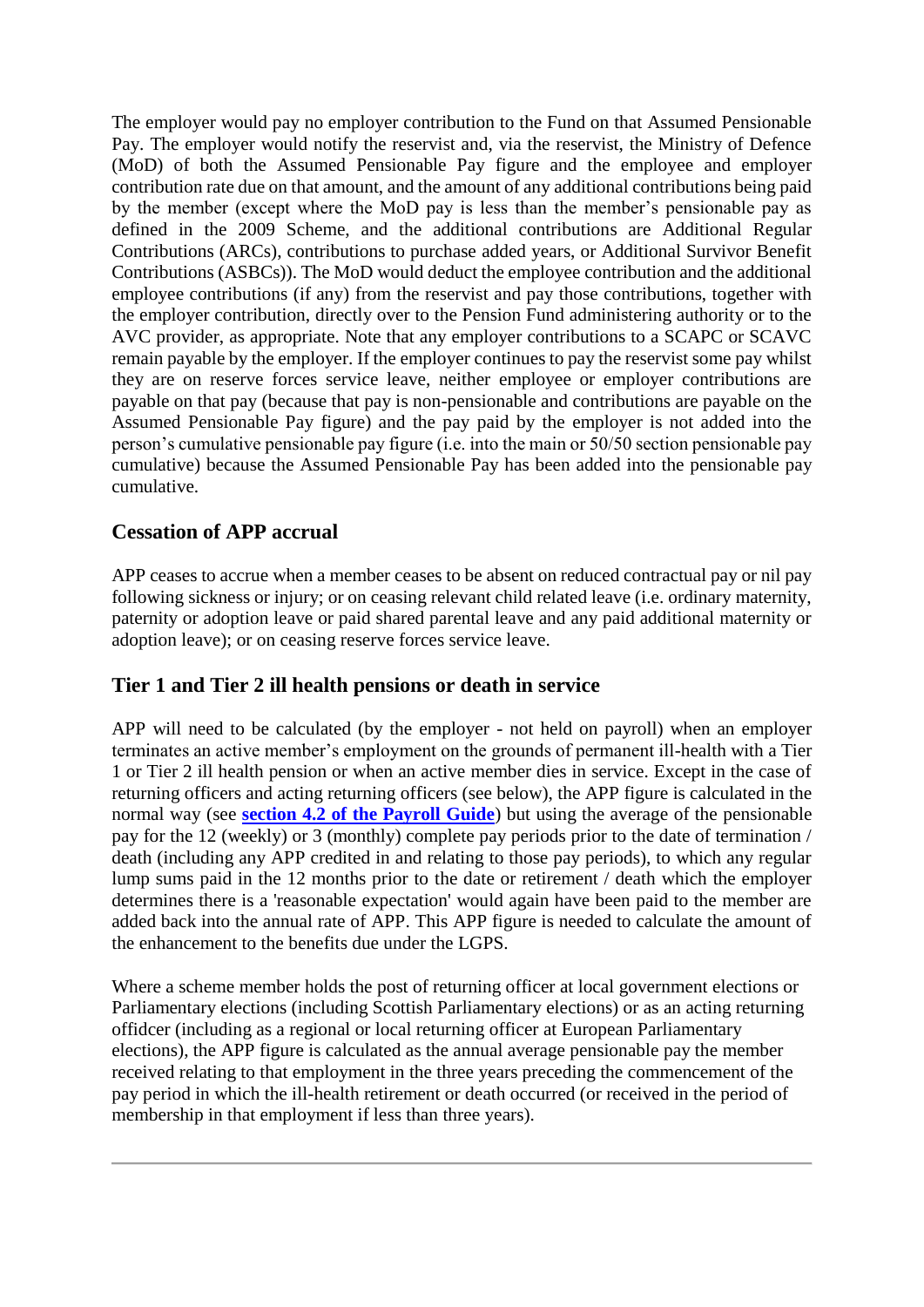## **11A Certificate of Protection**

#### **Overview**

Employers should issue a Certificate of Protection where there is a compulsory and permanent reduction in, or restriction to, a member's rate of contractual pensionable pay (but not hours worked).

A certificate will generally have the same effect as it does in the current final salary scheme with regard to membership up to 31 March 2015 but a new method of assessing the effect of a certificate is necessary in relation to membership thereafter. Detailed guidance is contained in **[Appendix 2](http://www.lgpsregs.org/images/2015HRPayroll/HRAppendix2v2.0clean.pdf)**.

Employers are advised to note the following:

- o Members may request a certificate within 12 months of the reduction or restriction if the employer has not issued one.
- o A certificate will, as before, be valid for 10 years from the date of reduction or restriction but would lapse where the member leaves the same employment it was issued under (but remains a scheme member) except where the employment ceases upon the member being transferred to another Scheme employer under TUPE.
- o A certificate will take effect where a member dies or becomes entitled to immediate or deferred benefits within 10 years of the date of reduction or restriction (including on opting out of membership)
- o Where benefits would be greater in total, members will be able to elect, at retirement / on leaving the scheme, whether or not to use the certificate.
- o Councillor members cannot be issued with a certificate.
- o Where a member with a valid certificate takes flexible retirement it is applied to that first retirement only.
- o Employee and employer contributions are based on actual pay (and, in the case of employer contributions, on any Assumed Pensionable Pay received) during the term of a certificate.
- o More than one certificate may be held by a member.

In addition to the current requirement to keep pay records, employers should note that:

a. to preserve pay protection for members with final salary (pre-2015) benefits, pay records must be kept for up to 13 years after issue of a certificate. This is as is the case for certificates issued under the 2008 or 1998 regulations.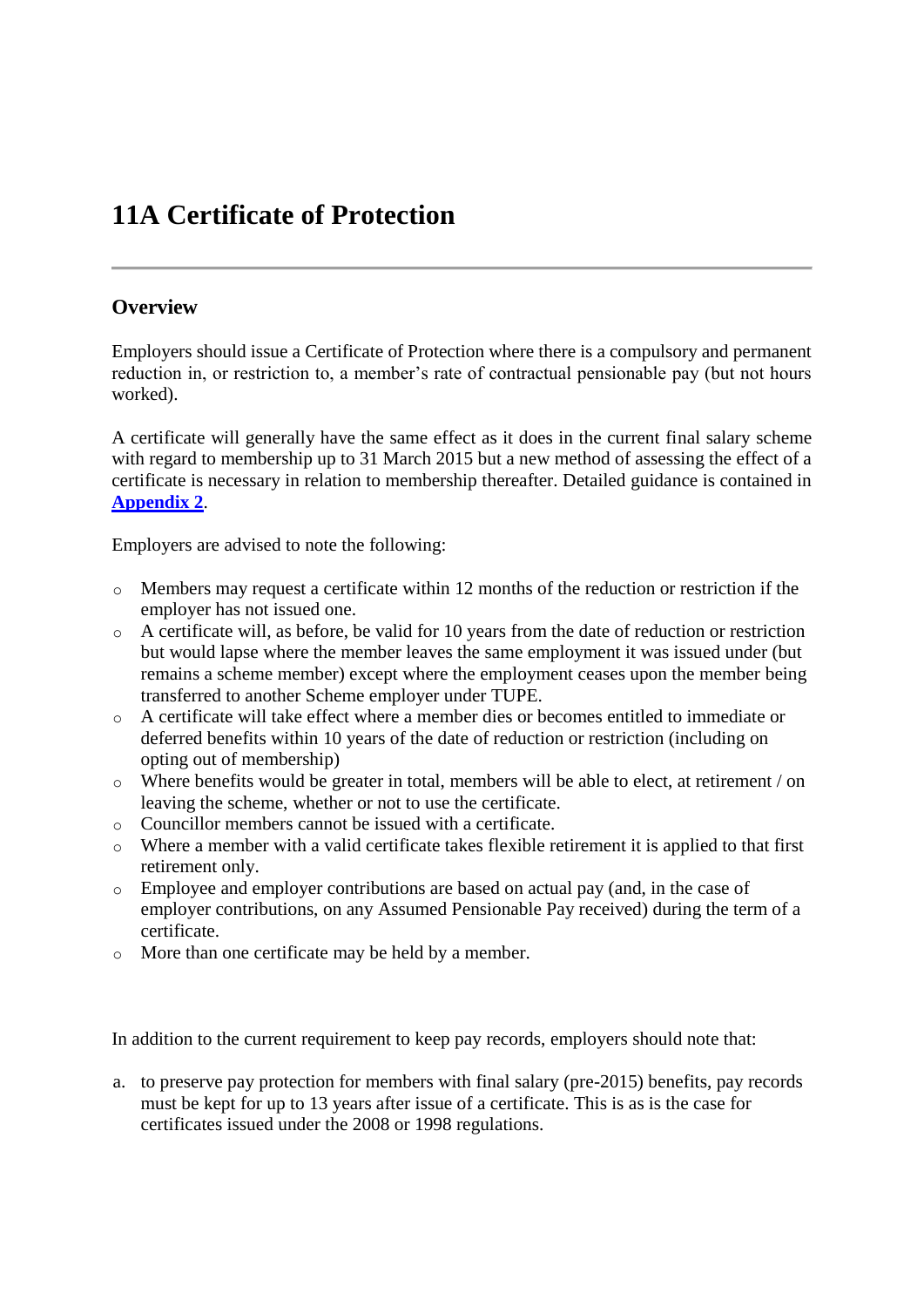- b. for members with a certificate issued under the 2008 or 1998 regulations, pay records will be required to facilitate protection for the remaining period of the certificate after 31 March 2015.
- c. the certificate will need to show the pensionable pay cumulative in the scheme year up to the day before the reduction or restriction in pay (a figure which should be available from the Pensionable Pay Cumulative on the payroll).
- d. in the case of a reduction in pay, the certificate will need to specify the multiplier to be used to increase the benefits accruing in the CA scheme post the reduction in pay (if the certificate is applied at retirement / leaving the scheme). This multiplier will be calculated by reference to the difference between the pay rates immediately pre and post the reduction in pay.

## **12. Buying extra pension**

### **Employee only APCs and employee/employer shared cost APCs**

Scheme members may choose to buy extra annual pension, up to a maximum of £6,500, using an Additional Pension Contribution (APC) contract (and, in the case of employees – but not councillors - with or without a contribution from the employer – known as a shared cost APC (SCAPC) where there is a contribution from the employer). This is an increase from the 2009 Scheme maximum of £5,000 and the maximum of £6,500 will be increased each April (starting April 2016) by Pensions Increase (assuming a PI date of 1 April 2015). However, a Pension Fund administering authority can require the member to produce a report by a registered medical practitioner of the results of a medical examination (undertaken at the member's own expense) and can refuse an APC contract application if they are not satisfied that the member is in reasonably good health. Subject to that, a member can enter into an APC contract:

- $\circ$  To buy extra pension. The Scheme member may choose to make a one off contribution or regular additional contributions (and, in the case of employees – but not councillors -, with or without a contribution from the employer), in order to buy a set amount of additional pension. The cost (a cash amount NOT a percentage of pay) is determined by the Scheme member's age and the amount they wish to purchase. An employer may, if they wish (except in the case of a councillor member), agree to meet some or all of the cost of any additional pension purchased. Note that a Scheme member cannot commence an APC in this circumstance if they are in the 50/50 section.
- o To buy 'lost' pension for authorised unpaid leave of absence (including any period of unpaid additional maternity, paternity or adoption leave or unpaid shared parental leave following a period of relevant child related leave i.e. following ordinary maternity, paternity or adoption leave or paid shared parental leave and any paid additional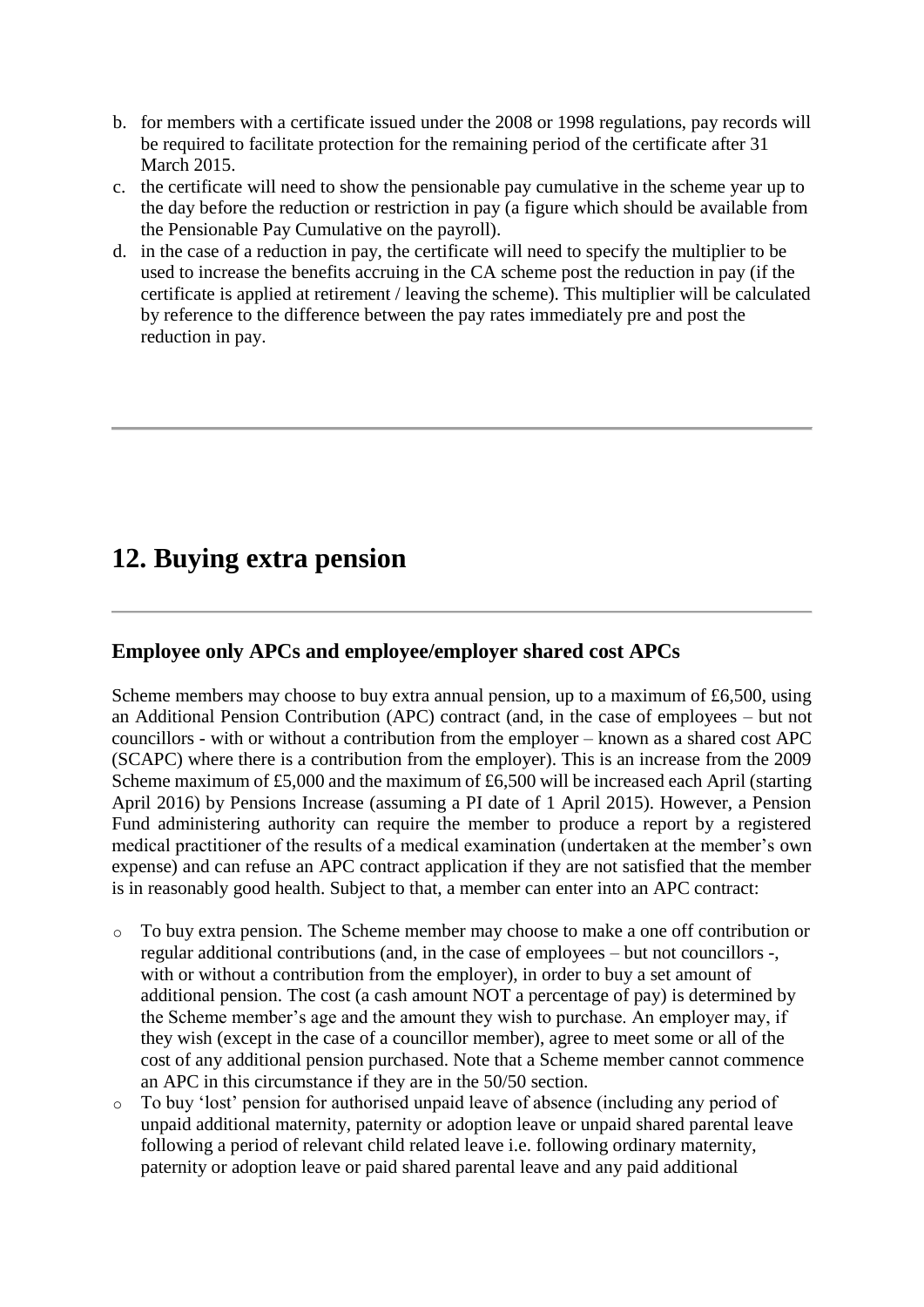maternity or adoption leave). Where an employee (but not a councillor) elects to pay an APC to purchase any or all of the amount of pension 'lost' during the period of absence and makes the election within 30 days of returning to work (or such longer period as the employer allows) the employer shall, for any individual period of absence up to 36 months, but not any period beyond that, pay 2/3rds of the cost of the APC (a shared cost APC). The amount of 'lost' pension shall be calculated as 1/49th of the 'lost' pensionable pay for the period of unpaid leave if the person was in the main section during that period, or 1/98th of the 'lost' pensionable pay for the period of unpaid leave if they were in the 50/50 section during that period. A Scheme member can commence an APC or (except councillor members) commence a shared cost APC in this circumstance even if they are in the 50/50 section.

Note that in the 2015 Scheme it is no longer compulsory for the member (and employer) to pay contributions in respect of the first 30 days of authorised unpaid leave of absence (including any such period of unpaid additional maternity, paternity or adoption leave or unpaid shared parental leave following a period of relevant child related leave i.e. following ordinary maternity, paternity or adoption leave or paid shared parental leave and any paid additional maternity or adoption leave). Instead, the member can choose whether or not to pay contributions to cover the pension 'lost' during the period of authorised unpaid leave of absence. If the member wishes to buyback what will often be a small amount of pension 'lost' in respect of a period of authorised unpaid leave of absence they can do so by paying an age-related Additional Pension Contribution (APC) contract, either over a period of time (except where the Pension Fund administering authority determine that payment by regular contributions would not be practicable) or as a one off lump sum. Except in the case of councillor members, if the member elects within 30 days of returning from the leave of absence (or such longer period as the employer allows) the cost of the APC contract will, for any individual period of absence up to 36 months, be split 1/3rd employee and 2/3rds employer. If they elect after the 30 day period (or after such longer period as the employer allows) the cost of the APC contract will be at full cost to the employee. Similarly, the cost of purchasing 'lost' pension for a period of absence beyond 36 months will be at full cost to the employee, unless the employer chooses to contribute towards the cost. In the case of councillor members the authority cannot contribute to a shared cost APC (SCAPC). If an employee has pre 1st April 2015 membership they might, even if they decide not to pay for the amount of 'lost' pension in most years, wish to pay for the amount of 'lost' pension for a period of leave of absence that falls in their final year of membership in order to ensure that the final pay calculation for their benefits in respect of their pre 1st April 2015 membership (and for their benefits for their post 31st March 2015 membership if they are subject to the underpin calculation – see **[section 16](http://www.lgpsregs.org/index.php/scotland/scot-hr-payroll-guides/lgps2015-hr-guide?showall=&start=19)**) includes that period (if it would generate a higher final pay figure). Furthermore, a member subject to the 85 year rule might wish to cover the amount of pension 'lost' in respect of a period of authorised unpaid leave of absence as, if they do not do so, it could have the effect of putting back the date they meet the 85 year rule.

It should also be noted that, unlike in the 2009 Scheme, there are no longer any special rules governing jury service. In the 2015 Scheme if a member is on jury service on no pay (i.e. authorised leave of absence) the rules above apply.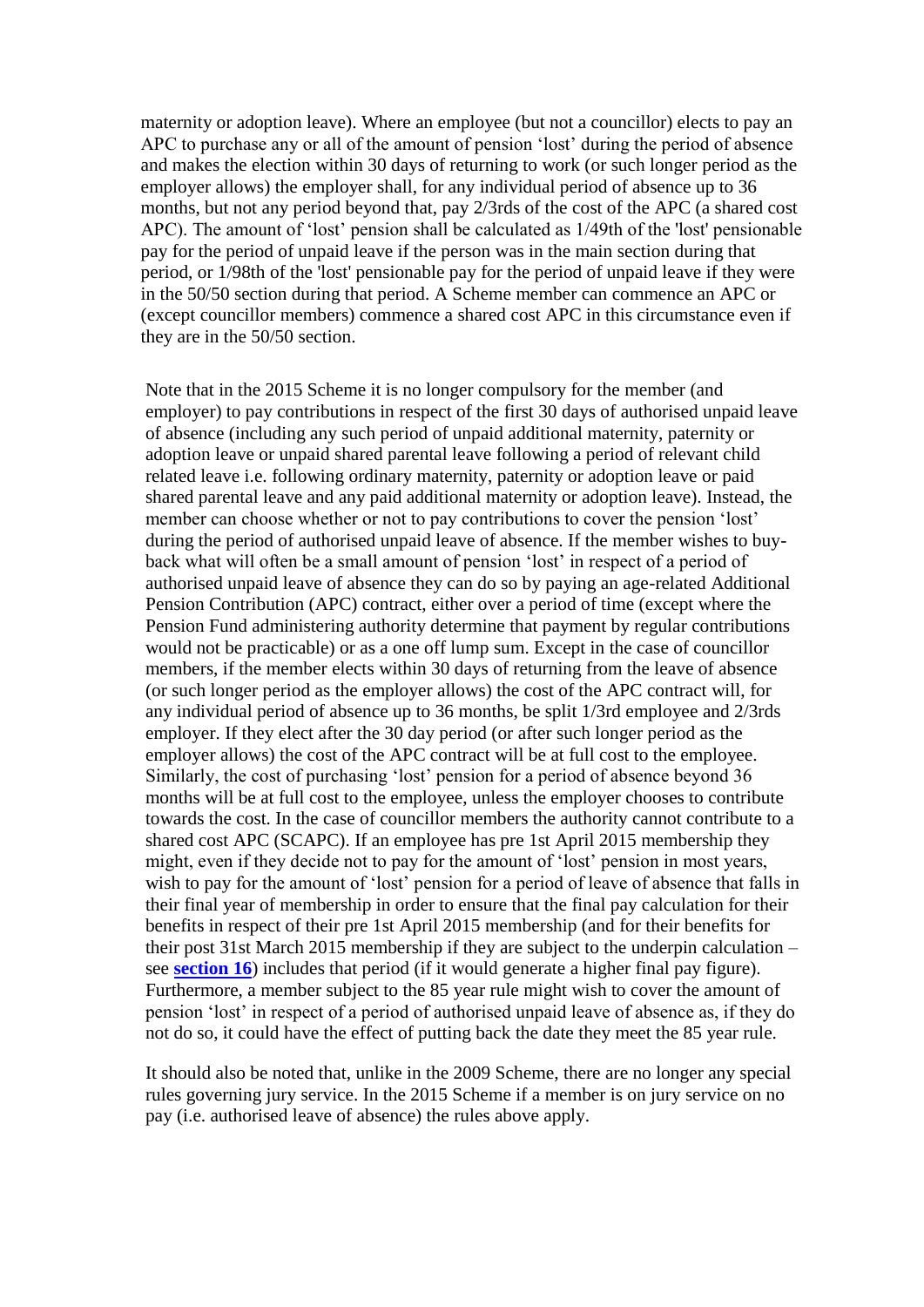o To buy pension 'lost' during a trade dispute. Where an employee is absent due to a trade dispute they may choose to buy extra pension to replace the amount of pension 'lost' during the period of the trade dispute. The amount of 'lost' pension shall be calculated as 1/49th of the pensionable pay 'lost' during the period of the trade dispute if the person was in the main section during that period, or 1/98th of the pensionable pay 'lost' for the period of the trade dispute if they were in the 50/50 section during that period. Note that an employee can commence an APC in this circumstance even if they are in the 50/50 section. If the employee has pre 1st April 2015 membership they might, even if they decide not to pay for the amount of 'lost' pension in any other year in which they had taken part in a trade dispute, wish to pay for the amount of 'lost' pension for a period of absence due to a trade dispute that falls in their final year of membership in order to ensure that the final pay calculation for their benefits in respect of their pre 1st April 2015 membership (and for their benefits for their post 31st March 2015 membership if they are subject to the underpin calculation – see **[section 16](http://www.lgpsregs.org/index.php/scotland/scot-hr-payroll-guides/lgps2015-hr-guide?showall=&start=19)**) includes that period (if it would generate a higher final pay figure). Furthermore, a member subject to the 85 year rule might wish to cover the amount of pension 'lost' in respect of a period of absence due to a trade dispute, if they do not do so, it could have the effect of putting back the date they meet the 85 year rule.

If the Scheme member wishes to go ahead with a purchase of extra pension in any of the above circumstances they will need to sign a contract to do so and both the payroll and Pension Fund administering authority must be notified of the amount to be purchased, the cash contribution, the period over which it is to be paid, the reason for the purchase and, if the member has more than one pensionable employment, the employment to which the APC contract is to be attached. A self-service modeller will be made available. Initially, this is likely to be placed on the national website at www.scotlgps2015.org before being moved in due course to www.scotlgpsmember.org. The code for administering authorities wishing to host the modeller on their own website will be available on www.lgpsregs.org. A Pension Fund administering authority can determine that payments cannot be made over a period of time where it would be impracticable. Administering authorities will wish to have a policy on this and tell the employers in their Fund what the policy is.

It should be noted that, subject to the provisions explained in **[section 9](http://www.lgpsregs.org/index.php/scotland/scot-hr-payroll-guides/lgps2015-hr-guide?showall=&start=11)**, during any period of:

- o sickness or injury on reduced contractual pay or no pay, or
- o child related leave (ordinary maternity, paternity or adoption leave or paid shared parental leave, plus paid additional maternity or adoption leave, plus unpaid additional maternity, paternity or adoption leave or unpaid shared parental leave), or
- o absence due to a trade dispute, or
- o reserve forces service leave, or
- o any other period of authorised leave of absence, or
- o any period of unpaid unauthorised absence

any pre-existing APC / SCAPC contracts entered into after 31st March 2015 remain payable (unless the member elects to end the contract) with the exception that during a period of sickness or injury on no pay, the employee contributions to an APC / SCAPC are deemed to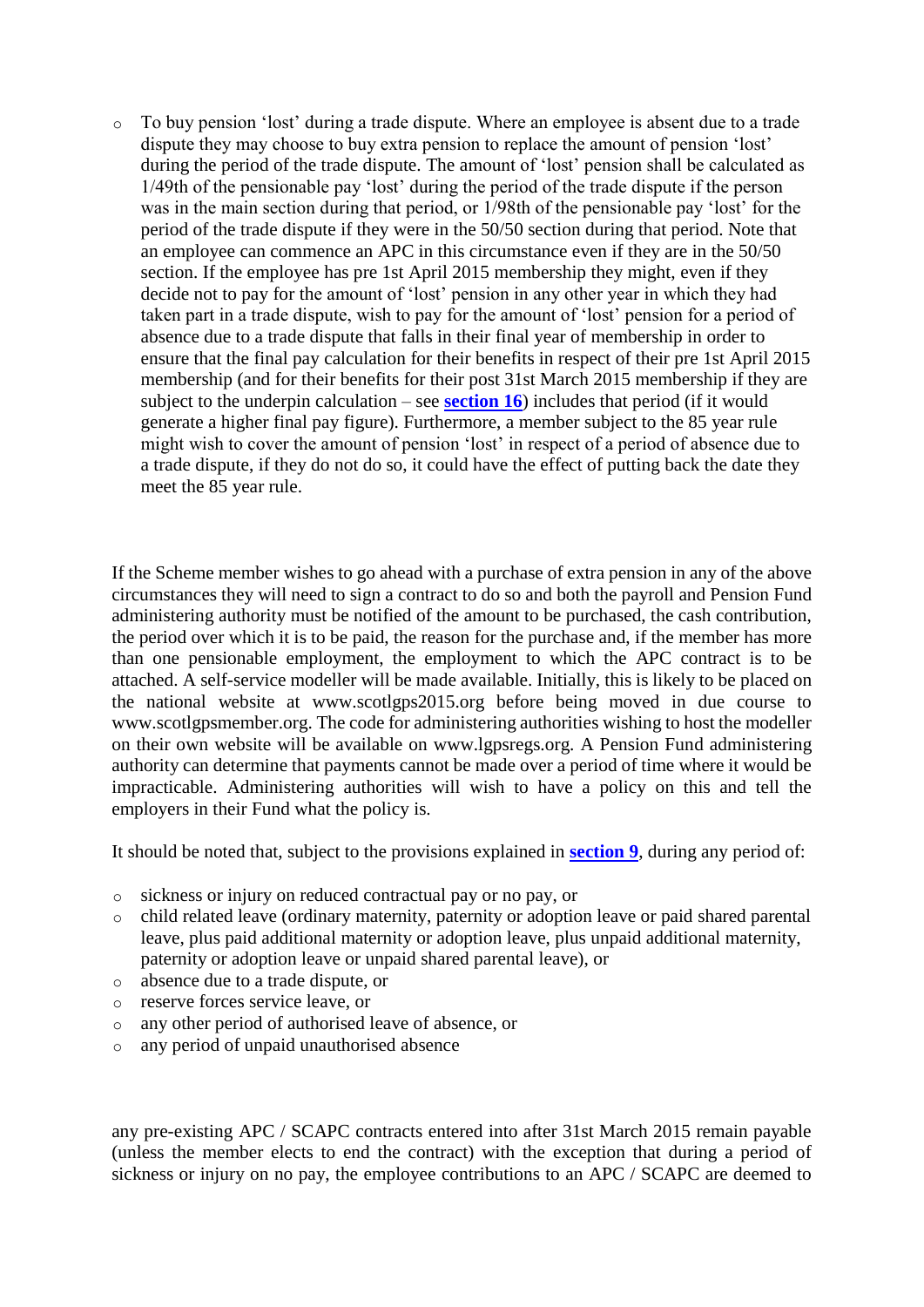have been paid - see the notes under example 23 in **[section 5.3 of the Payroll Guide](http://www.lgpsregs.org/index.php/scotland/scot-hr-payroll-guides/lgps2015-payroll-guide?showall=&start=11)** for further information and see **[section 16](http://www.lgpsregs.org/index.php/scotland/scot-hr-payroll-guides/lgps2015-hr-guide?showall=&start=19)** regarding contracts entered into before 1st April 2015.

### **Employer only APCs**

Employers can award additional annual pension to active Scheme members (other than councillor members) of up to £5,000. This figure will be increased each April (starting April 2016) by Pensions Increase (assuming a PI date of 1 April 2015). Such an award may also be made within six months of leaving to those persons who have left on the grounds of redundancy or business efficiency.

The employer would make a one off contribution in order to buy a set amount of additional pension for the member. The cost is determined by the employee's age and the amount purchased.

### **AVCs**

Additional Voluntary Contributions (AVCs) can be made by the employee or, in the case of a shared cost AVC (SCAVC), by both the employer and employee. A SCAVC cannot be entered into in respect of a councillor. Such contributions will be either a cash amount or a percentage of pensionable pay. The employer will notify the payroll of the employee amount or percentage to be deducted per pay period and, in the case of a SCAVC, the employer amount or percentage to be paid per pay period. The Pension Fund administering authority must also be notified. The split between an employee's and employer's additional contributions for an SCAVC can be any proportion as agreed but not 100% cost to the employer.

It should be noted that during any period of:

- o sickness or injury on reduced contractual pay or no pay, or
- o relevant child related leave (ordinary maternity, paternity or adoption leave or paid shared parental leave, plus paid additional maternity or adoption leave), or
- o reserve forces service leave

any pre-existing AVC / SCAVC contracts entered into after 31st March 2015 remain payable (unless the member, or the employer in the case of a SCAVC, elects to end the contract) for so long as there is enough pay to cover them (and any member paying AVCs for additional life assurance cover will have to make arrangements to continue to pay the life assurance AVCs during any period when there is not enough pay to cover them if they wish to ensure their AVC life assurance cover does not lapse) – see the notes under example 27 in **[section 5.3 of the](http://www.lgpsregs.org/index.php/scotland/scot-hr-payroll-guides/lgps2015-payroll-guide?showall=&start=11)  [Payroll Guide](http://www.lgpsregs.org/index.php/scotland/scot-hr-payroll-guides/lgps2015-payroll-guide?showall=&start=11)** for further information and **[section 16](http://www.lgpsregs.org/index.php/scotland/scot-hr-payroll-guides/lgps2015-hr-guide?showall=&start=19)** regarding contracts entered into before 1st April 2014.

It should also be noted that during any period of:

- o unpaid additional maternity, paternity or adoption leave or unpaid shared parental leave, or
- o absence due to a trade dispute, or
- o any other period of authorised leave of absence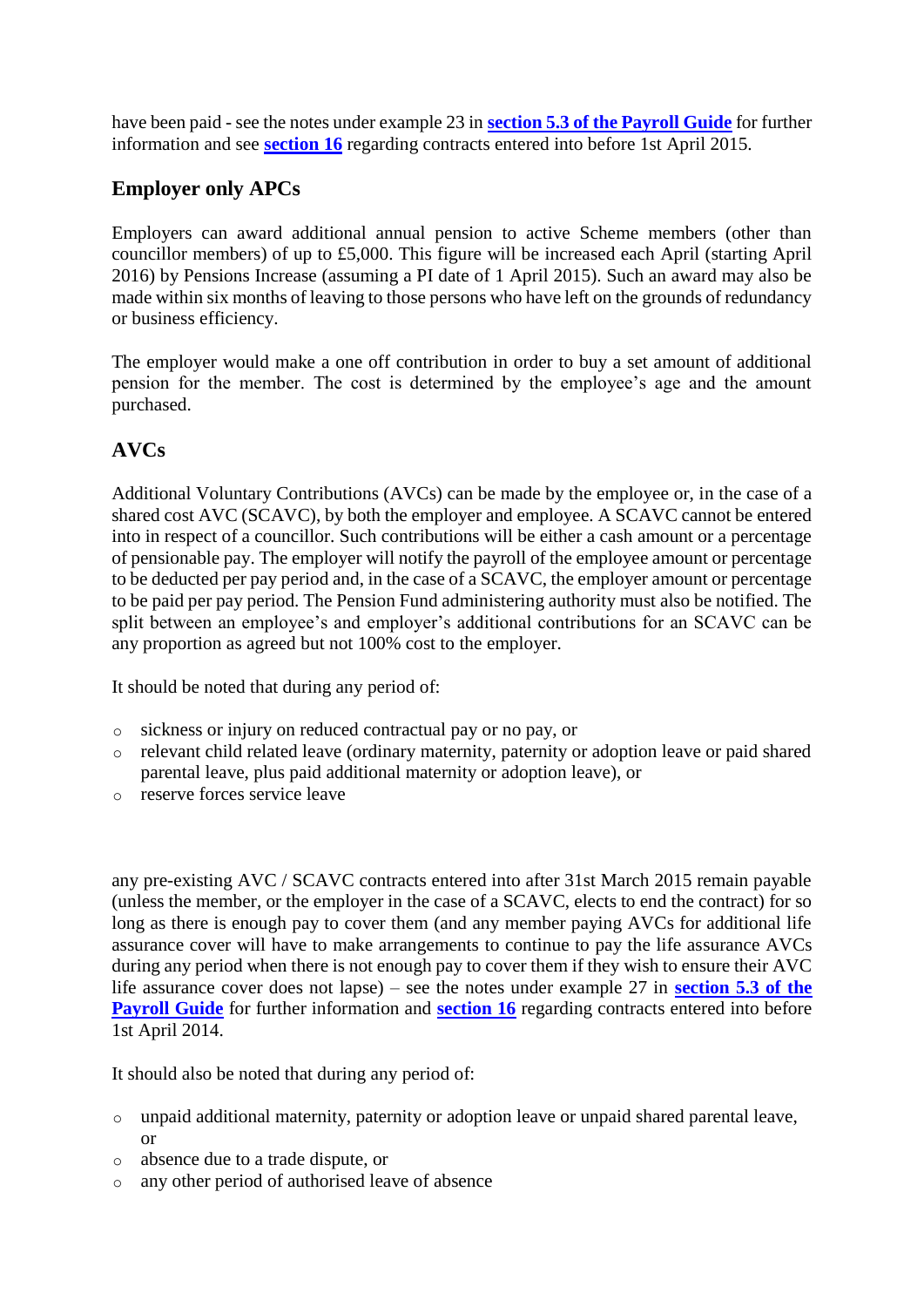the member may elect to continue payments in respect of any AVC / SCAVC contract that was entered into after 31st March 2015 – see the notes under example 27 in **[section 5.3 of the](http://www.lgpsregs.org/index.php/scotland/scot-hr-payroll-guides/lgps2015-payroll-guide?showall=&start=11)  [Payroll Guide](http://www.lgpsregs.org/index.php/scotland/scot-hr-payroll-guides/lgps2015-payroll-guide?showall=&start=11)** for further information and see **[section 16](http://www.lgpsregs.org/index.php/scotland/scot-hr-payroll-guides/lgps2015-hr-guide?showall=&start=19)** regarding contracts entered into before 1st April 2014.

### **Reserve Forces Service Leave**

The above rules on APCs / SCAPCs / AVCs / SCAVC equally apply to a Scheme member on reserve forces service leave (but see **[section 9](http://www.lgpsregs.org/index.php/scotland/scot-hr-payroll-guides/lgps2015-hr-guide?showall=&start=11)** concerning the impact of moving to the 50/50 section).

Subject to **[section 9](http://www.lgpsregs.org/index.php/scotland/scot-hr-payroll-guides/lgps2015-hr-guide?showall=&start=11)** (impact of moving to the 50/50 section), unless the member elects to end the contract, any pre-existing APC / SCAPC / AVC / SCAVC contracts that were entered into after 31st March 2015 remain payable during any period of reserve forces service leave (but not via payroll). The employer sends the relevant details to the reservist (i.e. the amount of APC or AVC payable by the reservist) to pass on to the Ministry of Defence (MoD) in order to get them to arrange the relevant deductions from the MoD reservist pay and for the MoD to pay the APC amounts over to the LGPS Fund and the AVC amounts to the relevant AVC provider. Note that any employer contributions to a SCAPC or SCAVC remain payable by the employer. See **[section 16](http://www.lgpsregs.org/index.php/scotland/scot-hr-payroll-guides/lgps2015-hr-guide?showall=&start=19)** regarding contracts entered into before 1st April 2015.

## **13. Termination**

Where the Scheme member either opts out of the Scheme, or ceases pensionable employment, or retires, or attains age 75 the employer should inform the payroll administrator and the Pension Fund administering authority should be notified of:

- o The date of cessation
- o The reason for cessation
- o The relevant section of the Scheme on cessation
- o Any existing APC / SCAPC contracts in force (and the amount of employee and/or employer contributions paid to the APC / SCAPC in the final Scheme year)
- o Pension contributions paid in relation to the job in the final Scheme year
- o Cumulative pensionable pay (per section) in relation to the job in the final Scheme year
- o An APP figure where employment has been terminated on the grounds of permanent illhealth with a Tier 1 or Tier 2 ill health pension or an active member dies in service. This APP figure is needed to calculate the amount of the enhancement to the benefits due under the LGPS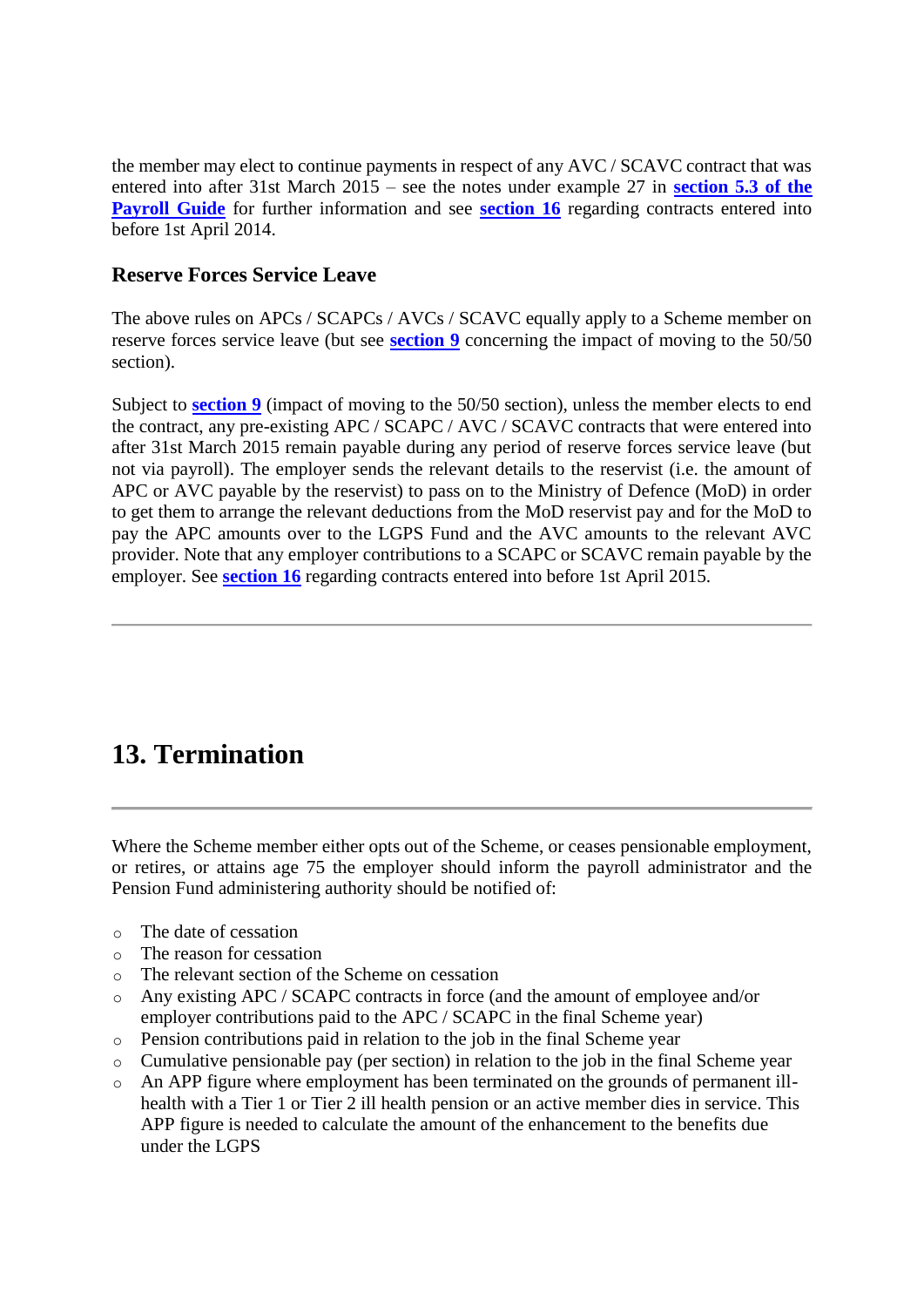- o The final pensionable pay figure, calculated under the rules of the 2009 Scheme, for those members who were in the Scheme on 31st March 2015 (see **[section 16](http://www.lgpsregs.org/index.php/scotland/scot-hr-payroll-guides/lgps2015-hr-guide?showall=&start=19)** for more information)
- o Any changes in contractual hours or contractual weeks / days per year, or any service breaks, for those members who were in the Scheme on 31st March 2015 which have not already been notified to the Pension Fund administering authority (see **[section 16](http://www.lgpsregs.org/index.php/scotland/scot-hr-payroll-guides/lgps2015-hr-guide?showall=&start=19)** for more information)
- o Whether, for voluntary (non-flexible) retirements on or after age 55 and before age 60 which the employer has agreed to, the employer has decided, under their discretions policy, to apply the 85 year rule protection (for retirees who were members of the LGPS on 30th November 2006)
- o Whether, for voluntary and flexible retirements, any actuarial reductions are to be waived in accordance with the employer's discretions policy.

## **14. Retirements**

When a Scheme member retires the employer must provide the Pension Fund administering authority with the information set out in **[section 13](http://www.lgpsregs.org/index.php/scotland/scot-hr-payroll-guides/lgps2015-hr-guide?showall=&start=16)**.

A significant change under the 2015 Scheme compared to the retirement provisions in the 2009 Scheme is that if the employer agrees to the early voluntary (non-flexible retirement) payment of benefits on or after age 55 and before age 60, the 85 year rule will not automatically apply. Please note that the 85 year rule protections for those Scheme members subject to the 85 year rule continue to automatically apply to members' benefits from both the pre and post 2015 membership if benefits are drawn at or after age 60. To have 85 year rule protections a member must have been a member of the LGPS on 30th November 2006. The 85 year rule does not, however, automatically apply if the employer agrees to the early voluntary (non-flexible retirement) payment of benefits on or after age 55 and before age 60 but the employer can, subject to their discretions policy, agree to apply the 85 year rule. If the employer does apply the 85 year rule, the employer would have to meet any strain on Fund cost (as under the 2009 Scheme). If the employer does not apply the 85 year rule, the scheme member would meet any strain on Fund cost via an actuarial reduction applied to their pension. In the case of a voluntary retirement prior to Normal Pension Age the employer has the discretion, if their discretions policy so permits, to waive in whole or in part (at cost to the employer) any actuarial reduction that would otherwise apply.

Normal Pension Age in the 2015 Scheme will be the employee's State Pension Age (with a minimum of age 65). The Normal Pension Age for benefits accrued prior to 1st April 2015 will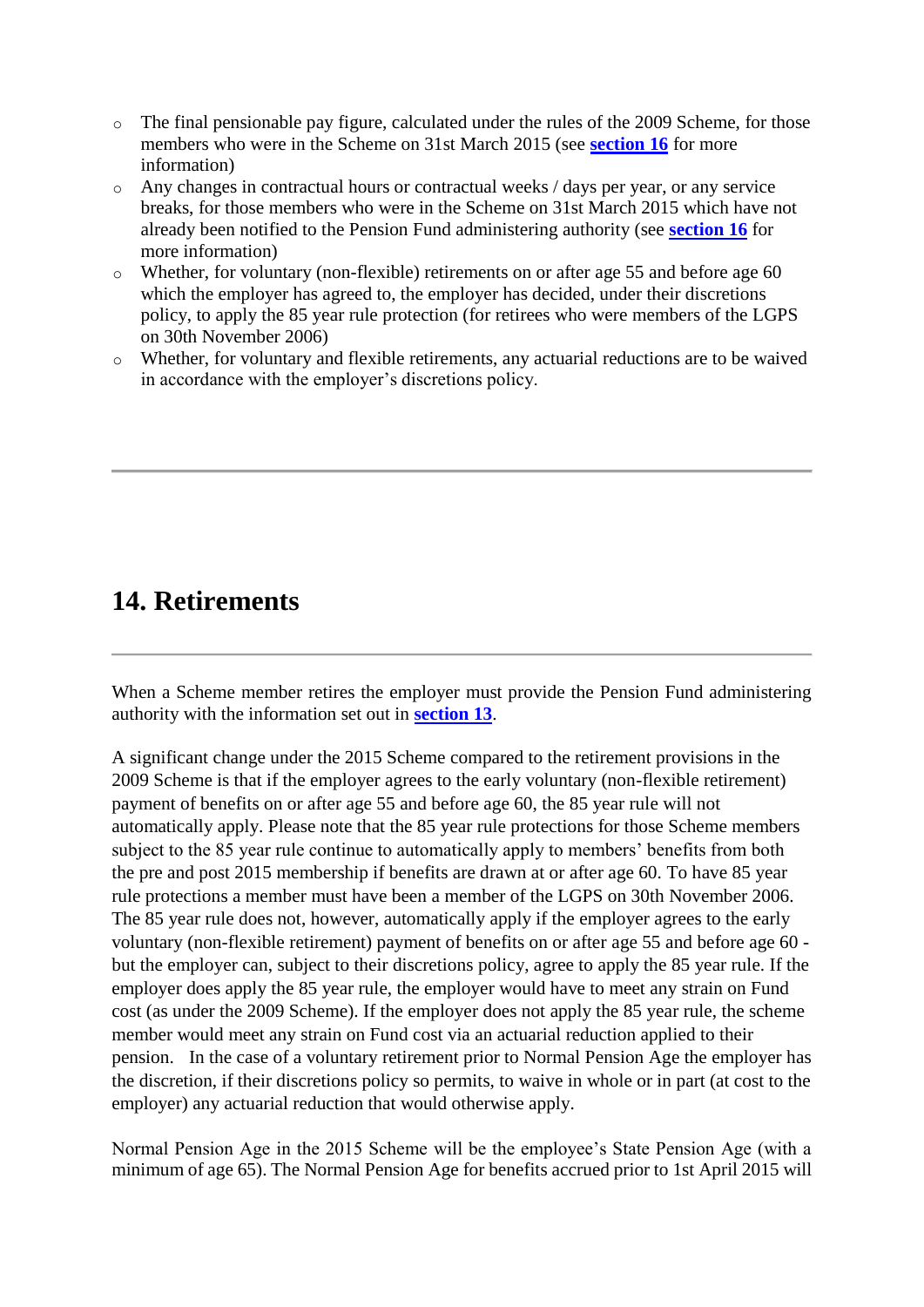remain as it is in the 2009 Scheme, but those benefits cannot be drawn earlier than the post 31st March 2015 benefits (other than upon flexible retirement).

The normal ill health retirement (from any age), flexible retirement (from age 55, subject to their employer's discretions policy) and redundancy / efficiency retirement (from age 55, or age 50 for employees who were members of the Scheme on 5th April 2006 and who have not since that date had a break in membership) provisions continue. However, there are some minor changes to the wording of the regulations governing ill health retirement that have been reflected in the sample ill health certificates the LGPC Secretariat has issued – see **[Bulletin](http://www.lgpsregs.org/index.php/resources/news-updates)  [124](http://www.lgpsregs.org/index.php/resources/news-updates)**. Employers will, however, be able to use an old certificate obtained from an Independent Registered Medical Practitioner before 1st April 2015 where the retirement occurs on or after that date.

Where an employer agrees to flexible retirement, the employee will have to draw all of their pre 1st April 2009 benefits, plus some, all or none of their benefits accrued between 1st April 2009 and 31st March 2015, plus some, all or none of their benefits accrued after 31st March 2015. Any extra benefits the member or employer had paid for via extra contributions will be payable in accordance with guidance issued by the Scottish Ministers. The 85 year rule automatically applies to flexible retirements (where the Scheme member is subject to the 85 year rule), even to where the flexible retirement occurs on or after 55 and before age 60. Where flexible retirement occurs prior to Normal Pension Age the employer has the discretion, if their discretions policy so permits, to waive in whole or in part (at cost to the employer) any actuarial reduction that would otherwise apply. Note that flexible retirement does not apply to councillors.

### **15. Payments made after leaving**

Any retrospective payments that come within the definition of pensionable pay will require the relevant employees and employer contributions to be paid on them. If further pensionable payments are made after termination of Scheme membership in a job and after data has already been submitted to the Pension Fund administering authority, the revised data (if the payment is made in the year of leaving) or new data (if the payment is made in a year after leaving) should be submitted to the Pension Fund administering authority together with the date the additional payment was made.

The additional pension derived from a retrospective payment made after leaving (e.g. from a backdated pay award or backdated re-grading) is treated as if it were received on the day before the active member's account was closed and the pension in the account is retrospectively recalculated which, for a pension already in payment, would require the Pension Fund administering authority to calculate and pay any arrears due and to undertake new lifetime allowance and annual allowance checks.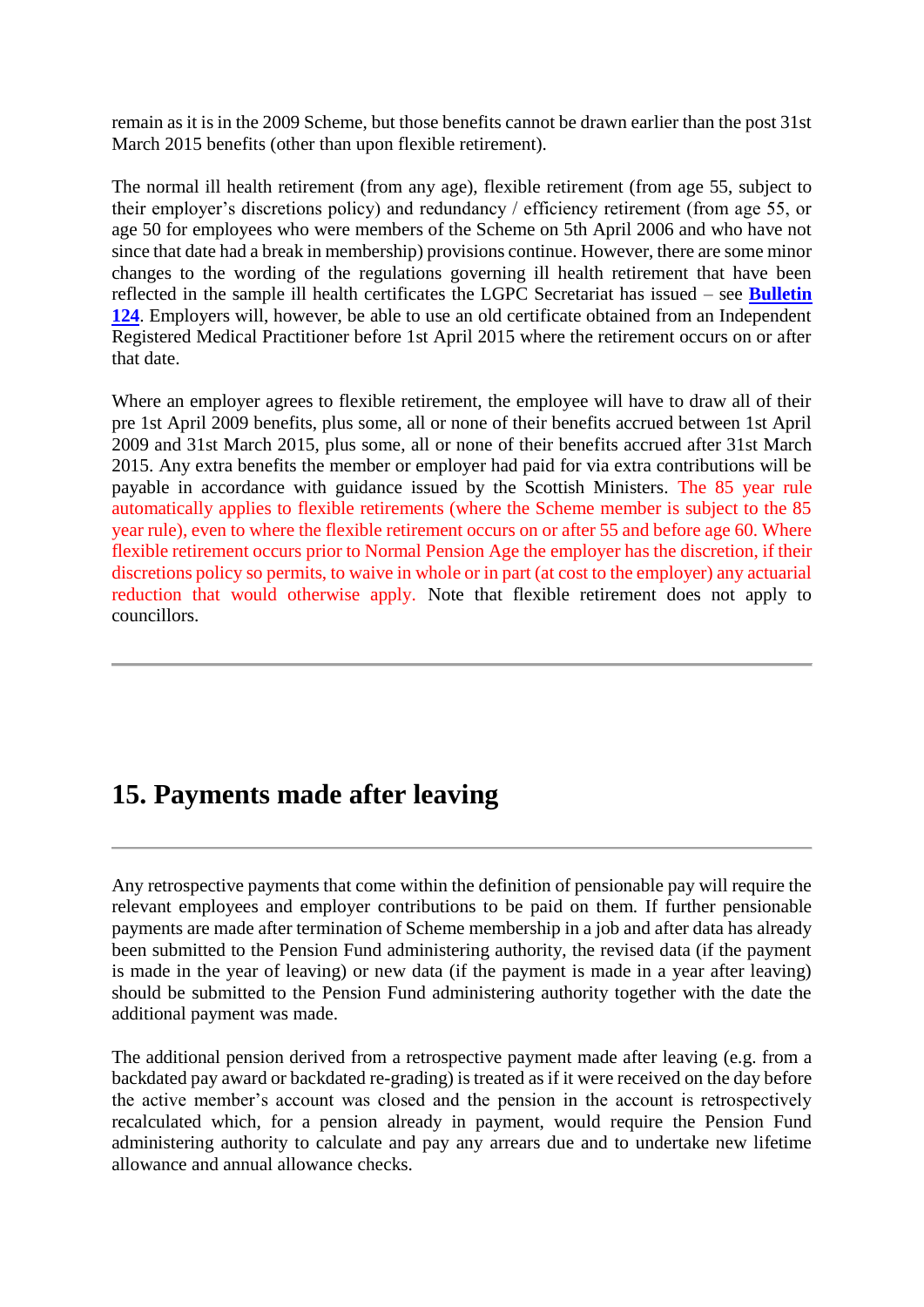Note that if the member has pre 1st April 2015 membership the retrospective pay will result in a recalculation of the final year's pensionable pay and any pension already paid in respect of the pre 2015 membership (or the underpin) will need to be recalculated and, consequently, arrears of pension paid.

### **16. Existing Scheme processes**

The following elements of the 2009 Scheme are to be carried forward into the 2015 Scheme as outlined below.

### **Additional Voluntary Contributions**

Contributions made by an employee to an AVC or, in the case of a shared cost AVC (SCAVC), made by both the employer and employee, continue to be payable in respect of a contract taken out before 1st April 2015 (unless the employee, or the employer in the case of a SCAVC, elects to end the contract). Such contributions will be either a cash amount or a percentage of pensionable pay, payable per pay period. Where a member is paying a percentage of their pensionable pay towards their AVC and the contract was taken out before 1st April 2015 the amount deducted from their pay in each pay period will be based on their pensionable pay (as defined under the 2009 scheme) in that pay period.

It should be noted that during any period of:

- o sickness on reduced contractual pay or no pay, or
- o relevant child related leave (ordinary maternity, paternity or adoption leave or paid shared parental leave, plus paid additional maternity or adoption leave), plus unpaid additional maternity, paternity or adoption leave or unpaid shared parental leave, or
- o reserve forces service leave, or
- o absence due to a trade dispute, or
- o jury service on reduced or no pay, or
- o any other period of authorised leave of absence, or
- o any period of unpaid unauthorised absence

the employee can continue with any pre-existing AVC / SCAVC contract entered into before 1st April 2015 (or can elect to cease the contract). If the member continues with the contract, and is paying AVCs for additional life assurance cover, they will have to make arrangements to continue to pay the life assurance AVCs during any period when there is not enough pay to cover them if they wish to ensure their AVC life assurance cover does not lapse.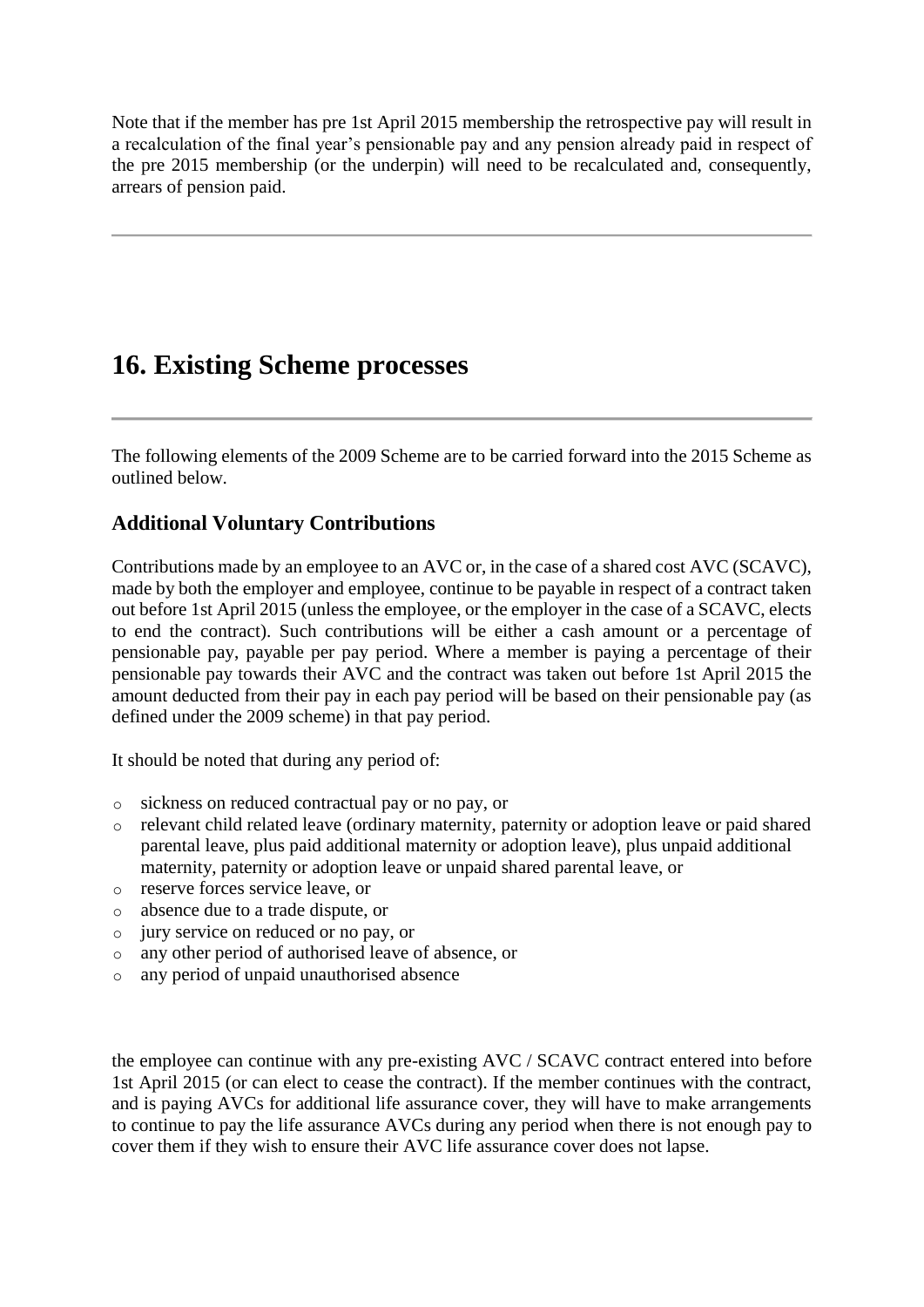For information on new AVC / SCAVC contracts taken out after 31st March 2015, see **[section](http://www.lgpsregs.org/index.php/scotland/scot-hr-payroll-guides/lgps2015-hr-guide?showall=&start=15)  [12](http://www.lgpsregs.org/index.php/scotland/scot-hr-payroll-guides/lgps2015-hr-guide?showall=&start=15)**.

### **Additional Regular Contributions (ARCs)**

Contributions under existing ARC contracts entered into before 1st April 2015 continue to be payable (but the member can elect to cease the contract). Payments under these contracts are flat sums payable per pay period (not percentages of pensionable pay).

It should be noted that during any period of:

- o relevant child related leave (ordinary maternity, paternity or adoption leave or paid shared parental leave, plus paid additional maternity or adoption leave), plus unpaid additional maternity, paternity or adoption leave or unpaid shared parental leave, or
- o reserve forces service leave where the reserve forces pay is equal to or greater than the pay that would have been paid had the member continued to be employed by the Scheme employer, or
- o absence due to a trade dispute, or
- o jury service on reduced or no pay, or
- o any other period of authorised leave of absence, or
- o any period of unpaid unauthorised absence

the employee must continue to pay contributions under any pre-existing ARC contract entered into before 1st April 2015 (unless the employee elects to end the contract).

During any period of absence due to sickness on full or reduced pay the member will continue to pay the contributions under the ARC contract on the pay received. They do not pay contributions under the ARC contract during a period of sick leave on no pay.

During any period of reserve forces service leave where the reserve forces pay is less than the pay that would have been paid had the member continued to be employed by the Scheme employer, the employee is not required to pay contributions under the ARC contract (the contributions are deemed to have been paid).

No new ARC contracts can be taken out after 31st March 2015 (but the member can take out an Additional Pension Contributions contract – see **[section 12](http://www.lgpsregs.org/index.php/scotland/scot-hr-payroll-guides/lgps2015-hr-guide?showall=&start=15)**).

### **Added years contracts**

Existing contracts entered into by members who elected before 1st April 2009 to purchase added years of membership continue in force (unless the member elects to cease the contract). Payments under these contracts are expressed as a percentage of the member's pensionable pay (2009 Scheme definition of pensionable pay). The contributions should only be deducted on the 2009 Scheme definition of pensionable pay i.e. excluding any pay that is pensionable in the 2015 Scheme but which was not pensionable in the 2009 Scheme – such as pay for hours worked in excess of contracted hours up to the hours of the standard full-time working week for the employee in that employment.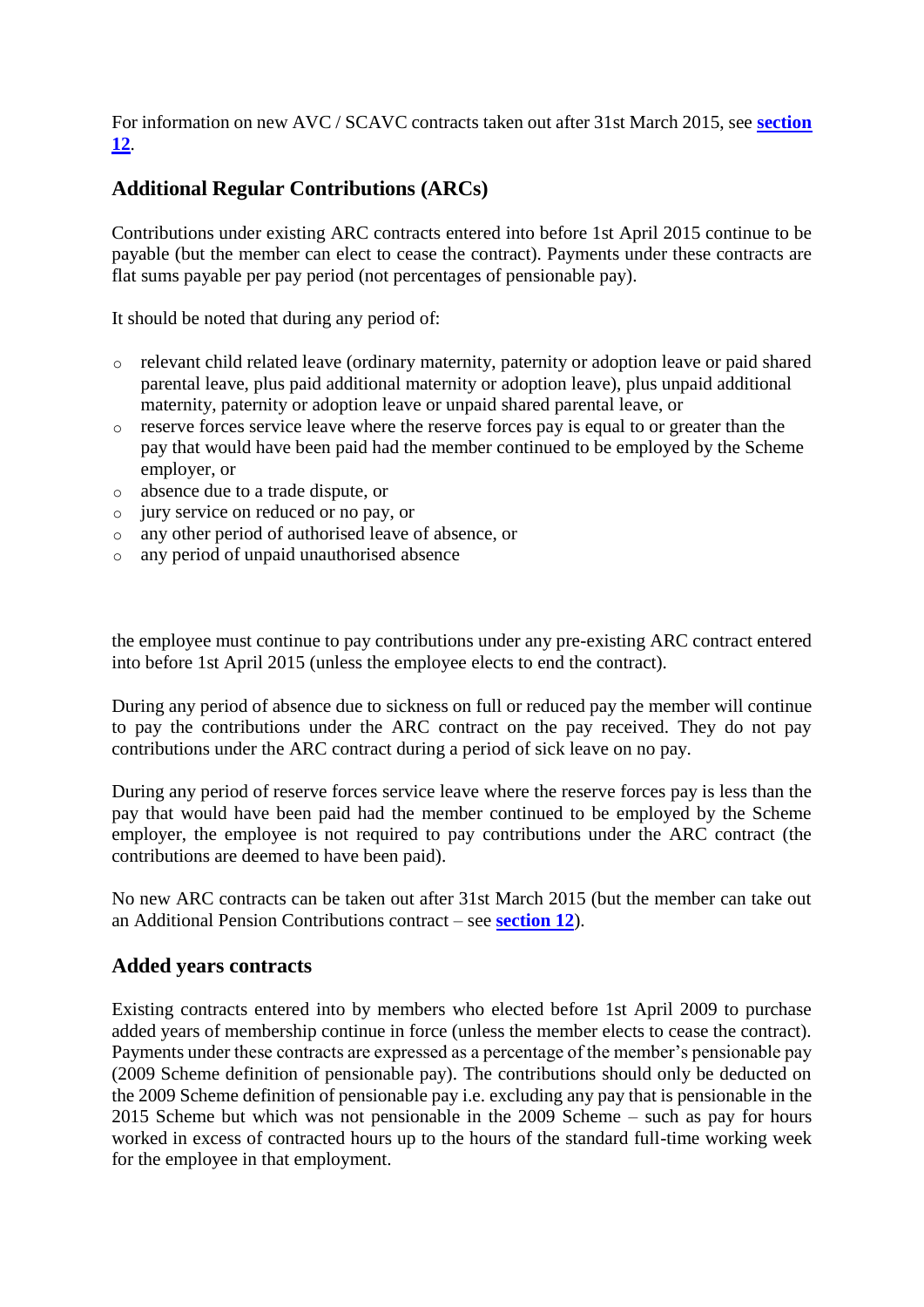It should be noted that during any period of:

- o relevant child related leave (ordinary maternity, paternity or adoption leave or paid shared parental leave, plus paid additional maternity or adoption leave), plus unpaid additional maternity, paternity or adoption leave or unpaid shared parental leave, or
- o reserve forces service leave where the reserve forces pay is equal to or greater than the pay that would have been paid had the member continued to be employed by the Scheme employer, or
- o absence due to a trade dispute, or
- o jury service on reduced or no pay, or
- o any other period of authorised leave of absence, or
- o any period of unpaid unauthorised absence

the employee must continue to pay contributions under any pre-existing added years contract entered into before 1st April 2009 (unless the employee elects to end the contract).

During any period of absence due to sickness on full or reduced pay the member will continue to pay the contributions under the added years' contract on the pay received. They do not pay contributions under the added years contract during a period of sick leave on no pay.

During any period of reserve forces service leave where the reserve forces pay is less than the pay that would have been paid had the member continued to be employed by the Scheme employer, the employee is not required to pay contributions under the added years contract (the contributions are deemed to have been paid).

#### **Preston part-time buy-back contracts**

Any existing (Preston) part-time buy-back contracts continue to be payable and, where any new cases that are conceded by the employer, the scheme member can enter into a new contract to buy-back the part-time membership. Payments under these contracts are flat sums payable per pay period (not percentages of pensionable pay).

It should be noted that during any period of:

- o sickness on reduced contractual pay or no pay, or
- o relevant child related leave (ordinary maternity, paternity or adoption leave or paid shared parental leave, plus paid additional maternity or adoption leave), plus unpaid additional maternity, paternity or adoption leave or unpaid shared parental leave, or
- o reserve forces service leave, or
- o absence due to a trade dispute, or
- o jury service on reduced or no pay, or
- o any other period of authorised leave of absence, or
- o any period of unpaid unauthorised absence

the employee must continue to pay contributions under any Preston part-time buy-back contract.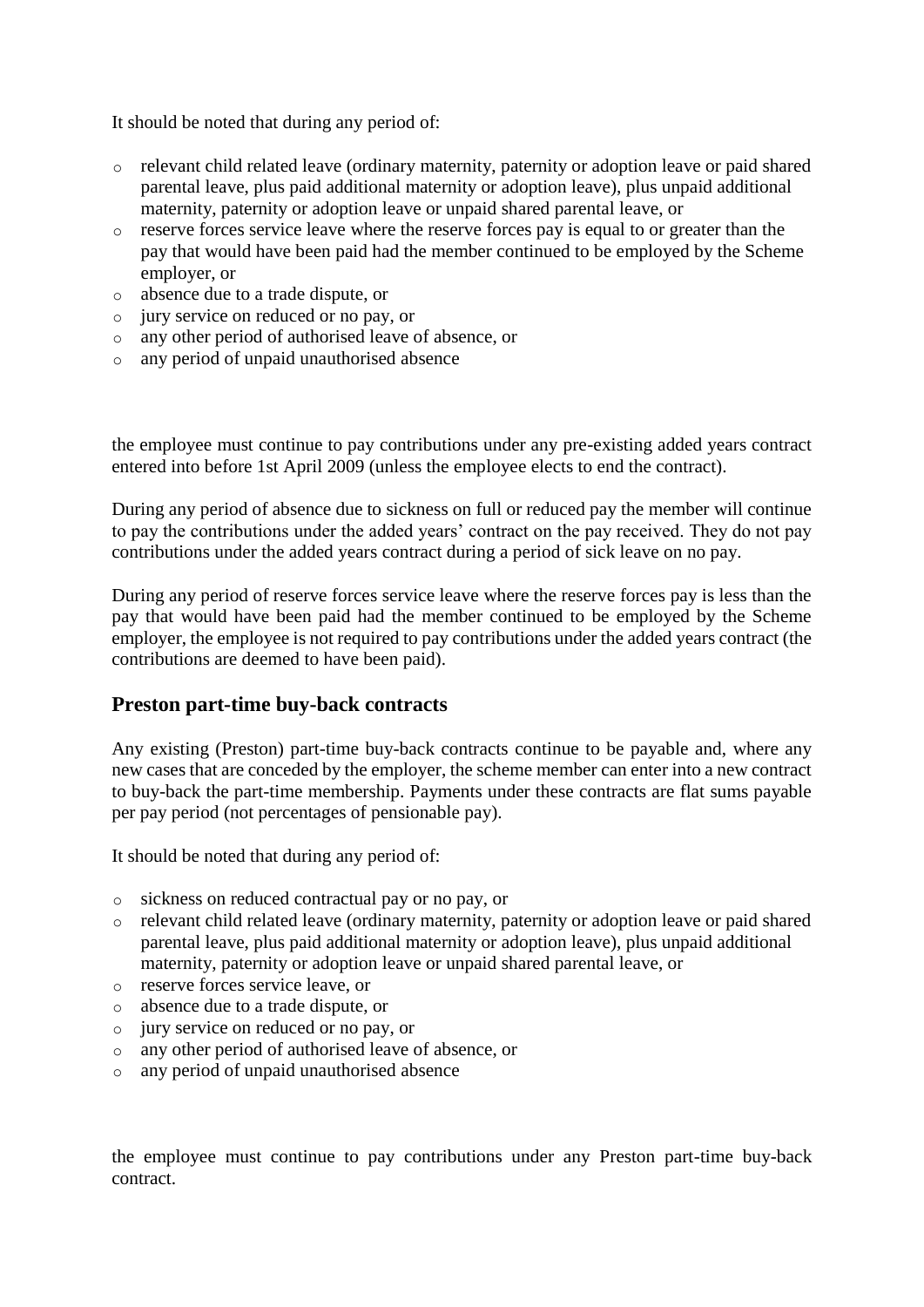### **Additional Survivor Benefit Contributions (ASBCs) for cohabitee survivor's pension**

Any existing ASBC contracts continue to be paid (unless the member elects to end the contract). Members who have not entered into an ASBC contract for all or part of their pre 6th April 1988 membership to count for a cohabitee survivor's pension will not be able to enter into a contract to achieve this after 31st March 2015. Payments under existing ASBC contracts at 31st March 2015 are expressed as a percentage of the member's full time equivalent pensionable pay (2009 Scheme definition of pensionable pay). The contributions should only be deducted on the 2009 Scheme definition of pensionable pay i.e. excluding any pay that is pensionable in the 2015 Scheme but which was not pensionable in the 2009 Scheme – such as non-contractual overtime).

It should be noted that during any period of:

- o relevant child related leave (ordinary maternity, paternity or adoption leave or paid shared parental leave, plus paid additional maternity or adoption leave), plus unpaid additional maternity, paternity or adoption leave or unpaid shared parental leave, or
- o reserve forces service leave where the reserve forces pay is equal to or greater than the pay that would have been paid had the member continued to be employed by the Scheme employer, or
- o absence due to a trade dispute, or
- o jury service on reduced or no pay, or
- o any other period of authorised leave of absence, or
- o any period of unpaid unauthorised absence

the employee must continue to pay contributions under any pre-existing ASBC contract entered into before 1st April 2015 (unless the employee elects to end the contract).

During any period of absence due to sickness or injury on full or reduced pay the member will continue to pay the contributions under the ASBC contract on the pay received. They do not pay contributions under the ASBC contract during a period of sick leave on no pay.

During any period of reserve forces service leave where the reserve forces pay is less than the pay that would have been paid had the member continued to be employed by the Scheme employer, the employee is not required to pay contributions under the ASBC contract (the contributions are deemed to have been paid).

### **Final Pay and changes of contractual hours and/or changes in contractual weeks/contractual days per year**

Employers will still be responsible for providing to the Pension Fund administering authority:

(a) Final Pay (2009 Scheme definition) at each 31st March, and on ceasing membership of the Scheme (opting out, or termination of pensionable employment, or attaining age 75), for use in calculating pre 2015 benefits (other than for councillors), and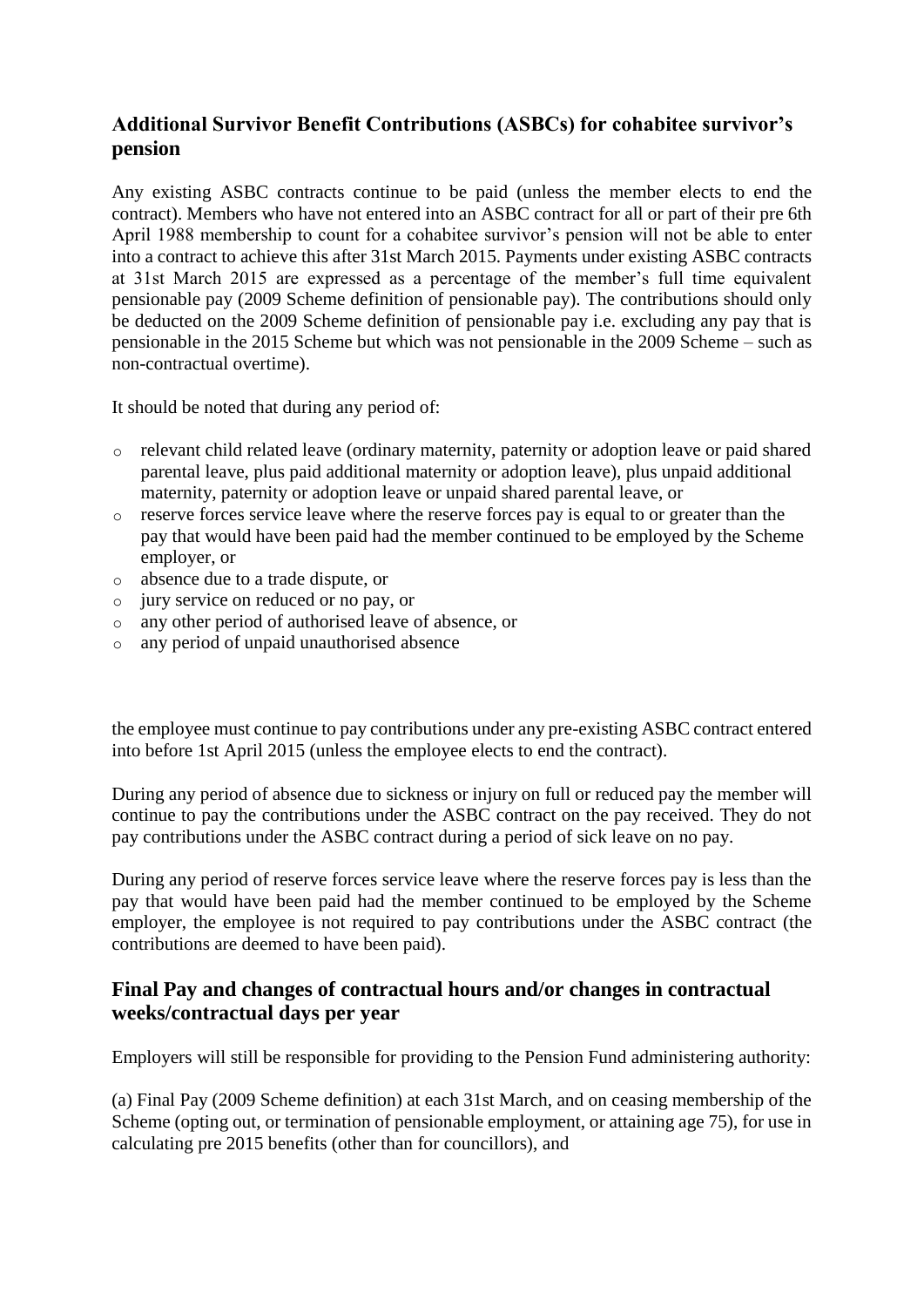(b) Final Pay at Normal Pension Age (NPA) (2009 Scheme definition – normally age 65) or at the date of cessation of active membership, if earlier, to enable the Pension Fund administering authority to calculate the underpin on the post 31st March 2015 benefits for those members to whom the underpin calculation applies. The underpin has to be calculated for those members (other than councillors) who:

- o were active members on 31st March 2012,
- o were within 10 years of their NPA on 1st April 2012,
- o have not (after 31st March 2012) had a continuous break of more than 5 years in membership of a public service pension scheme,
- o have not already drawn any benefits from the 2015 Scheme in relation to the employment (e.g. upon flexible retirement), and
- o have either ceased to be an active member before NPA (2009 Scheme definition) or are still an active member at NPA (2009 Scheme definition).

The final pay figure (2009 Scheme definition) for the underpin is the pay due for, normally, the 12 months preceding the date of cessation or NPA, whichever is the earlier. (NB: the underpin is calculated at NPA for those who continue working beyond NPA).

It should be noted that, where a Scheme member is subject to a reduction or, for members with pre 1 April 2015 membership, a restriction in pay, regulation 93 of the LGPS (Scotland) Regulations 2014 and regulation 43 of the of the LGPS (Administration) (Scotland) Regulations 2008 would apply (i.e. the issue, by the employer of a Certificate of Protection of pension benefits) – see **[section 11A](http://www.lgpsregs.org/index.php/scotland/scot-hr-payroll-guides/lgps2015-hr-guide?showall=&start=14)** for further information on Certificates of Protection.

(c) Changes of contractual hours for part time employees (or the average hours for the Scheme year for employees who have no contractual hours) in respect of:

- o members to whom the underpin calculation applies where the change occurs prior to NPA (2009 Scheme definition – normally age 65) so that the underpin calculation can be accurately performed,
- o members who have an added years contract (as the added years contract has to be adjusted upon a change in contractual hours), and
- o members covered by regulation 20(5) of the LGPS (Benefits, Membership and Contributions) (Scotland) Regulations 2008 (minimum ill health enhancement for those who were active members before 1st April 2009) as a change in contractual hours can affect the level of the minimum ill health enhancement.

(d) Changes in contractual weeks / contractual days per year (if the Pension Fund administering authority prorates the membership of employees whose contractual weeks / contractual days per year are less than 52 per annum / 365 days per year) but only for:

- o members to whom the underpin calculation applies where the change occurs prior to NPA (2009 Scheme definition – normally age 65) so that the underpin calculation can be accurately performed,
- o members who have an added years contract, and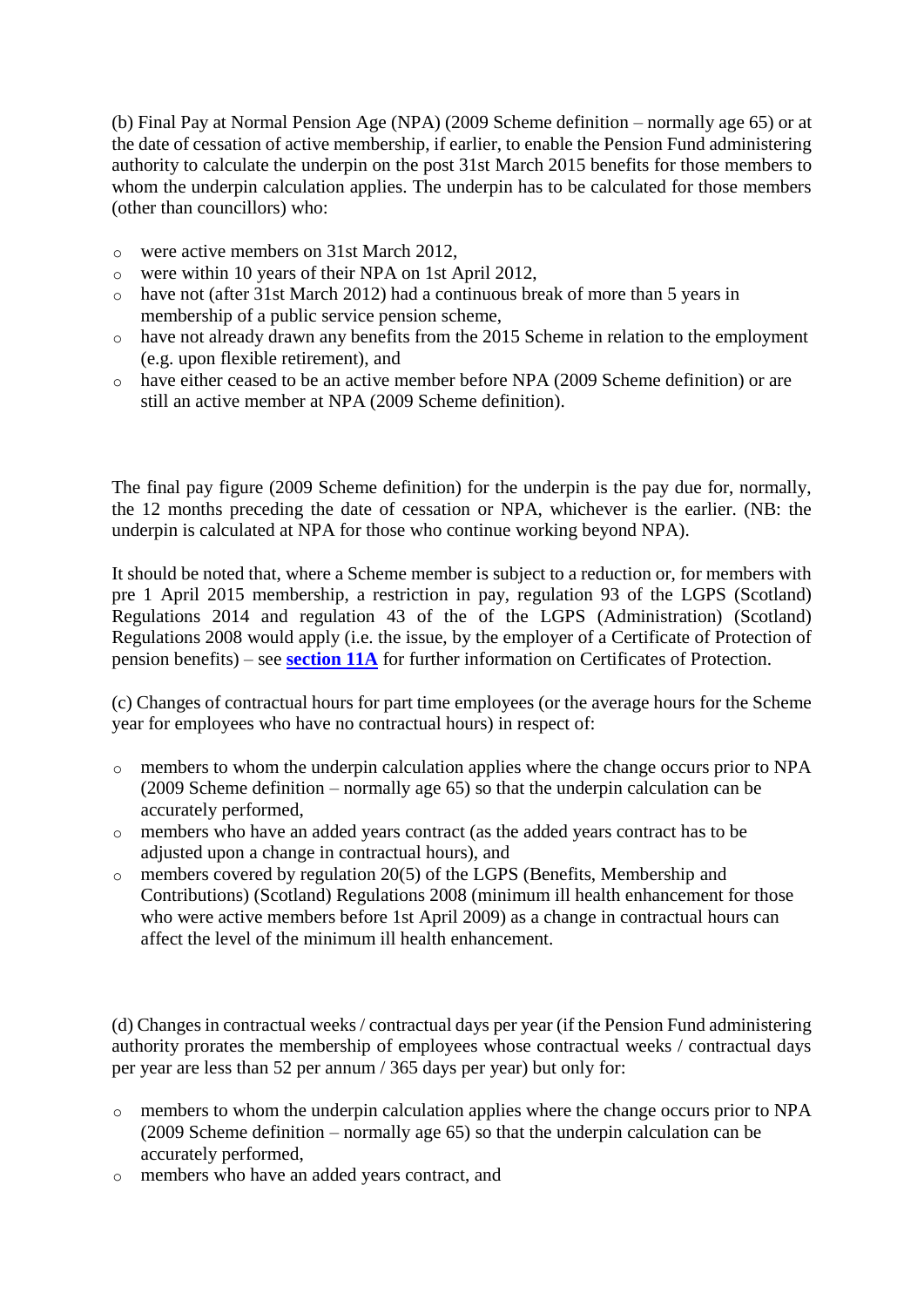o members covered by regulation 20(5) of the LGPS (Benefits, Membership and Contributions) (Scotland) Regulations 2008 (minimum ill health enhancement for those who were active members before 1st April 2009) as a change in contractual weeks can affect the level of the minimum ill health enhancement.

For all employees in (c) and (d), employers will need to provide, at each 31st March, the relevant changes that have occurred during the Scheme year (as the information is required by the Pension Fund administering authority to calculate the member's benefits for the purposes of the Annual Benefits Statement and the annual allowance) and provide, at the date of leaving, the changes that have occurred during the Scheme year in which the date of leaving falls.

It should be noted that for the purposes of (a) and (b) above, if the employee elects to cover the whole of the amount of pension 'lost' during any period of absence due to a trade dispute, authorised unpaid leave of absence or unpaid additional maternity, paternity or adoption leave or unpaid shared parental leave by the payment of contributions under an Additional Pension Contribution (APC) contract or Shared Cost APC contract, in calculating the final pay for the employee, the employee must be treated as having received the pay they would otherwise have received but for the absence. If, however, the employee does not make such an election, or has a period of unauthorised unpaid leave of absence, the final pay (if the absence falls in the final pay period – usually the last 12 months) will be the pay received during that final pay period divided by the number of paid days in that period multiplied by 365.

It should also be noted that, where a Scheme member is subject to a reduction or restriction in pay and has been issued with a certificate of protection of pension benefits under regulation 22 of the LGPS (Scotland) Regulations 1998, or regulation 43 of the LGPS (Administration) (Scotland) Regulations 2008, or regulation 93 of the LGPS (Scotland) Regulations 2014, the certificate of protection will continue to apply for the purposes of the final pay calculation for (a) and (b) above regardless of whether the reduction or restriction in pay occurs before, on or after 1 April 2015 – see **[section 11A](http://www.lgpsregs.org/index.php/scotland/scot-hr-payroll-guides/lgps2015-hr-guide?showall=&start=14)**.

#### **Service breaks**

Employers will still be responsible for providing details to the Pension Fund administering authority of breaks in "membership" that occur prior to Normal Pension Age (2009 Scheme definition) due to:

- o a trade dispute, or
- o authorised unpaid leave of absence, or
- o unpaid additional maternity, paternity or adoption leave or unpaid shared parental leave, or
- o unauthorised unpaid absence

but only for those members:

- o to whom the underpin calculation applies, or
- o to whom the 85 year rule applies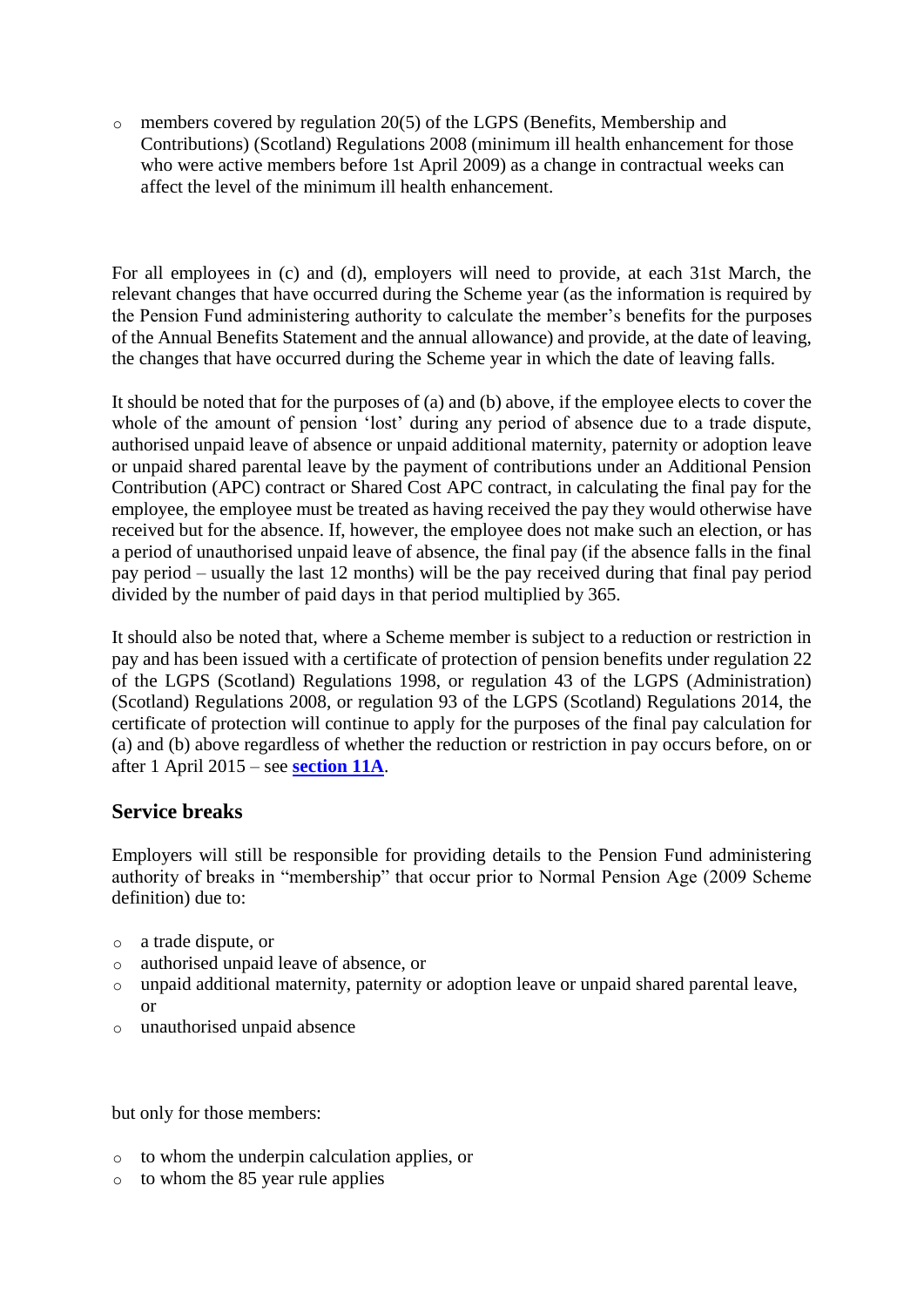and who have not taken out an Additional Pension Contribution (APC) contract to cover the whole of the pension that would have accrued during the trade dispute period, or taken out an APC or Shared Cost APC contract to cover the whole of the pension that would have accrued during the period of unpaid leave of absence (with compulsory employer contributions to a Shared Cost APC being limited to cover a maximum period of 36 months) or period of unpaid additional maternity, paternity or adoption leave or unpaid shared parental leave. Note that unauthorised unpaid absences will always constitute a break as there is no facility to pay an APC specifically to cover the whole of the pension that would have accrued during such a period of absence.

Notification of service breaks are required in order that the Pension Fund administering authority can determine:

- o whether the final salary benefit underpin for members subject to the underpin exceeds their post 31st March 2015 career average pension, and
- $\circ$  when the member meets the 85 year rule (as a break can potentially put back to a later date the date when the 85 year rule is achieved).

# **16A. Absences spanning 31st March 2015 / 1st April 2015**

Where an absence spans 31st March 2015 and 1st April 2015 the absence prior to 1st April 2015 should be dealt with in accordance with the 2009 Scheme rules (see the paragraphs below) and the absence post 31st March 2015 should be dealt with in accordance with the 2015 Scheme rules (see **[section 11](http://www.lgpsregs.org/index.php/scotland/scot-hr-payroll-guides/lgps2015-hr-guide?showall=&start=13)**). Where an employee has an absence spanning those dates it is important that the employer notifies the employee of this fact and, if the employer has written to the employee before 1st April 2015 informing them of the provisions under the 2009 Scheme, the employer should write to them again to explain that new rules apply in respect of the period of absence falling after 31st March 2015.

#### **2009 Scheme – rules for absences before 1st April 2015**

#### **Authorised unpaid leave of absence**

For any period of authorised unpaid leave of absence falling before 1st April 2015, employee and employer pension contributions must be paid for the first 30 days of absence (or up to 31st March 2015 if the 30 day period extends beyond that date). The contributions are payable on the pay the person would have received but for the absence. Where the absence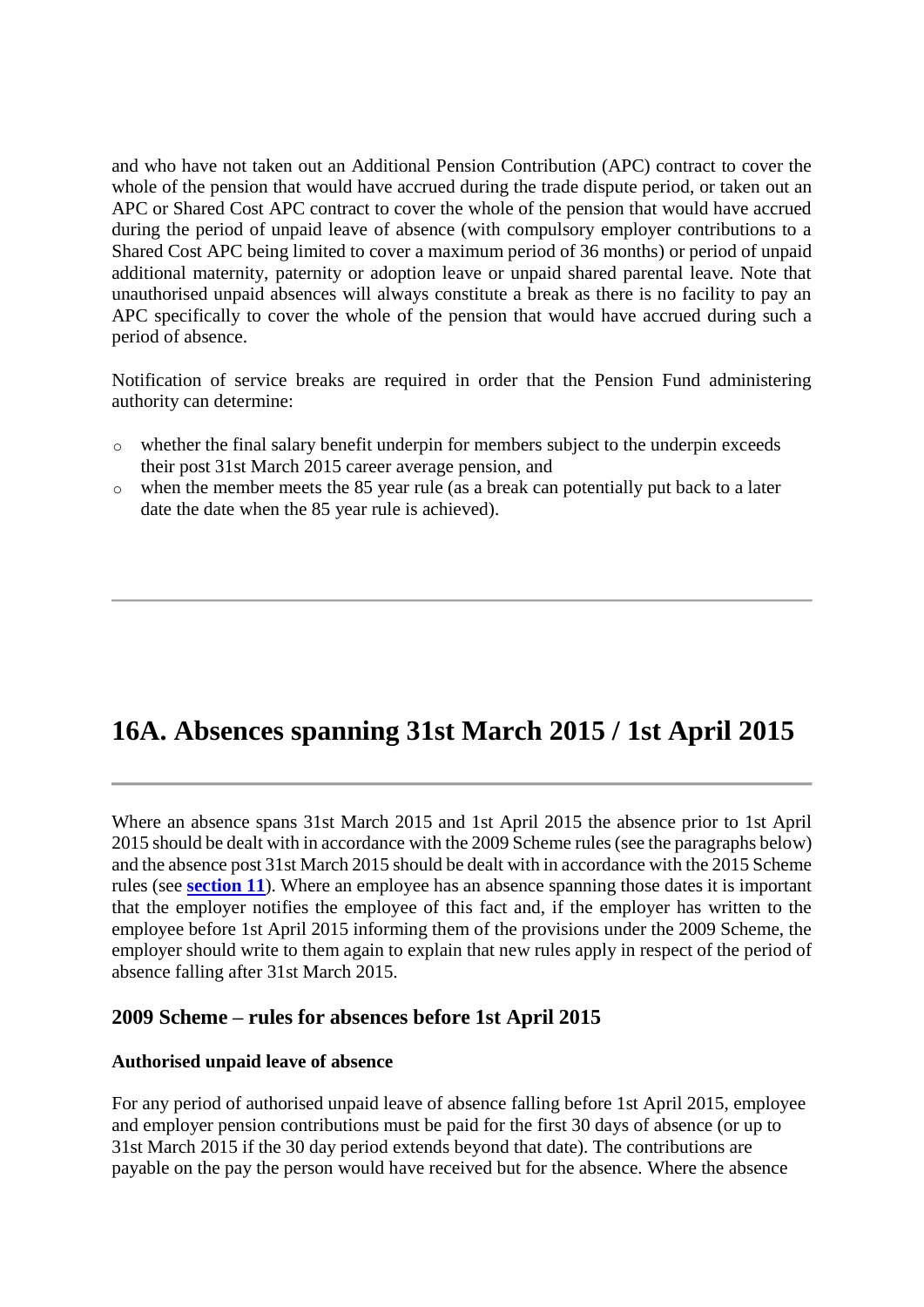extends beyond 30 days the employee may elect, within 30 days of returning to work (or within 30 days of leaving if the employee does not return) or such longer period as the employer may allow, to pay contributions for the remainder of that part of the absence that falls before 1st April 2015 (subject to a maximum absence period of three years). Those contributions would, just like the contributions due for the first 30 days of absence, be based on the pay the person would have received but for the absence. If they make such an election the employer must also pay contributions on that amount of pay. Where contributions are paid, the period counts as pre 2015 membership.

#### **Unauthorised unpaid absence**

Any absence falling before 1st April 2015 which is unauthorised by the employer and for which the employee receives no pay does not count as membership and contributions cannot be deducted in respect of the absence, whatever the length.

#### **Jury Service**

Jury service is a special type of absence. Employee and employer pension contributions are mandatory for the whole of any jury service falling before 1st April 2015 (and not just the first 30 days) and are based on the pay the person would have received but for the absence.

#### **Trade dispute**

Absence due to a trade dispute is treated, initially, the same as unauthorised absence, inasmuch as no pension contributions are payable and the membership does not count. However, the employee may elect within 30 days of returning to work (or within 30 days of leaving if the employee does not return) or such longer period as the employer may allow to make a payment, if they so wish, in respect of that part of the absence falling before 1st April 2015. The payment is the equivalent of 16% of the "lost" pay falling before that date and, if paid, entitles the member to count the period of absence due to a trade dispute prior to 1st April 2015 as membership. No employer contributions are due for that period.

#### **Child-related leave**

During any period of ordinary maternity, paternity or adoption leave and during any paid additional maternity, paternity or adoption leave falling before 1st April 2015 an employee must continue to pay pension contributions on the actual pay, if any, they are receiving. Benefits will continue to accrue as if they were working normally on full pay. The employer pension contributions are payable on notional full pay.

The employee can elect within 30 days of returning to work (or within 30 days of leaving if the employee does not return) or such longer period as the employer may allow to pay pension contributions for any period of unpaid additional maternity, paternity or adoption leave falling before 1st April 2015 so that the period of absence will count in full for pension purposes. The contributions will be calculated on the rate of pay (or reduced pay) that they were entitled to receive immediately before they commenced the period of unpaid leave. If they elect to pay contributions for this period, the employer will pay contributions on the employee's notional full pay for that period.

#### **Reserve forces service leave**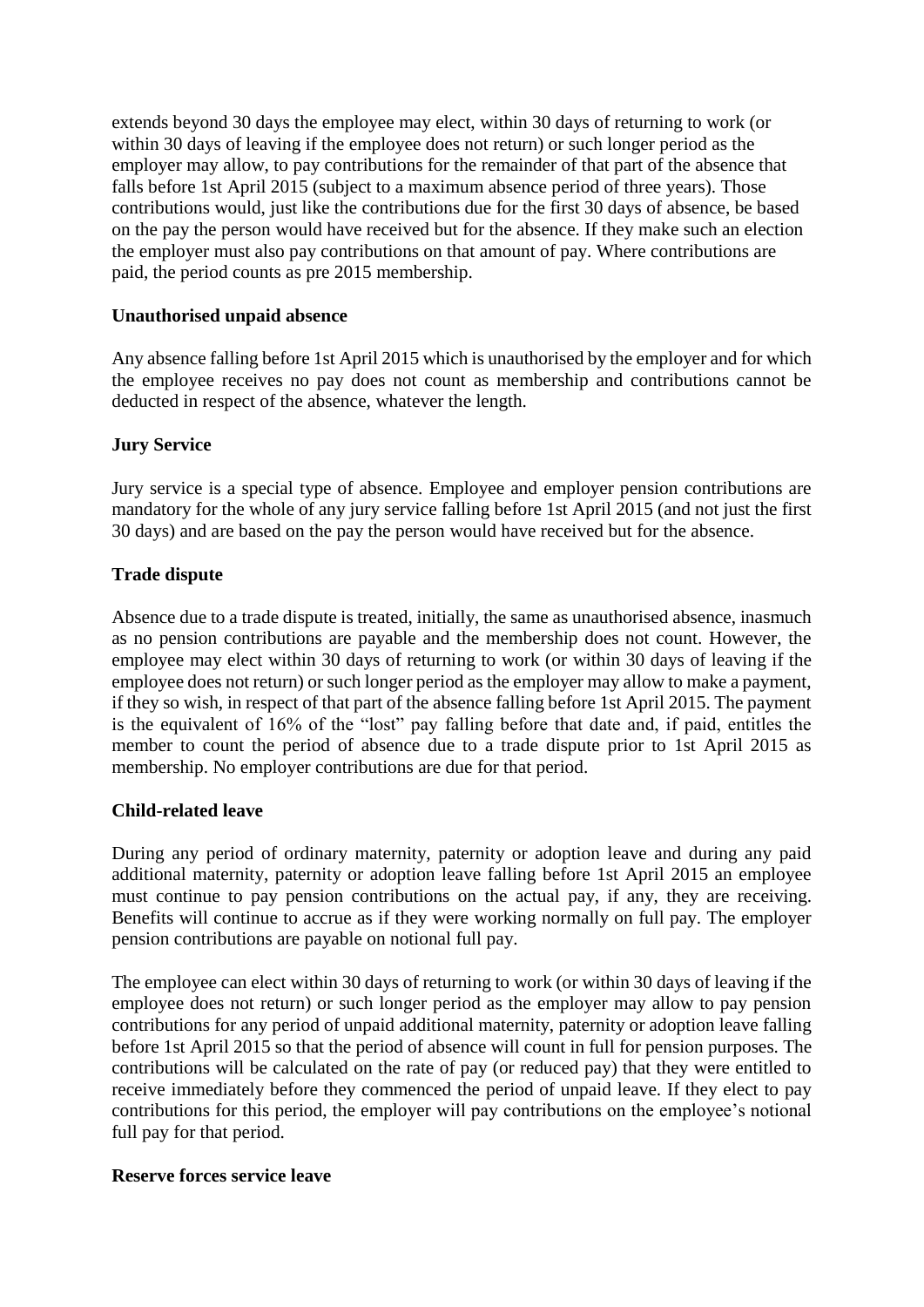During any period of reserve forces service leave falling before 1st April 2015 the employee will continue to accrue membership but will only have to pay pension contributions on their reserve forces pay if it equals or exceeds their normal pay for that period; otherwise, no employee contributions are due from their reserve forces pay. The Ministry of Defence will be responsible for employer contributions during that period of time.

#### **Additional contributions**

The rules governing the payment of contributions under various types of added years, additional pension and AVC contracts that were entered into before 1st April 2015 are set out in **[section 16](http://www.lgpsregs.org/index.php/scotland/scot-hr-payroll-guides/lgps2015-hr-guide?showall=&start=19)**.

# **17. Discretions policy**

As is the case with the existing Scheme, each employer will be required to formulate, publish and keep under review a policy statement in relation to the exercise of a number of discretions under the LGPS. The LGPS Regulations 2014 stipulate this requirement in four areas, namely:

- o Voluntary funding of additional pension via a Shared Cost Additional Pension Contribution (SCAPC) contract (other than for councillor members), either by regular ongoing contribution or one-off lump sum;
- o Agreeing to the early payment of benefits for members seeking to voluntarily draw them on or after age 55 and before age 60 (other than flexible retirement);
- o Flexible retirement (other than for councillor members);
- o Waiving all or part of any actuarial reduction; and
- o Award of additional pension at whole cost to the employer (other than for councillor members).

The LGPS (Transitional Provisions and Savings) (Scotland) Regulations 2014 also require that employers have a policy on whether to agree to apply the 85 year rule to a scheme member for whom the employer has agreed a (non-ill health / non flexible retirement) request for early payment of benefits on or after 55 and before age 60. The 85 year rule does not automatically apply if the employer has agreed a (non-ill health / non flexible retirement) request for early payment of benefits on or after age 55 and before age 60 but the employer can agree to apply the 85 year rule. If the employer does apply the 85 year rule, the employer would have to meet any strain on Fund cost (as under the 2008 Scheme). If the employer does not apply the 85 year rule, the scheme member would meet any strain on Fund cost via an actuarial reduction applied to their pension. However, the employer has discretion to waive actuarial reductions (at cost to the employer). Whilst some of the existing discretions under the 2009 Scheme will simply fall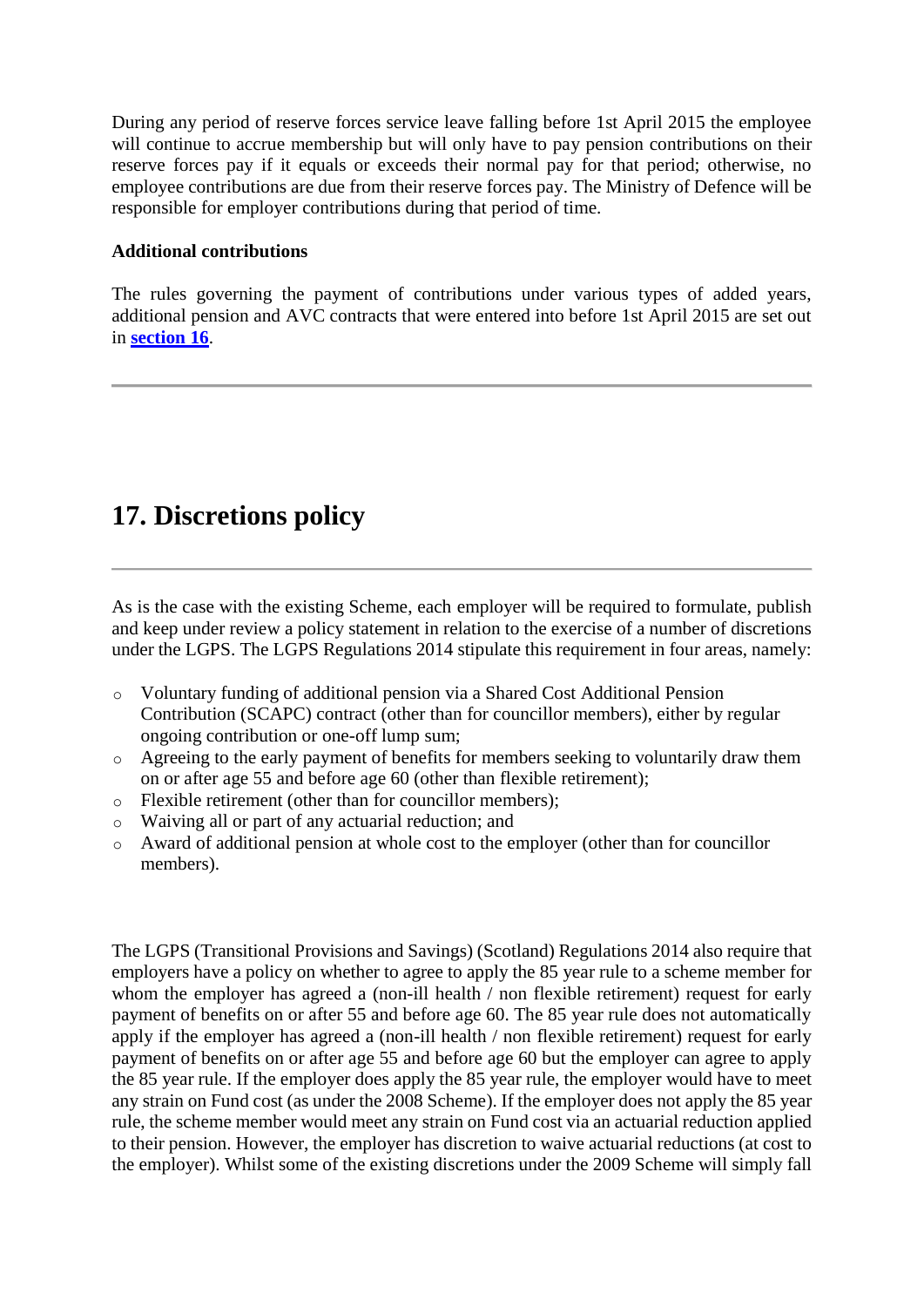away (e.g. the ability to augment membership), others are replaced by identical or similar provisions from April 2015 (granting additional pension, agreeing to the early release of benefits, flexible retirement and waiving actuarial reductions) and this will necessitate a rewording of existing policies to reflect the provisions of the 2015 Scheme and make the correct regulatory cross-references going forward.

It will also be necessary to draw up a new list of discretions for post-31st March 2009 / pre-1st April 2015 leavers as the employer will still have to publish a policy in respect of its discretions for these leavers. The 2015 Scheme contains a provision that discretions policies under the Scheme must be prepared, published and copied to the Pension Fund administering authority within three months of 1st April 2015 and any subsequent revisions to the policies must be published and copied to the administering authority within one month of the change in policy. Revisions to the policies applying under the 2009 Scheme have to be published and copied to the administering authority within one month of the date of the change in policy. Employers are advised to consider their policy statements in advance of 1st April 2015 with a view to having them in place as soon after that date as is reasonably practicable.

Whilst this section has detailed those discretions on which an employer must have a written policy there are numerous other discretions the employer may exercise for which the employer is not required to have a written policy. However, for at least some of these, the employer might wish to have a written policy, or a statement of intent as to how such discretions might be exercised.

More information is available in the **[Discretions Policies document](http://www.lgpsregs.org/index.php/scotland/admin-guides)**.

Whether or not the introduction of the LGPS 2015 will require any fundamental changes to the Local Government (Discretionary Payments and Injury Benefits) (Scotland) Regulations 1998 and, in consequence, to employers' discretionary policies under those regulation, is currently under consideration.

## **18. Payment of sums to the Pension Fund**

As well as the payover of employee and employer pension contributions (see **[section 9 of the](http://www.lgpsregs.org/index.php/scotland/scot-hr-payroll-guides/lgps2015-payroll-guide?showall=&start=19)  [Payroll Guide](http://www.lgpsregs.org/index.php/scotland/scot-hr-payroll-guides/lgps2015-payroll-guide?showall=&start=19)**) employers are required to pay over to the appropriate Pension Fund on or before such dates falling at intervals of not more than 12 months as the Pension Fund administering authority may specify:

o any amount notified by the Pension Fund administering authority during the interval to cover any extra charge for payment of ill health pensions or early payment of deferred benefits on ill health grounds; any strain on fund costs in respect of flexible retirements, redundancy or business efficiency retirements; any strain on fund costs relating to the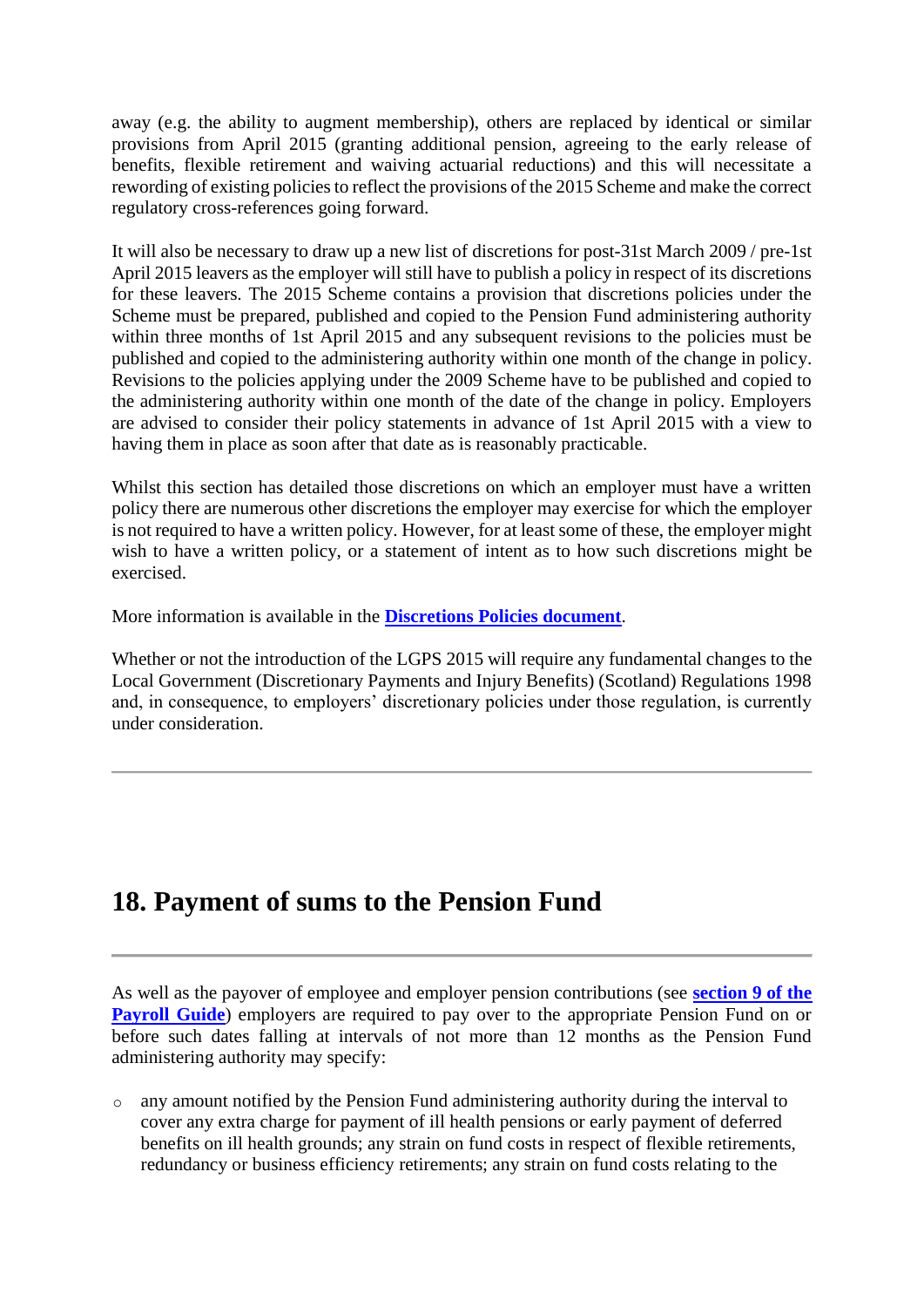waiver by the employer of any actuarial reduction; and the cost of any additional annual pension (up to £5,000) granted to the member by the employer;

- o a contribution towards the cost of the administration of the fund (where the cost of administration is not charged direct to the Pension Fund); and
- o any amount specified in a notice given to the employer by the Pension Fund administering authority in consequence of additional costs that have arisen as a result of the employer's level of performance, and
- o o any employee and employer contributions received from the Ministry of Defence in respect of an employee on reserve forces service leave.

## **19. Glossary of acronyms**

APC: Additional Pension Contributions (paid by scheme member)

APP: Assumed Pensionable Pay

ARC: Additional Regular Contributions (paid by scheme member)

ASBC: Additional Survivor Benefit Contributions (paid by scheme member)

AVC: Additional Voluntary Contributions (paid by scheme member)

FTE: Full-Time Equivalent final pay in respect of the employment for the scheme year

LGPC: Local Government Pensions Committee

LGPS: Local Government Pension Scheme

SCAPC: Shared Cost Additional Pension Contributions (cost met by scheme member and the employer)

SCAVC: Shared Cost Additional Voluntary Contributions (cost met by scheme member and the employer)

# **20. Appendix 1**